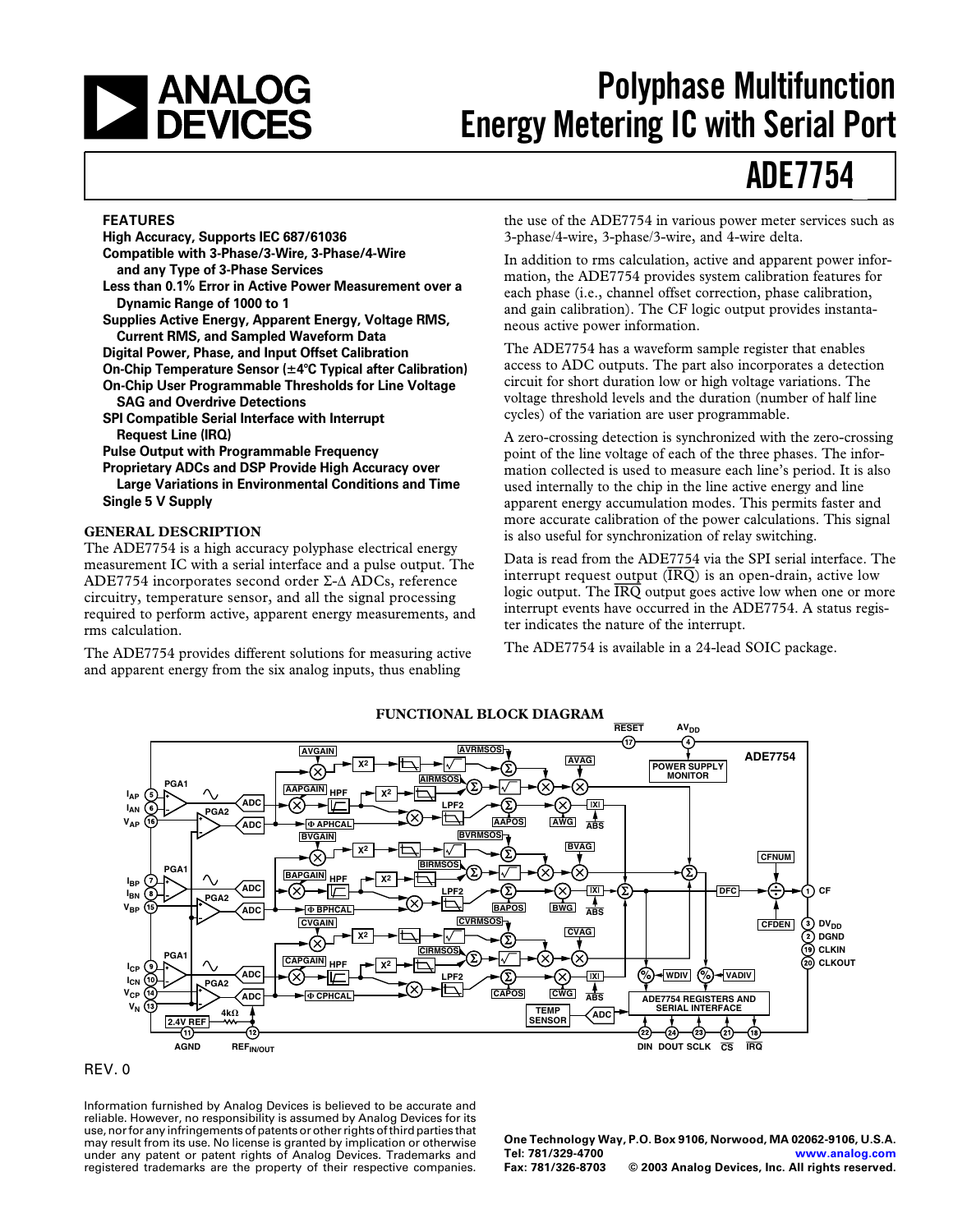| Contents                                                      |
|---------------------------------------------------------------|
|                                                               |
|                                                               |
|                                                               |
| TIMING CHARACTERISTICS  4                                     |
| ABSOLUTE MAXIMUM RATINGS<br>5                                 |
|                                                               |
|                                                               |
| PIN FUNCTION DESCRIPTIONS<br>5                                |
| TYPICAL PERFORMANCE CHARACTERISTICS<br>7                      |
| TERMINOLOGY<br>9                                              |
| Measurement Error<br>9                                        |
| Phase Error Between Channels                                  |
| 9                                                             |
|                                                               |
|                                                               |
|                                                               |
|                                                               |
|                                                               |
|                                                               |
| ANALOG-TO-DIGITAL CONVERSION  10                              |
|                                                               |
| CURRENT CHANNEL ADC  11                                       |
| Current Channel ADC Gain Adjust  11                           |
| Current Channel Sampling  11                                  |
|                                                               |
| ZERO-CROSSING DETECTION<br>12                                 |
| Zero-Crossing Timeout<br>13                                   |
| PERIOD MEASUREMENT  13                                        |
| LINE VOLTAGE SAG DETECTION  13                                |
|                                                               |
|                                                               |
| TEMPERATURE MEASUREMENT<br>14                                 |
|                                                               |
| PHASE COMPENSATION  14                                        |
| ROOT MEAN SQUARE MEASUREMENT  15                              |
| Current RMS Calculation  15                                   |
| Current RMS Gain Adjust  16                                   |
| Current RMS Offset Compensation  16                           |
|                                                               |
| Voltage RMS Gain Adjust  16                                   |
| Voltage RMS Offset Compensation  17                           |
| ACTIVE POWER CALCULATION  17                                  |
| Power Offset Calibration<br>18                                |
| Reverse Power Information<br>18                               |
| TOTAL ACTIVE POWER CALCULATION<br>18                          |
| ENERGY CALCULATION<br>19                                      |
| Integration Times Under Steady Load<br>20                     |
| Energy to Frequency Conversion<br>20                          |
| No Load Threshold<br>21                                       |
| Mode Selection of the Sum of the Three Active Energies.<br>22 |
| LINE ENERGY ACCUMULATION<br>22                                |
| REACTIVE POWER CALCULATION<br>23                              |
| TOTAL REACTIVE POWER CALCULATION<br>24                        |
| Reactive Energy Accumulation Selection<br>24                  |
| APPARENT POWER CALCULATION<br>24                              |
| Apparent Power Offset Calibration<br>25                       |
| TOTAL APPARENT POWER CALCULATION<br>25                        |
|                                                               |
| APPARENT ENERGY CALCULATION<br>26                             |
| Integration Times under Steady Load<br>26                     |
| LINE APPARENT ENERGY ACCUMULATION<br>26                       |

| ENERGIES SCALING<br>27                                                       |
|------------------------------------------------------------------------------|
| HECK SUM REGISTER<br>27                                                      |
| SERIAL INTERFACE<br>28                                                       |
| Serial Write Operation<br>28                                                 |
| Serial Read Operation<br>29                                                  |
| INTERRUPTS<br>30                                                             |
| Using Interrupts with an MCU<br>30                                           |
| Interrupt Timing<br>30                                                       |
| ACCESSING THE ADE7754 ON-CHIP REGISTERS<br>31                                |
| Communications Register<br>31                                                |
| Operational Mode Register (0Ah)<br>35                                        |
| Gain Register (18h)<br>36                                                    |
| $CFNUM Register (25h) \dots \dots \dots \dots \dots \dots \dots \dots$<br>36 |
| Measurement Mode Register (0Bh)<br>37                                        |
| Waveform Mode Register (0Ch)<br>37                                           |
| Watt Mode Register (0Dh)<br>38                                               |
| VA Mode Register (0Eh)<br>38                                                 |
| 39                                                                           |
| Interrupt Status Register (10h)/Reset Interrupt Status                       |
|                                                                              |
| 40                                                                           |
| 41                                                                           |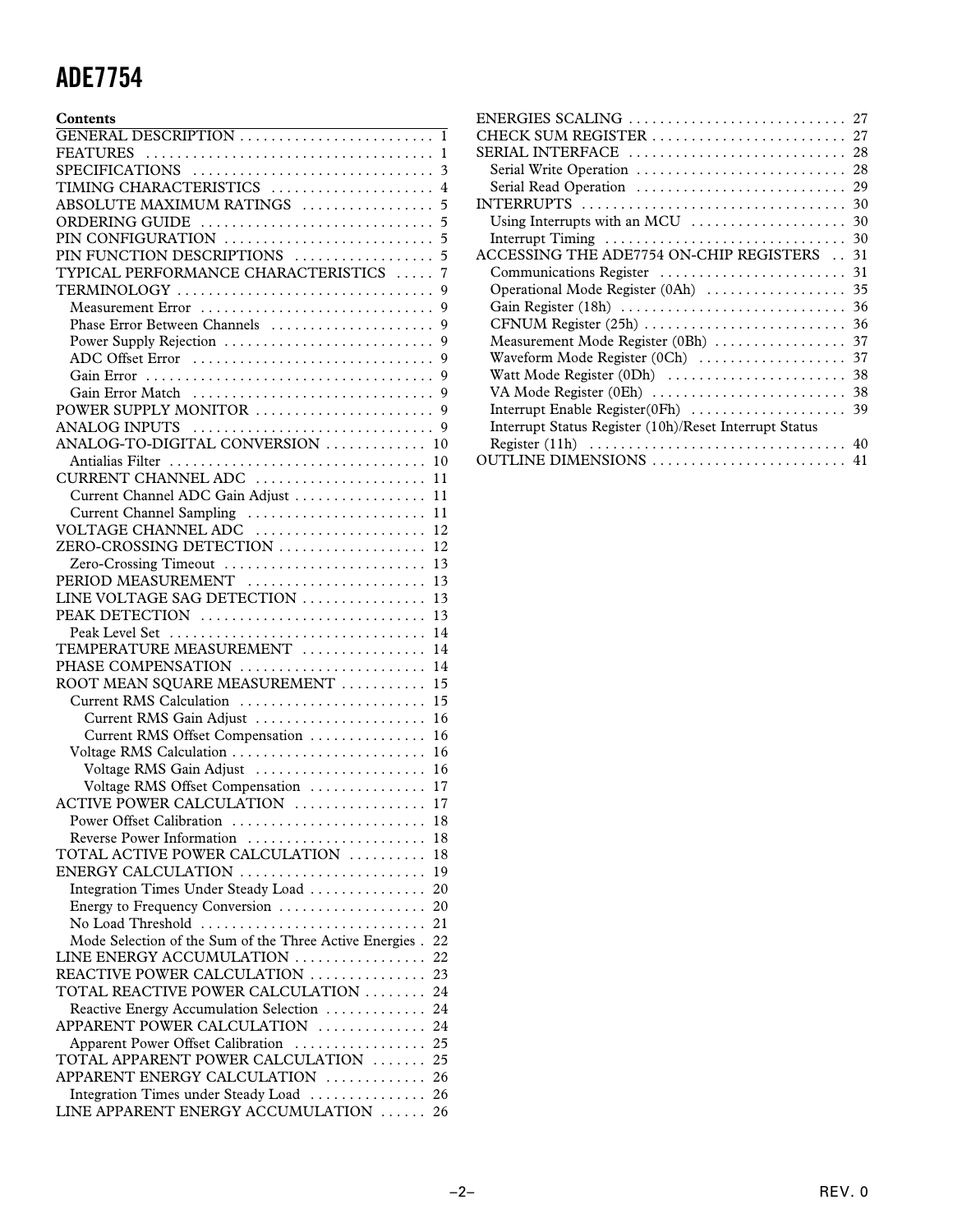# <span id="page-2-0"></span> $ADE7754—SPECIFICATIONS  $^{(AV_{DD} = DV_{DD} = 5 \text{ V} \pm 5 \%}$ , AGND = DGND = 0 V, On-Chip Reference, CLKIN = 10 MHz, and  $^{[O]} = 0$  (10000).$

| <b>Parameters</b>                                                       | <b>Spec</b>  | Unit               | <b>Test Conditions/Comments</b>                                  |
|-------------------------------------------------------------------------|--------------|--------------------|------------------------------------------------------------------|
| <b>ACCURACY</b>                                                         |              |                    |                                                                  |
| <b>Active Power Measurement Error</b>                                   | 0.1          | $%$ typ            | Over a dynamic range 1000 to 1                                   |
| Phase Error between Channels                                            |              |                    |                                                                  |
| $(PF = 0.8$ Capacitive)                                                 | $\pm 0.05$   | $^{\circ}$ max     | Phase lead 37°                                                   |
| $(PF = 0.5$ Inductive)                                                  | $\pm 0.05$   | $^{\rm o}$ max     | Phase lag 60°                                                    |
| AC Power Supply Rejection <sup>1</sup>                                  |              |                    |                                                                  |
| Output Frequency Variation                                              | 0.01         | $%$ typ            | $IAP/N = IBP/N = ICP/N = \pm 100$ mV rms                         |
| DC Power Supply Rejection <sup>1</sup>                                  |              |                    | $IAP/N = IBP/N = ICP/N = \pm 100$ mV rms                         |
| <b>Output Frequency Variation</b><br>Active Power Measurement Bandwidth | 0.01<br>14   | $%$ typ<br>kHz typ |                                                                  |
| V <sub>rms</sub> Measurement Error                                      | 0.5          | $%$ typ            | Over dynamic range of 20 to 1                                    |
| V <sub>rms</sub> Measurement Bandwidth                                  | 260          | Hz typ             |                                                                  |
| I <sub>rms</sub> Measurement Error                                      | 2            | $%$ typ            | Over dynamic range of 100 to 1                                   |
| Irms Measurement Bandwidth                                              | 14           | kHz                |                                                                  |
| <b>ANALOG INPUTS</b>                                                    |              |                    |                                                                  |
| Maximum Signal Levels                                                   | ±500         | mV peak max        | Differential input: $V_{AP}-V_N$ , $V_{BP}-V_N$ , $V_{CP}-V_N$ , |
|                                                                         |              |                    | $I_{AP}-I_{AN}$ , $I_{BP}-I_{BN}$ , $I_{CP}-I_{CN}$              |
| Input Impedance (DC)                                                    | 370          | $k\Omega$ min      |                                                                  |
| Bandwidth (-3 dB)                                                       | 14           | kHz typ            |                                                                  |
| ADC Offset Error <sup>1</sup>                                           | 25           | mV max             | Uncalibrated error; See Terminology for details.                 |
| Gain Error <sup>1</sup>                                                 | $\pm 8$      | $%$ typ            | External 2.5 V reference                                         |
| Gain Error Match <sup>1</sup>                                           | ±3           | $%$ typ            | External 2.5 V reference                                         |
| REFERENCE INPUT                                                         |              |                    |                                                                  |
| REF <sub>IN/OUT</sub> Input Voltage Range                               | 2.6          | V max              | $2.4 V + 8\%$                                                    |
|                                                                         | 2.2          | V min              | $2.4 V - 8%$                                                     |
| Input Impedance                                                         | 3.7          | $k\Omega$ max      |                                                                  |
| Input Capacitance                                                       | 10           | pF max             |                                                                  |
| TEMPERATURE SENSOR                                                      | ±4           | $\rm ^{o}C$        | Calibrated dc offset                                             |
| <b>ON-CHIP REFERENCE</b>                                                |              |                    |                                                                  |
| Reference Error                                                         | ±200         | mV max             |                                                                  |
| Temperature Coefficient                                                 | 30           | ppm/°C typ         |                                                                  |
| <b>CLKIN</b>                                                            |              |                    |                                                                  |
| <b>Input Clock Frequency</b>                                            | 10           | MHz typ            |                                                                  |
| <b>LOGIC INPUTS</b>                                                     |              |                    |                                                                  |
| RESET, DIN, SCLK, CLKIN, and CS                                         |              |                    |                                                                  |
| Input High Voltage, V <sub>INH</sub>                                    | 2.4          | V min              | $DV_{DD} = 5 V \pm 5\%$                                          |
| Input Low Voltage, V <sub>INI</sub>                                     | 0.8          | V max              | $DV_{DD} = 5 V \pm 5\%$                                          |
| Input Current, I <sub>IN</sub>                                          | ±3           | $\mu A$ max        | Typical 10 nA, $V_{IN} = 0$ V to $DV_{DD}$                       |
| Input Capacitance, CIN                                                  | 10           | pF max             |                                                                  |
| <b>LOGIC OUTPUTS</b>                                                    |              |                    |                                                                  |
| CF, IRQ, DOUT, and CLKOUT                                               |              |                    |                                                                  |
| Output High Voltage, V <sub>OH</sub>                                    | 4            | V min              | $DV_{DD} = 5 V \pm 5\%$                                          |
| Output Low Voltage, VOL                                                 | $\mathbf{1}$ | V max              | $DV_{DD} = 5 V \pm 5\%$                                          |
| POWER SUPPLY                                                            |              |                    | For specified performance                                        |
| AV <sub>DD</sub>                                                        | 4.75         | V min              | $5 V - 5%$                                                       |
|                                                                         | 5.25         | V max              | $5 V + 5%$                                                       |
| $DV_{DD}$                                                               | 4.75         | V min              | $5 V - 5%$                                                       |
|                                                                         | 5.25         | V max              | $5 V + 5%$                                                       |
| AI <sub>DD</sub>                                                        | 7            | mA max             | At 5.25 V                                                        |
| DI <sub>DD</sub>                                                        | 18           | $\rm mA$ $\rm max$ | At 5.25 V                                                        |

NOTES

<sup>1</sup>See Terminology section for explanation of specifications.

<sup>2</sup>See plots in the Typical Performance Characteristics section.

Specifications subject to change without notice.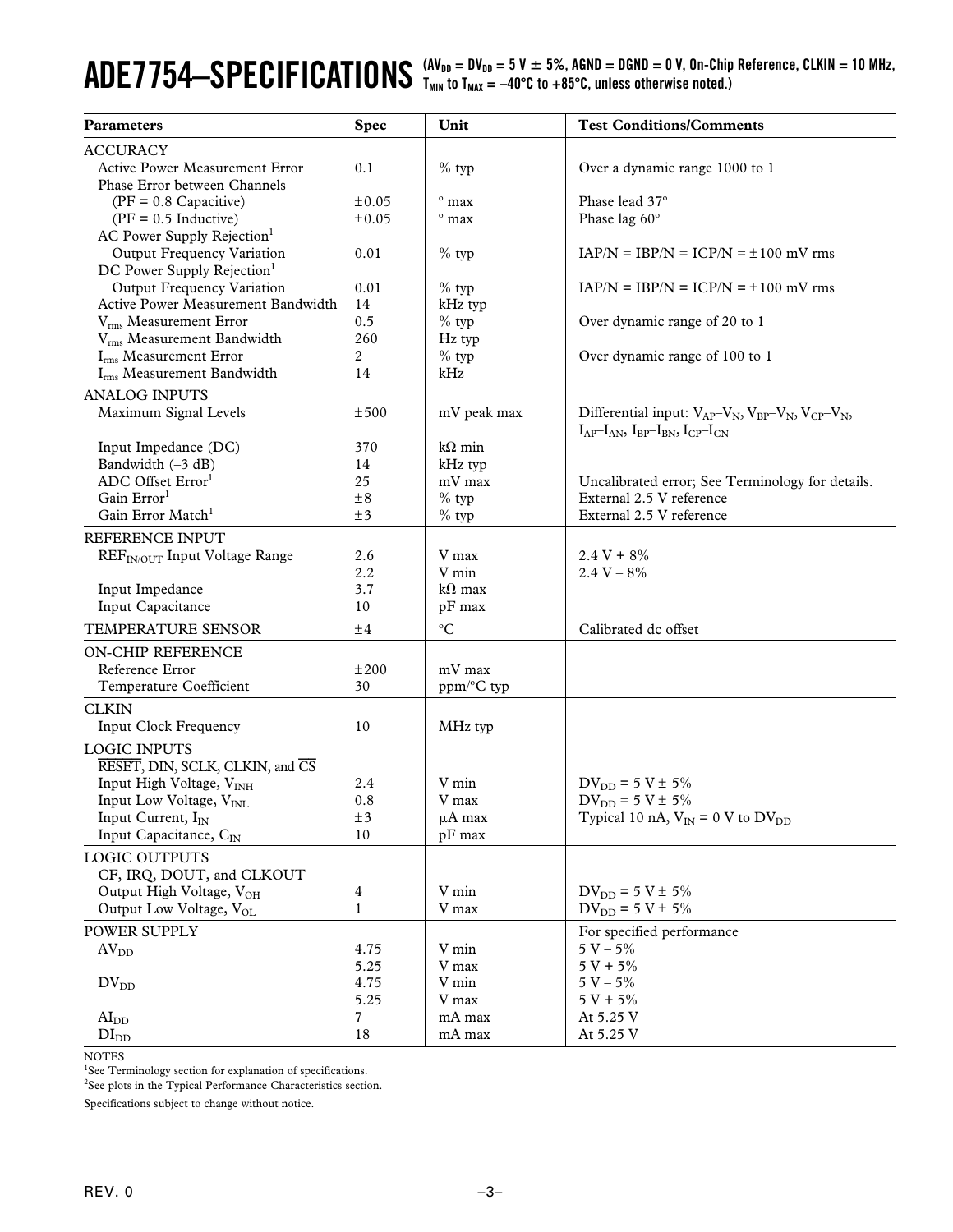### <span id="page-3-0"></span> $\prod_{\text{MIR}} \text{CHARACTERISTICS}^{1, 2}$   $\left. \begin{array}{l} (A\textsf{V}_{\text{DD}}=D\textsf{V}_{\text{DD}}=5 \textsf{V} \pm 5\% , A\textsf{GND}=D\textsf{GND}=0 \textsf{V}, \textsf{On-Chip Reference}, \textsf{CLKIN}=10 \textsf{ MHz XTAL}, \ \textsf{V}_{\text{MIR}}=0 \textsf{V} \pm 0.3 \textsf{C} \end{array} \right.$

| Parameter             | <b>Spec</b> | Unit                         | <b>Test Conditions/Comments</b>                                                                    |
|-----------------------|-------------|------------------------------|----------------------------------------------------------------------------------------------------|
| Write Timing          |             |                              |                                                                                                    |
| $t_1$                 | 50          | $ns$ ( $min$ )               | CS Falling Edge to First SCLK Falling Edge                                                         |
| t <sub>2</sub>        | 50          | $ns$ (min)                   | <b>SCLK</b> Logic High Pulsewidth                                                                  |
| $t_3$                 | 50          | $ns$ ( $min$ )               | <b>SCLK Logic Low Pulsewidth</b>                                                                   |
| $t_4$                 | 10          | $ns$ (min)                   | Valid Data Setup Time before Falling Edge of SCLK                                                  |
| t <sub>5</sub>        | 5           | $ns$ ( $min$ )               | Data Hold Time after SCLK Falling Edge                                                             |
| $t_6$                 | 400         | $ns$ (min)                   | Minimum Time between the End of Data Byte Transfers                                                |
| $t_7$                 | 50          | $ns$ (min)                   | Minimum Time between Byte Transfers during a Serial Write                                          |
| tg                    | 100         | $ns$ ( $min$ )               | CS Hold Time after SCLK Falling Edge                                                               |
| Read Timing           |             |                              |                                                                                                    |
| $t_9^3$               | 4           | $\mu s$ (min)                | Minimum Time between Read Command (i.e., a Write to Communication<br>Register) and Data Read       |
| $t_{10}$              | 50          | $ns$ ( $min$ )               | Minimum Time between Data Byte Transfers during a Multibyte Read                                   |
| $t_{11}^4$            | 30          | $ns$ ( $min$ )               | Data Access Time after SCLK Rising Edge following a Write to the<br><b>Communications Register</b> |
| $t_{12}^{\  \  \, 5}$ | 100         | $ns$ (max)                   | Bus Relinquish Time after Falling Edge of SCLK                                                     |
|                       | 10          | $ns$ (min)                   |                                                                                                    |
| $t_{13}^{\ 5}$        | 100<br>10   | $ns$ (max)<br>$ns$ ( $min$ ) | Bus Relinquish Time after Rising Edge of $\overline{CS}$                                           |

**NOTES** 

<sup>1</sup>Sample tested during initial release and after any redesign or process change that may affect this parameter. All input signals are specified with  $tr = tf = 5$  ns

(10% to 90%) and timed from a voltage level of 1.6 V.

<sup>2</sup>See timing diagrams below and Serial Interface section of this data sheet.  $3$ Minimum time between read command and data read for all registers except wavmode register, which is  $t_9 = 500$  ns min.

<sup>4</sup>Measured with the load circuit in Figure 1 and defined as the time required for the output to cross 0.8 V or 2.4 V.

<sup>5</sup>Derived from the measured time taken by the data outputs to change 0.5 V when loaded with the circuit in Figure 1. The measured number is then extrapolated back to remove the effects of charging or discharging the 50 pF capacitor. The time quoted in the timing characteristics is the true bus relinquish time of the part and is independent of the bus loading.



Figure 1. Load Circuit for Timing Specifications







Figure 3. Serial Read Timing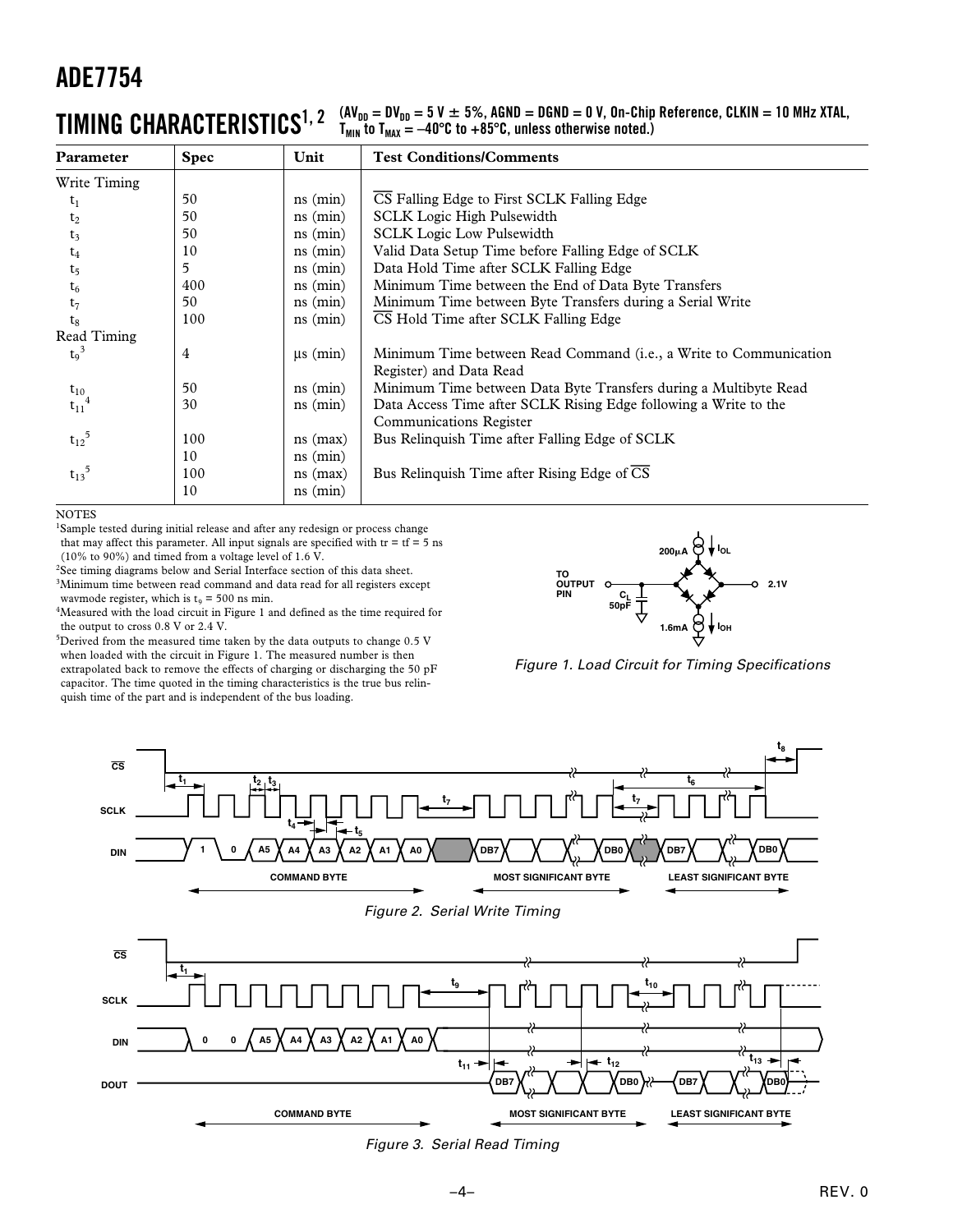#### <span id="page-4-0"></span>**ABSOLUTE MAXIMUM RATINGS\***

| $(T_A = +25$ °C, unless otherwise noted.)                                                                             |
|-----------------------------------------------------------------------------------------------------------------------|
| $AV_{DD}$ to AGND $\ldots \ldots \ldots \ldots \ldots \ldots \ldots \ldots \ldots \ldots \sim -0.3 V$ to +7 V         |
|                                                                                                                       |
|                                                                                                                       |
| Analog Input Voltage to AGND                                                                                          |
| $I_{AP}$ , $I_{AN}$ , $I_{BP}$ , $I_{BN}$ , $I_{CP}$ , $I_{CN}$ , $V_{AP}$ , $V_{RP}$ , $V_{CP}$ , $V_N$ -6 V to +6 V |
| Reference Input Voltage to AGND $\,$ . -0.3 V to AV <sub>DD</sub> + 0.3 V                                             |
| Digital Input Voltage to DGND $\ldots$ -0.3 V to DV <sub>DD</sub> + 0.3 V                                             |
| Digital Output Voltage to DGND $\ldots$ -0.3 V to DV <sub>DD</sub> + 0.3 V                                            |
| <b>Operating Temperature Range</b>                                                                                    |
|                                                                                                                       |

| Storage Temperature Range $\dots \dots \dots -65$ °C to +150°C                                                      |  |
|---------------------------------------------------------------------------------------------------------------------|--|
| Junction Temperature $\dots\dots\dots\dots\dots\dots\dots\dots$ 150°C                                               |  |
| 24-Lead SOIC, Power Dissipation  88 mW                                                                              |  |
| $\theta_{\mathrm{IA}}$ Thermal Impedance $\,\ldots\ldots\ldots\ldots\ldots\ldots\ldots\ldots\,53^\circ\mathrm{C/W}$ |  |
| Lead Temperature, Soldering                                                                                         |  |
|                                                                                                                     |  |
|                                                                                                                     |  |

\*Stresses above those listed under Absolute Maximum Ratings may cause permanent damage to the device. This is a stress rating only; functional operation of the device at these or any other conditions above those listed in the operational sections of this specification is not implied. Exposure to absolute maximum rating conditions for extended periods may affect device reliability.

#### **ORDERING GUIDE**

| Model                                      | <b>Package Description</b>   | Package Option*                                           |
|--------------------------------------------|------------------------------|-----------------------------------------------------------|
| ADE7754AR<br>ADE7754ARRL<br>EVAL-ADE7754EB | 24-Lead SOIC<br>24-Lead SOIC | RW-24<br>RW-24 in Reel<br><b>ADE7754 Evaluation Board</b> |

\*RW = Small Outline (Wide Body Package in Tubes)

#### **CAUTION**

ESD (electrostatic discharge) sensitive device. Electrostatic charges as high as 4000 V readily accumulate on the human body and test equipment and can discharge without detection. Although the ADE7754 features proprietary ESD protection circuitry, permanent damage may occur on devices subjected to high energy electrostatic discharges. Therefore, proper ESD precautions are recommended to avoid performance degradation or loss of functionality.



#### **TOP VIEW (Not to Scale) 24 DOUT 23 SCLK 22 DIN 21 CS 20 CLKOUT 19 CLKIN 18 IRQ 17 RESET 16 VAP 15 VBP 14 VCP 13 VN 1 2 DGND DV<sub>DD</sub>** | 3 **4V**<sub>DD</sub> <u>1</u> **5 IAP 6 IAN 7 8 9 10 11 AGND 12 REFIN/OUT ADE7754 ICP IBN CF IBP**

**PIN CONFIGURATION**

#### **PIN FUNCTION DESCRIPTIONS**

| Pin No. | <b>Mnemonic</b> | Description                                                                                                                                                                                                                                                                                                                                                                                                          |
|---------|-----------------|----------------------------------------------------------------------------------------------------------------------------------------------------------------------------------------------------------------------------------------------------------------------------------------------------------------------------------------------------------------------------------------------------------------------|
|         | СF              | Calibration Frequency Logic Output. This pin provides active power information. This output<br>is intended to be used for operational and calibration purposes. The full-scale output frequency<br>can be scaled by writing to the CFNUM and CFDEN registers. See the Energy to Frequency<br>Conversion section.                                                                                                     |
|         | <b>DGND</b>     | This pin provides the ground reference for the digital circuitry in the ADE7754 (i.e. multiplier, filters,<br>and a digital-to-frequency converter). Because the digital return currents in the ADE7754 are small,<br>this pin can be connected to the analog ground plane of the whole system. However high bus<br>capacitance on the DOUT pin may result in noisy digital current, which could affect performance. |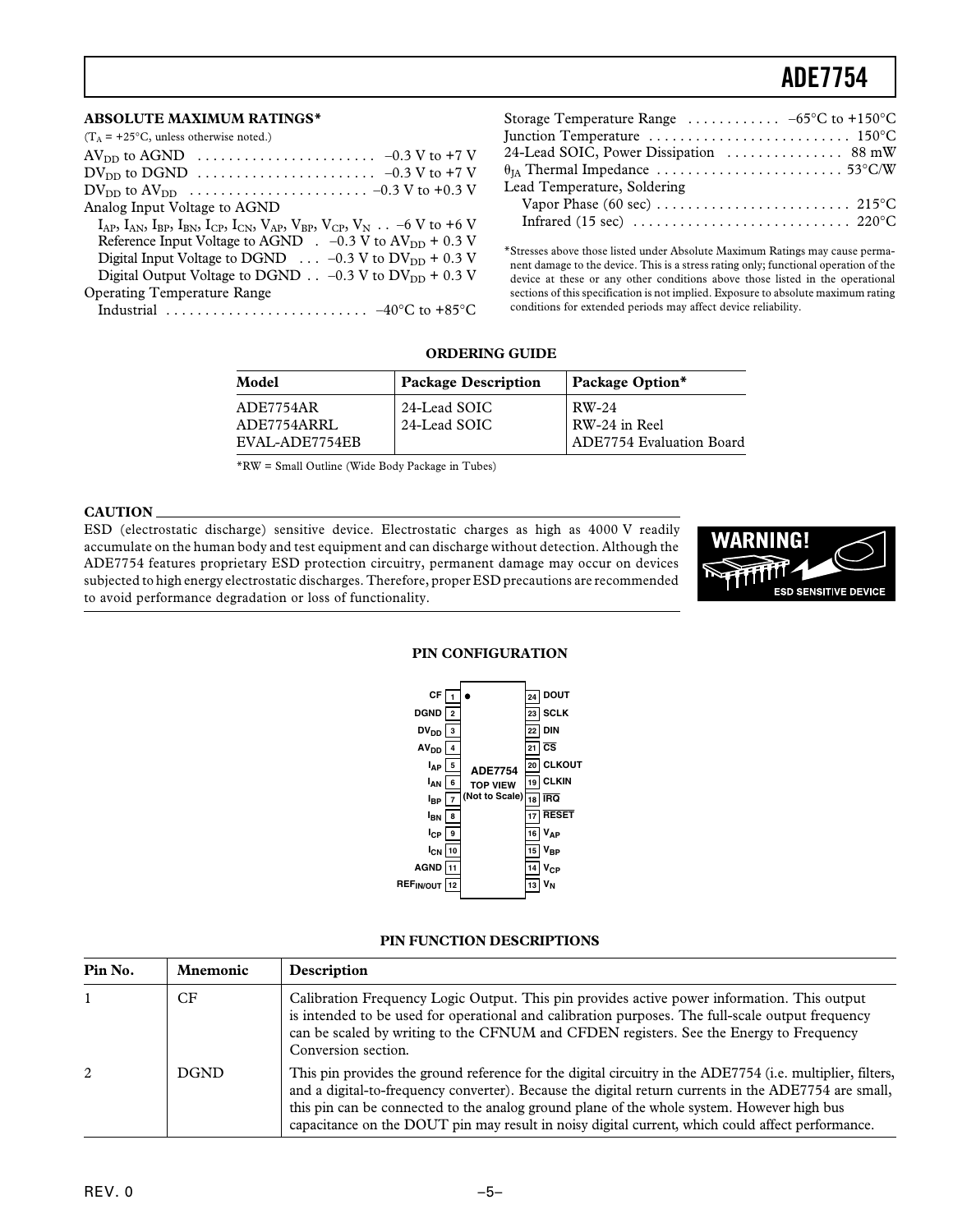| PIN FUNCTION DESCRIPTIONS (continued) |  |
|---------------------------------------|--|
|---------------------------------------|--|

| Pin No.                 | Mnemonic                                                              | Description                                                                                                                                                                                                                                                                                                                                                                                                                                                                                                                                                 |
|-------------------------|-----------------------------------------------------------------------|-------------------------------------------------------------------------------------------------------------------------------------------------------------------------------------------------------------------------------------------------------------------------------------------------------------------------------------------------------------------------------------------------------------------------------------------------------------------------------------------------------------------------------------------------------------|
| 3                       | $DV_{DD}$                                                             | Digital Power Supply. The supply voltage should be maintained at $5 V \pm 5\%$ for specified operation.<br>This pin should be decoupled to DGND with a $10 \mu$ F capacitor in parallel with a ceramic<br>100 nF capacitor.                                                                                                                                                                                                                                                                                                                                 |
| 4                       | AV <sub>DD</sub>                                                      | Analog Power Supply. The supply should be maintained at $5 V \pm 5\%$ for specified operation. Every<br>effort should be made to minimize power supply ripple and noise at this pin through the use of<br>proper decoupling. The TPCs chart the power supply rejection performance. This pin should be to<br>decoupled AGND with a 10 µF capacitor in parallel with a ceramic 100 nF capacitor.                                                                                                                                                             |
| 5, 6;<br>7, 8;<br>9, 10 | $I_{AP}$ , $I_{AN}$ ;<br>$I_{BP}$ , $I_{BN}$ ;<br>$I_{CP}$ , $I_{CN}$ | Analog Inputs for Current Channel. This channel is intended for use with the current transducer<br>is referenced in this document as the current channel. These inputs are fully differential voltage<br>inputs with maximum differential input signal levels of $\pm 0.5$ V, $\pm 0.25$ V, and $\pm 0.125$ V, depending<br>on the gain selections of the internal PGA. See the Analog Inputs section.                                                                                                                                                      |
|                         |                                                                       | All inputs have internal ESD protection circuitry. An overvoltage of $\pm 6$ V can be sustained on these<br>inputs without risk of permanent damage.                                                                                                                                                                                                                                                                                                                                                                                                        |
| 11                      | <b>AGND</b>                                                           | Analog Ground Reference. Used for ADCs, temperature sensor, and reference. This pin should be<br>tied to the analog ground plane or the quietest ground reference in the system. This quiet<br>ground reference should be used for all analog circuitry such as anti-aliasing filters and current<br>and voltage transducers. To keep ground noise around the ADE7754 to a minimum, the quiet<br>ground plane should be connected only to the digital ground plane at one point. It is acceptable to<br>place the entire device on the analog ground plane. |
| 12                      | REF <sub>IN/OUT</sub>                                                 | This pin provides access to the on-chip voltage reference, which has a nominal value of $2.4 \text{ V} \pm 8\%$<br>and a typical temperature coefficient of 30 ppm/°C. An external reference source may also be connected<br>at this pin. In either case, this pin should be decoupled to AGND with a $1 \mu$ F ceramic capacitor.                                                                                                                                                                                                                          |
| 13, 14;<br>15, 16       | $V_N$ , $V_{CP}$ ;<br>$V_{BP}$ , $V_{AP}$                             | Analog Inputs for the Voltage Channel. This channel is intended for use with the voltage transducer<br>and is referenced as the voltage channel in this document. These inputs are single-ended voltage<br>inputs with maximum signal level of $\pm 0.5$ V with respect to V <sub>N</sub> for specified operation. These<br>inputs are voltage inputs with maximum differential input signal levels of $\pm$ 0.5 V, $\pm$ 0.25 V, and<br>$\pm 0.125$ V, depending on the gain selections of the internal PGA. See the Analog Inputs section.                |
|                         |                                                                       | All inputs have internal ESD protection circuitry. An overvoltage of $\pm$ 6 V can be sustained on these<br>inputs without risk of permanent damage.                                                                                                                                                                                                                                                                                                                                                                                                        |
| 17                      | <b>RESET</b>                                                          | Reset. A logic low on this pin holds the ADCs and digital circuitry (including the serial interface) in<br>a reset condition.                                                                                                                                                                                                                                                                                                                                                                                                                               |
| 18                      | <b>IRQ</b>                                                            | Interrupt Request Output. This is an active low, open-drain logic output. Maskable interrupts<br>include active energy register at half level, apparent energy register at half level, and waveform<br>sampling at up to 26 kSPS. See the Interrupts section.                                                                                                                                                                                                                                                                                               |
| 19                      | <b>CLKIN</b>                                                          | Master Clock for ADCs and Digital Signal Processing. An external clock can be provided at this logic<br>input. Alternatively, a parallel resonant AT crystal can be connected across CLKIN and CLKOUT<br>to provide a clock source for the ADE7754. The clock frequency for specified operation is 10 MHz.<br>Ceramic load capacitors of 22 pF to 33 pF should be used with the gate oscillator circuit. Refer to<br>the crystal manufacturer's data sheet for load capacitance requirements.                                                               |
| 20                      | <b>CLKOUT</b>                                                         | A crystal can be connected across this pin and CLKIN as described above to provide a clock source<br>for the ADE7754. The CLKOUT pin can drive one CMOS load when an external clock is supplied<br>at CLKIN, or a crystal is used.                                                                                                                                                                                                                                                                                                                          |
| 21                      | $\overline{\text{CS}}$                                                | Chip Select. Part of the 4-wire serial interface. This active low logic input allows the ADE7754<br>to share the serial bus with several other devices. See the Serial Interface section.                                                                                                                                                                                                                                                                                                                                                                   |
| 22                      | <b>DIN</b>                                                            | Data Input for the Serial Interface. Data is shifted in at this pin on the falling edge of SCLK. See<br>the Serial Interface section.                                                                                                                                                                                                                                                                                                                                                                                                                       |
| 23                      | <b>SCLK</b>                                                           | Serial Clock Input for the Synchronous Serial Interface. All serial data transfers are synchronized to<br>this clock. See the Serial Interface section. The SCLK has a Schmidt-trigger input for use with a<br>clock source that has a slow edge transition time (e.g., opto-isolator outputs).                                                                                                                                                                                                                                                             |
| 24                      | <b>DOUT</b>                                                           | Data Output for the Serial Interface. Data is shifted out at this pin on the rising edge of SCLK.<br>This logic output is normally in a high impedance state unless it is driving data onto the serial<br>data bus. See the Serial Interface section.                                                                                                                                                                                                                                                                                                       |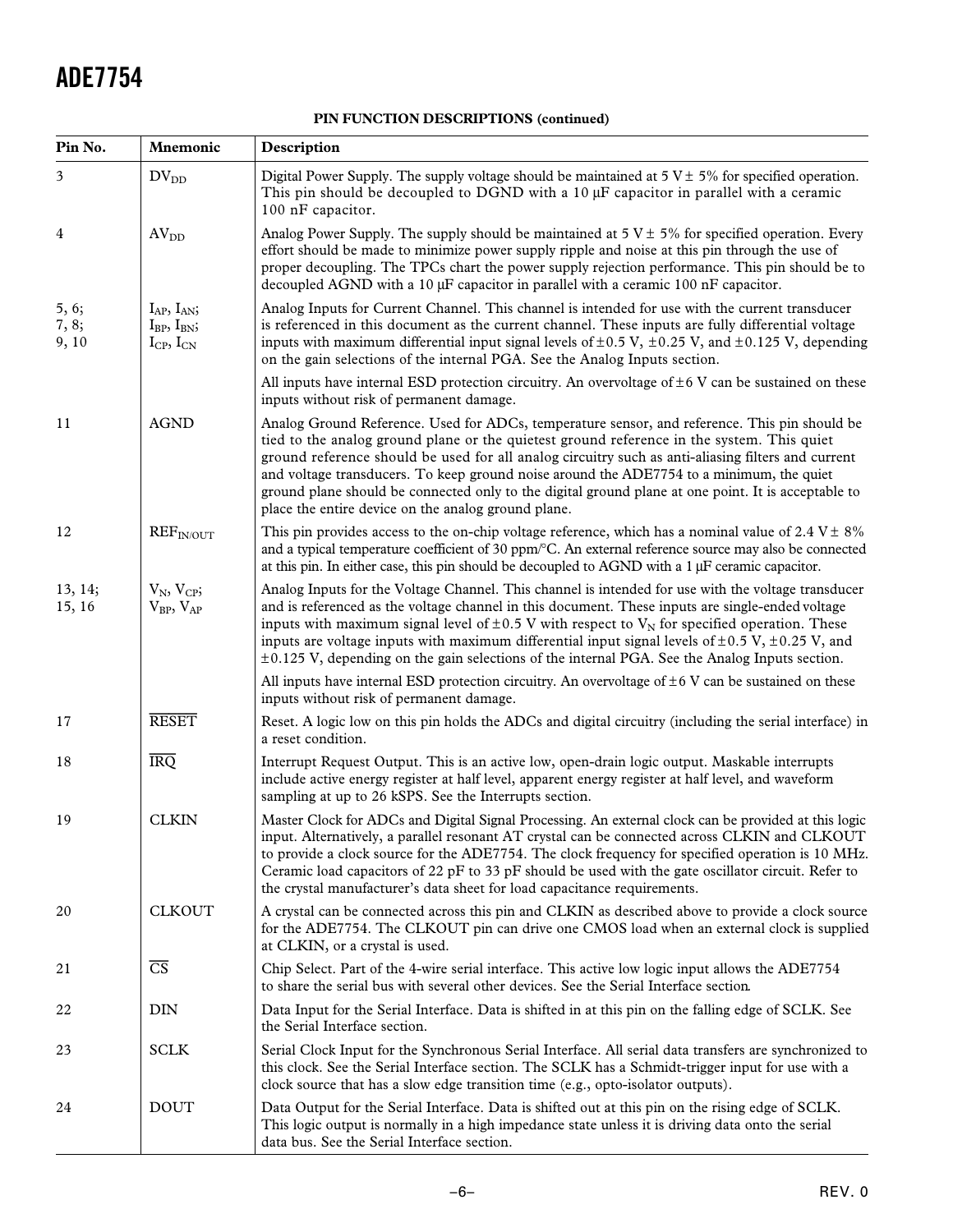### **Typical Performance Characteristics–ADE7754**

<span id="page-6-0"></span>

TPC 1. Real Power Error as a Percentage of Reading with Gain = 1 and Internal Reference (WYE Connection)



TPC 2. Real Power Error as a Percentage of Reading over Power Factor with Internal Reference (DELTA Connection)



TPC 3. Real Power Error as a Percentage of Reading over Power Factor with Internal Reference (Gain = 1)



TPC 4. Current RMS Error as a Percentage of Reading with Internal Reference (Gain = 1)



TPC 5. Voltage RMS Error as a Percentage of Reading with Internal Reference (Gain = 1)



TPC 6. Real Power Error as a Percentage of Reading over Power Factor with External Reference (Gain = 1)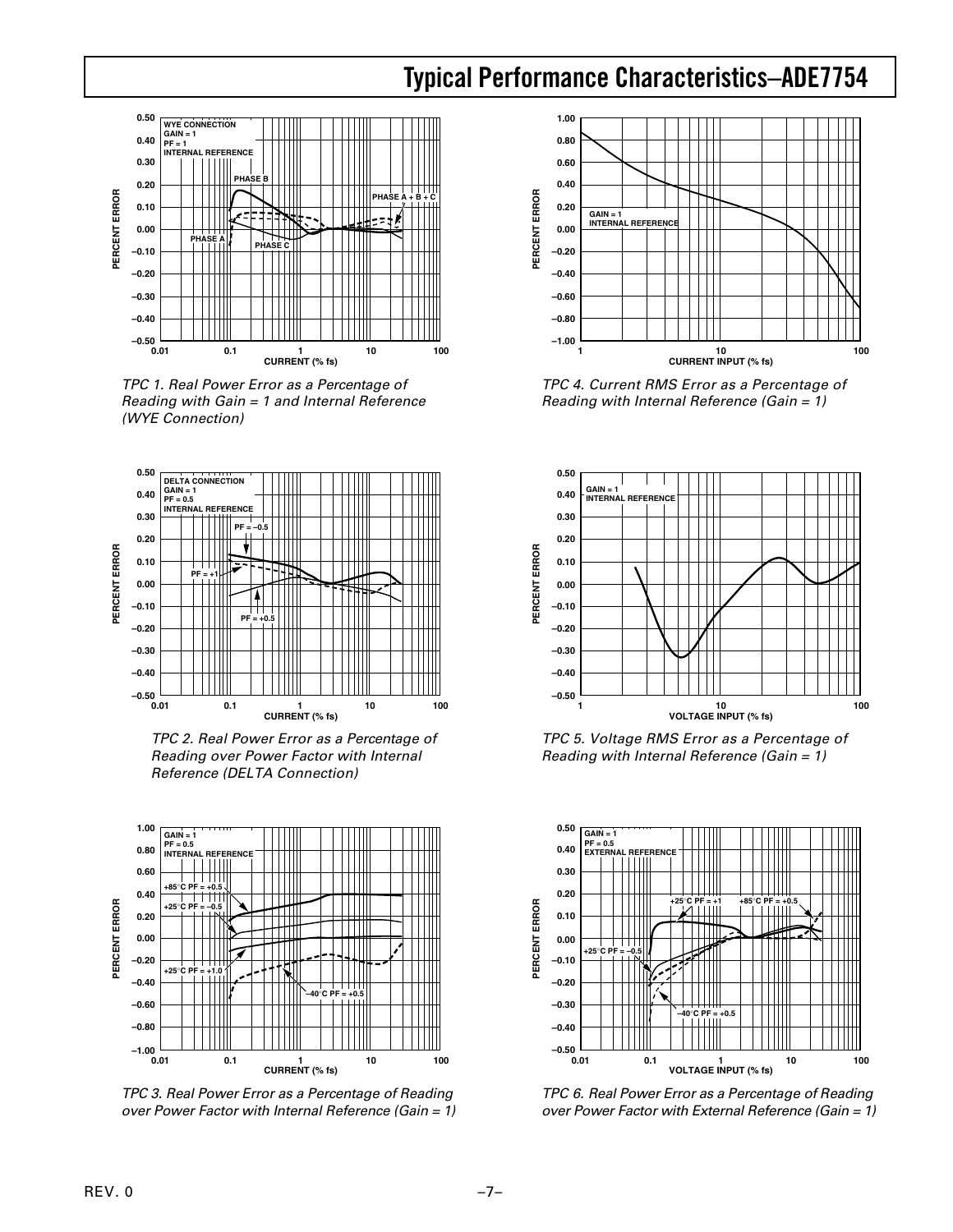

TPC 7. Real Power Error as a Percentage of Reading over Input Frequency with Internal Reference



TPC 8. Real Power Error as a Percentage of Reading over Power Supply with External Reference  $(Gain = 1)$ 



TPC 9. Real Power Error as a Percentage of Reading over Power Supply with Internal Reference (Gain = 1)



TPC 10. Test Circuit for Performance Curves



TPC 11. Current Channel Offset Distribution (Gain = 1)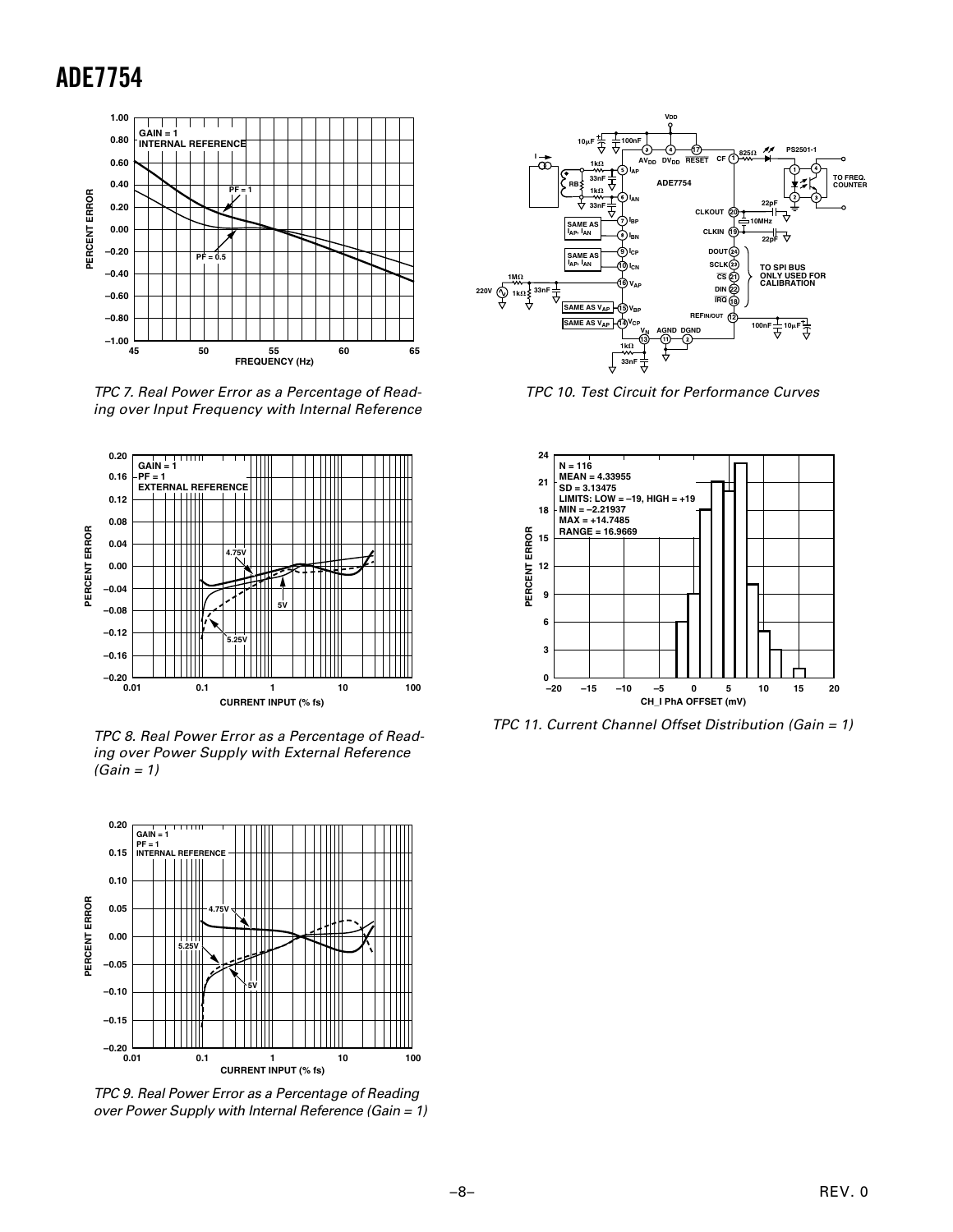#### <span id="page-8-0"></span>**TERMINOLOGY**

#### **Measurement Error**

The error associated with the energy measurement made by the ADE7754 is defined by the formula

$$
Percentage Error =
$$
\n
$$
\left(\frac{Energy \text{ Registered by ADE7754} - True \text{ Energy}}{True \text{ Energy}} \times 100\%
$$

#### **Phase Error Between Channels**

The HPF (high-pass filter) in the current channel has a phase lead response. To offset this phase response and equalize the phase response between channels, a phase correction network is placed in the current channel. The phase correction network ensures a phase match between the current channels and voltage channels to within  $\pm 0.1^{\circ}$  over a range of 45 Hz to 65 Hz and  $\pm 0.2^{\circ}$  over a range of 40 Hz to 1 kHz. This phase mismatch between the voltage and the current channels can be reduced further with the phase calibration register in each phase.

#### **Power Supply Rejection**

This quantifies the ADE7754 measurement error as a percentage of reading when power supplies are varied. For the ac PSR measurement, a reading at nominal supplies  $(5 V)$  is taken. A second reading is obtained using the same input signal levels when an ac (175 mV rms/100 Hz) signal is introduced onto the supplies. Any error introduced by this ac signal is expressed as a percentage of reading. See the Measurement Error definition above.

For the dc PSR measurement, a reading at nominal supplies (5 V) is taken. A second reading is obtained using the same input signal levels when the power supplies are varied  $\pm 5\%$ . Any error introduced is again expressed as a percentage of reading.

#### **ADC Offset Error**

This refers to the dc offset associated with the analog inputs to the ADCs. It means that with the analog inputs connected to AGND, the ADCs still see a dc analog input signal. The magnitude of the offset depends on the gain and input range selection (see the TPCs). However, when HPFs are switched on, the offset is removed from the current channels and the power calculation is unaffected by this offset.

#### **Gain Error**

The gain error in the ADE7754 ADCs is defined as the difference between the measured ADC output code (minus the offset) and the ideal output code. See the Current Channel ADC and the Voltage Channel ADC sections. The difference is expressed as a percentage of the ideal code.

#### **Gain Error Match**

Gain error match is defined as the gain error (minus the offset) obtained when switching between a gain of 1, 2, or 4. It is expressed as a percentage of the output ADC code obtained under a gain of 1.

#### **POWER SUPPLY MONITOR**

The ADE7754 contains an on-chip power supply monitor. The analog supply  $(AV<sub>DD</sub>)$  is continuously monitored by the ADE7754. If the supply is less than  $4 V \pm 5\%$ , the ADE7754 goes into an inactive state (i.e., no energy is accumulated when the supply voltage is below 4 V). This is useful to ensure correct device operation at power-up and during power-down. The power supply monitor has built-in hysteresis and filtering, providing a high degree of immunity to false triggering due to noisy supplies.



Figure 4. On-Chip Power Supply Monitoring

The RESET bit in the interrupt status register is set to Logic 1 when  $AV_{DD}$  drops below  $4 V ± 5%$ . The RESET flag is always masked by the interrupt enable register and cannot cause the *IRQ* pin to go low. The power supply and decoupling for the part should ensure that the ripple at  $AV<sub>DD</sub>$  does not exceed 5 V ± 5% as specified for normal operation.

#### **ANALOG INPUTS**

The ADE7754 has six analog inputs, divisible into two channels: current and voltage. The current channel consists of three pairs of fully differential voltage inputs:  $I_{AP}$ ,  $I_{AN}$ ;  $I_{BP}$ ,  $I_{BN}$ ; and  $I_{\rm CP}$ ,  $I_{\rm CN}$ . The fully differential voltage input pairs have a maximum differential voltage of  $\pm 0.5$  V. The voltage channel has three single-ended voltage inputs:  $V_{AP}$ ,  $V_{BP}$ , and  $V_{CP}$ . These single-ended voltage inputs have a maximum input voltage of  $\pm 0.5$  V with respect to V<sub>N</sub>. Both the current channel and the voltage channel have a PGA (programmable gain amplifier) with possible gain selections of 1, 2, or 4. The same gain is applied to all the inputs of each channel.

The gain selections are made by writing to the gain register. Bits 0 and 1 select the gain for the PGA in the fully differential current channel. The gain selection for the PGA in the single-ended voltage channel is made via Bits 5 and 6. Figure 5 shows how a gain selection for the current channel is made using the gain register.



Figure 5. PGA in Current Channel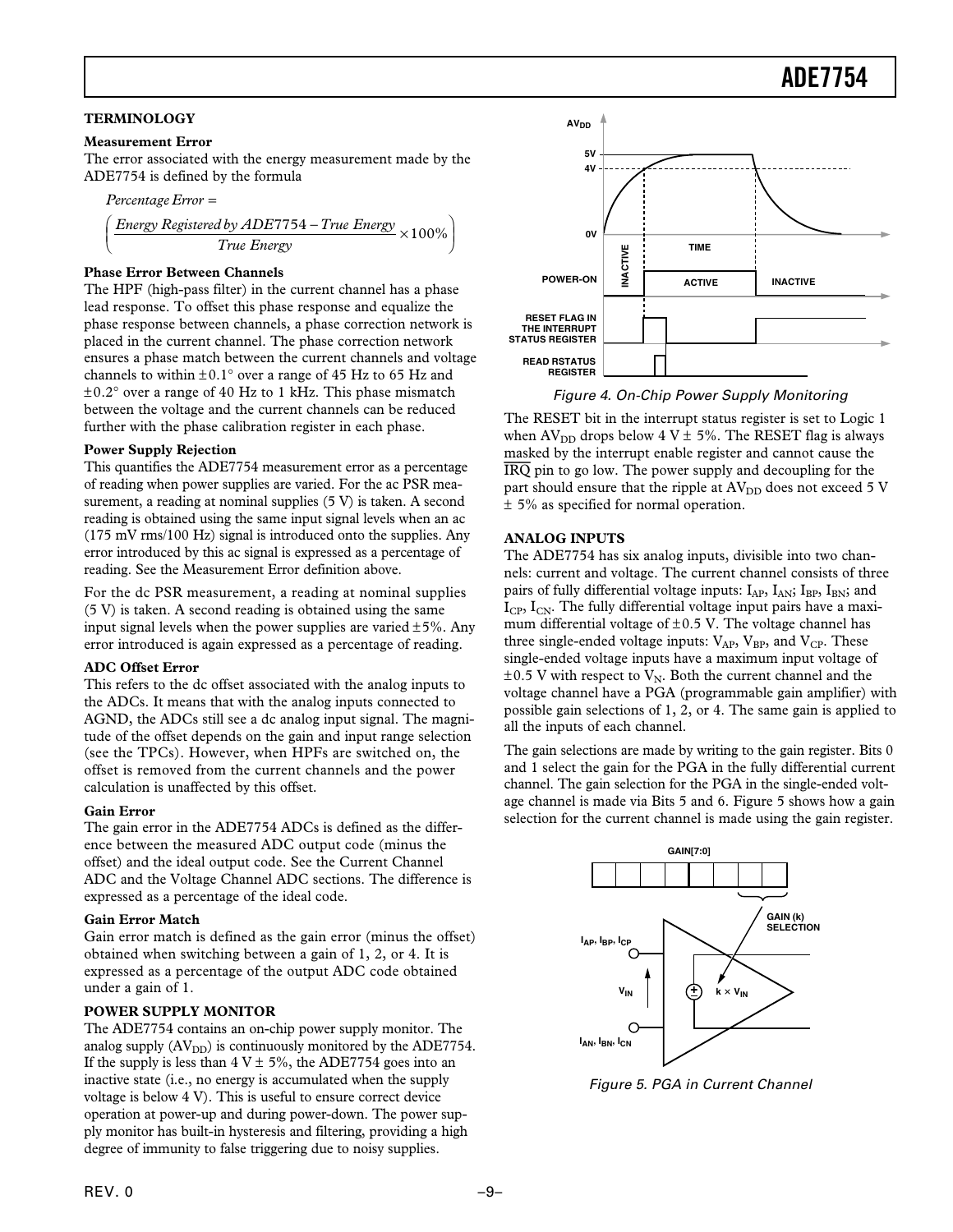<span id="page-9-0"></span>Figure 6 shows how the gain settings in PGA 1 (current channel) and PGA 2 (voltage channel) are selected by various bits in the gain register. The no-load threshold and sum of the absolute value can also be selected in the gain register. See Table X.



Figure 6. Analog Gain Register

#### **ANALOG-TO-DIGITAL CONVERSION**

The ADE7754 carries out analog-to-digital conversion using second order Σ-∆ ADCs. The block diagram in Figure 7 shows a first order (for simplicity)  $\Sigma$ - $\Delta$  ADC. The converter is made up of two parts, the Σ-∆ modulator and the digital low-pass filter.





A Σ-∆ modulator converts the input signal into a continuous serial stream of 1s and 0s at a rate determined by the sampling clock. In the ADE7754, the sampling clock is equal to CLKIN/12. The 1-bit DAC in the feedback loop is driven by the serial data stream. The DAC output is subtracted from the input signal. If the loop gain is high enough, the average value of the DAC output (and therefore the bit stream) will approach that of the input signal level. For any given input value in a single sampling interval, the data from the 1-bit ADC is virtually meaningless. Only when a large number of samples are averaged will a meaningful result be obtained. This averaging is carried out in the second part of the ADC, the digital low-pass filter. Averaging a large number of bits from the modulator, the low-pass filter can produce 24-bit data-words that are proportional to the input signal level.

The Σ-∆ converter uses two techniques to achieve high resolution from what is essentially a 1-bit conversion technique. The first is oversampling; the signal is sampled at a rate (frequency) many times higher than the bandwidth of interest. For example, the sampling rate in the ADE7754 is CLKIN/12 (833 kHz), and the band of interest is 40 Hz to 2 kHz. Oversampling

spreads the quantization noise (noise due to sampling) over a wider bandwidth. With the noise spread more thinly over a wider bandwidth, the quantization noise in the band of interest is lowered. See Figure 8.

Oversampling alone is not an efficient enough method to improve the signal to noise ratio (SNR) in the band of interest. For example, an oversampling ratio of 4 is required to increase the SNR by only 6 dB (1 bit). To keep the oversampling ratio at a reasonable level, the quantization noise can be shaped so that most of the noise lies at the higher frequencies. In the  $\Sigma$ - $\Delta$ modulator, the noise is shaped by the integrator, which has a high-pass type of response for the quantization noise. The result is that most of the noise is at the higher frequencies, where it can be removed by the digital low-pass filter. This noise shaping is shown in Figure 8.



Figure 8. Noise Reduction Due to Oversampling and Noise Shaping in the Analog Modulator

### **Antialias Filter**

Figure 7 shows an analog low-pass filter (RC) on the input to the modulator. This filter is used to prevent aliasing, an artifact of all sampled systems. Frequency components in the input signal to the ADC that are higher than half the sampling rate of the ADC appear in the sampled signal at a frequency below half the sampling rate. Figure 9 illustrates the effect; frequency components (arrows shown in black) above half the sampling frequency (also known as the Nyquist frequency), i.e., 417 kHz, get imaged or folded back down below 417 kHz (arrows shown in gray). This happens with all ADCs, regardless of the architecture. In the example shown, only frequencies near the sampling frequency, i.e., 833 kHz, will move into the band of interest for metering, i.e., 40 Hz to 2 kHz. This allows use of a very simple LPF (low-pass filter) to attenuate these high frequencies (near 900 kHz) and thus prevent distortion in the band of interest. A simple RC filter (single pole) with a corner frequency of 10 kHz produces an attenuation of approximately 40 dBs at 833 kHz. See Figure 9. This is sufficient to eliminate the effects of aliasing.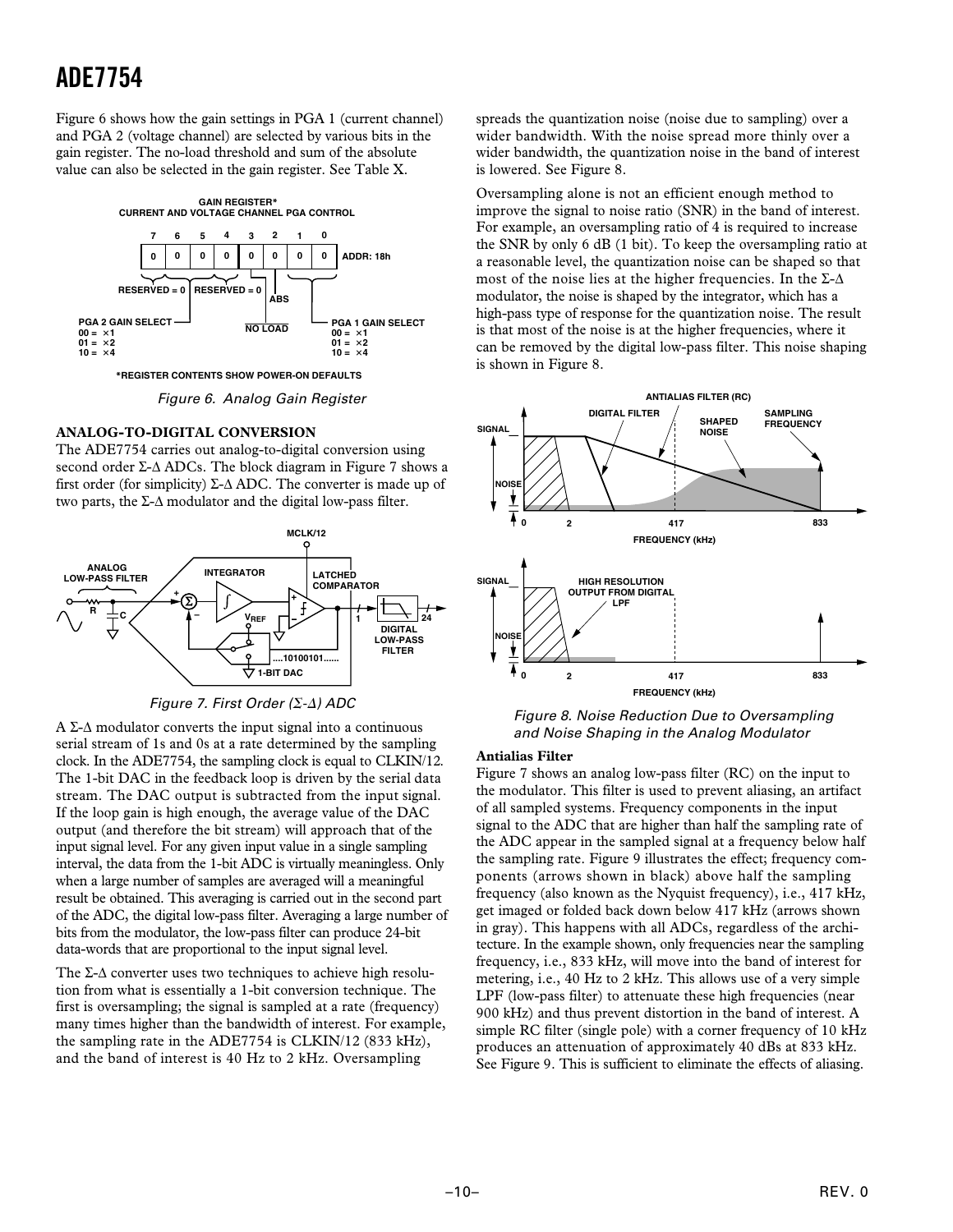<span id="page-10-0"></span>

Figure 9. ADC and Signal Processing in Current Channel or Voltage Channel

#### **CURRENT CHANNEL ADC**

Figure 10 shows the ADC and signal processing chain for the input IA of the current channels (which are the same for IB and IC). In waveform sampling mode, the ADC outputs are signed twos complement 24-bit data-word at a maximum of 26 kSPS (kilo samples per second). The output of the ADC can be scaled by  $\pm 50\%$  by using the APGAINs register. While the ADC outputs are 24-bit twos complement value, the maximum full-scale positive value from the ADC is limited to 400000h (+4,194,304d). The maximum full-scale negative value is limited to C00000h (–4,194,304d). If the analog inputs are overranged, the ADC output code clamps at these values. With the specified full-scale analog input signal of  $\pm 0.5$  V, the ADC produces an output code between D70A3Eh (–2,684,354) and 28F5C2h (+2,684,354), as illustrated in Figure 10, which also shows a full-scale voltage signal being applied to the differential inputs  $I_{AP}$  and  $I_{AN}$ .

#### **Current Channel ADC Gain Adjust**

ſ

The ADC gain in each phase of the current channel can be adjusted using the multiplier and active power gain register (AAPGAIN[11:0], BAPGAIN, and CAPGAIN). The gain of the ADC is adjusted by writing a twos complement 12-bit word to the active power gain register. The following expression shows how the gain adjustment is related to the contents of that register:



Figure 10. ADC and Signal Processing in Current Channel

For example, when 7FFh is written to the active power gain register, the ADC output is scaled up by 50%: 7FFh = 2047d,  $2047/212 = 0.5$ . Similarly,  $800h = -2047d$  (signed twos complement) and ADC output is scaled by –50%. These two examples are illustrated in Figure 10. **Current Channel Sampling**

The waveform samples of the current channel inputs may also be routed to the waveform register (wavmode register to select the speed and the phase) to be read by the system master (MCU). The active energy and apparent energy calculation remains uninterrupted during waveform sampling.

When in waveform sample mode, one of four output sample rates may be chosen using Bits 3 and 4 of the WAVMODE register (DTRT[1:0] mnemonic). The output sample rate may be 26.0 kSPS, 13.0 kSPS, 6.5 kSPS, or 3.3 kSPS. See the Waveform Mode Register section. By setting the WSMP bit in the interrupt enable register to Logic 1, the interrupt request output *IRQ* will go active low when a sample is available. The timing is shown in Figure 11. The 24-bit waveform samples are transferred from the ADE7754 one byte (eight bits) at a time, with the most significant byte shifted out first.



Figure 11. Waveform Sampling Current Channel

The interrupt request output *IRQ* stays low until the interrupt routine reads the reset status register. See the Interrupt section.

Note that if the WSMP bit in the interrupt enable register is not set to Logic 1, no data is available in the waveform register.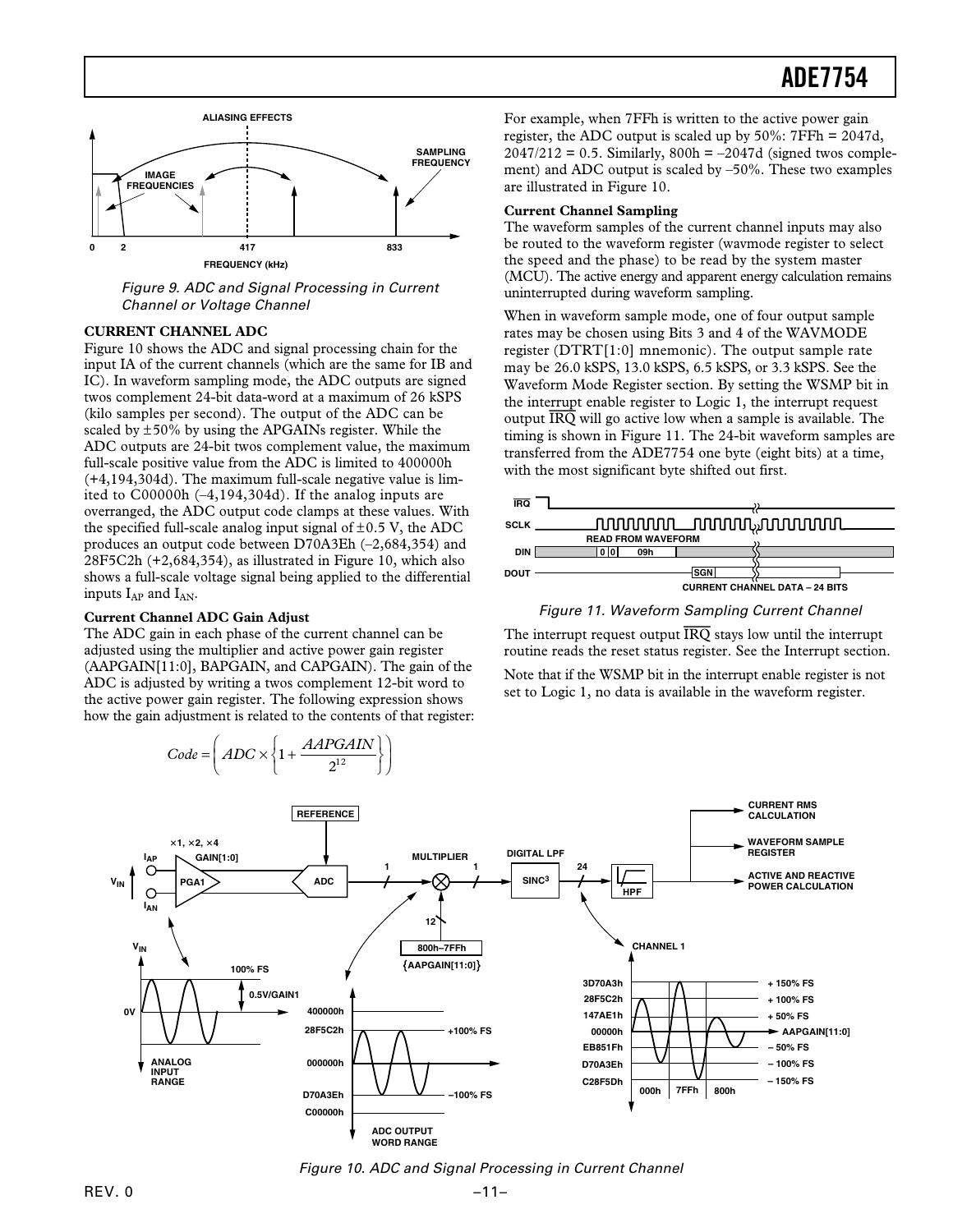#### <span id="page-11-0"></span>**VOLTAGE CHANNEL ADC**

Figure 12 shows the ADC and signal processing chain for the input VA in voltage channel (which is the same for VB and VC).



Figure 12. ADC and Signal Processing in Voltage Channel

For energy measurements, the output of the ADC (one bit) is passed directly to the multiplier and is not filtered. This solution avoids a wide-bits multiplier and does not affect the accuracy of the measurement. An HPF is not required to remove any dc offset since it is only required to remove the offset from one channel to eliminate errors in the power calculation.

In the voltage channel, the samples may also be routed to the WFORM register (WAVMODE to select VA, VB, or VC and sampling frequency). However, before being passed to the waveform register, the ADC output is passed through a single-pole, low-pass filter with a cutoff frequency of 260 Hz. The plots in Figure 13 show the magnitude and phase response of this filter. The filter output code of any inputs of the voltage channel swings between D70Bh (–10,485d) and 28F5h (+10,485d) for full-scale sine wave inputs. This has the effect of attenuating the signal. For example, if the line frequency is 60 Hz, the signal at the output of LPF1 will be attenuated by 3%.



Figure 13. Magnitude and Phase Response of LPF1

Note that LPF1 does not affect the power calculation because it is used only in the waveform sample mode and rms calculation.

In waveform sample mode, one of four output sample rates can be chosen by using Bits 3 and 4 of the WAVMODE register. The available output sample rates are 26 kSPS, 13.5 kSPS, 6.5 kSPS, or 3.3 kSPS. The interrupt request output *IRQ* signals a new sample availability by going active low. The voltage waveform register is a twos complement 16-bit register. Because the waveform register is a 24-bit signed register, the waveform data from the voltage input is located in the 16 LSB of the waveform register. The sign of the 16-bit voltage input value is not extended to the upper byte of the waveform register. The upper byte is instead filled with zeros. 24-bit waveform samples are transferred from the ADE7754 one byte (eight bits) at a time, with the most significant byte shifted out first. The timing is the same as that for the current channels and is shown in Figure 11.

#### **ZERO-CROSSING DETECTION**

The ADE7754 has rising edge zero-crossing detection circuits for each of voltage channels ( $V_{AP}$ ,  $V_{BP}$ , and  $V_{CP}$ ). Figure 14 shows how the zero-cross signal is generated from the output of the ADC of the voltage channel.



Figure 14. Zero-Crossing Detection on Voltage Channel

The zero-crossing interrupt is generated from the output of LPF1, which has a single pole at  $260$  Hz (CLKIN =  $10$  MHz). As a result, there is a phase lag between the analog input signal of the voltage channel and the output of LPF1. The phase response of this filter is shown in the Voltage Channel ADC section. The phase lag response of LPF1 results in a time delay of approximately 0.6 ms  $(a)$  60 Hz) between the zero crossing on the analog inputs of voltage channel and the falling of IRQ.

When one phase crosses zero from negative to positive values (rising edge), the corresponding flag in the interrupt status register (Bits 7 to 9) is set Logic 1. An active low in the *IRQ* output also appears if the corresponding ZX bit in the interrupt enable register is set to Logic 1.

The flag in the interrupt status register is reset to 0 when the interrupt status register with reset (RSTATUS) is read. Each phase has its own interrupt flag and enable bit in the interrupt register.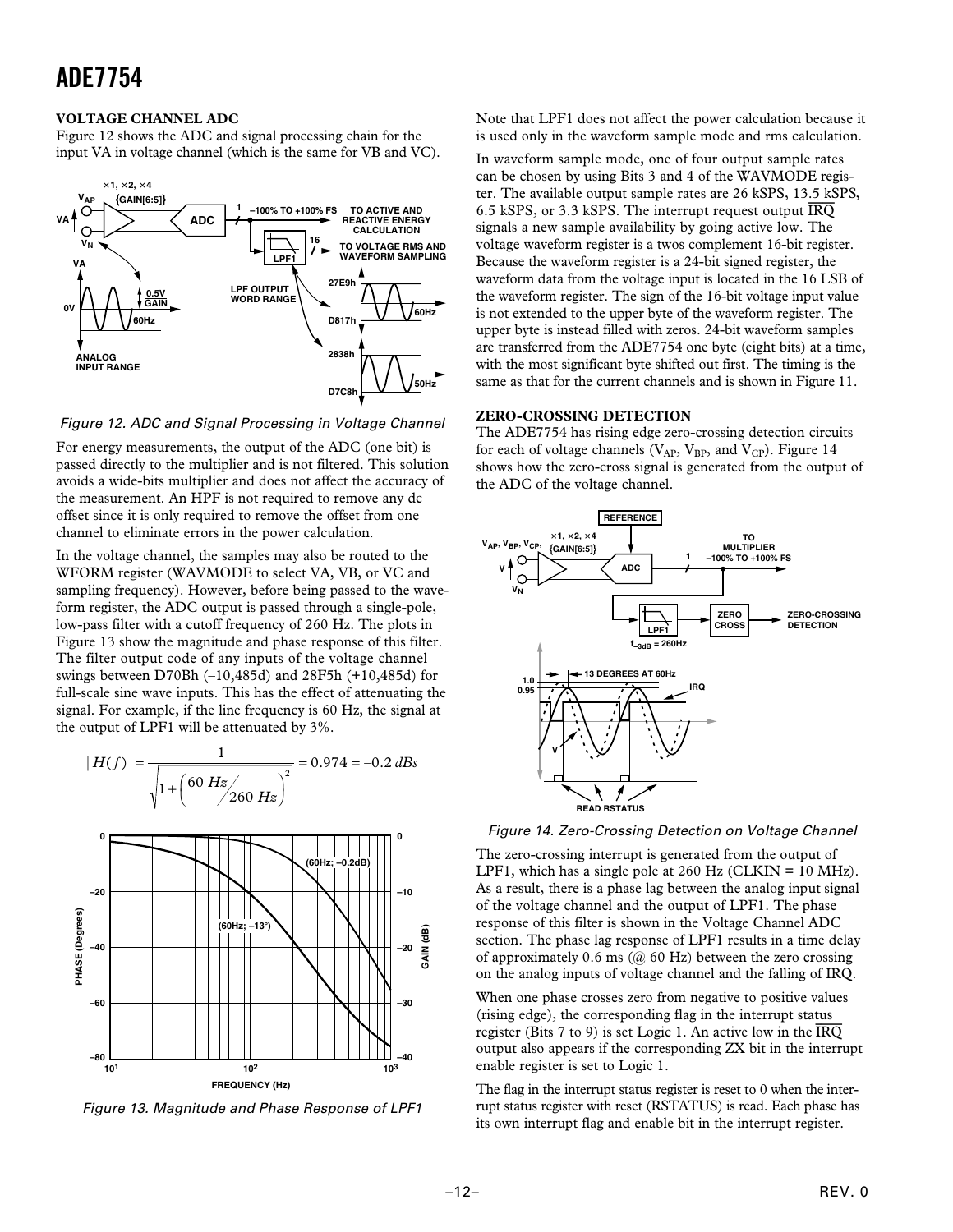<span id="page-12-0"></span>In addition to the enable bits, the zero-crossing detection interrupt of each phase is enabled/disabled by setting the ZXSEL bits of the MMODE register (Address 0Bh) to Logic 1 or 0, respectively.

#### **Zero-Crossing Timeout**

Each zero-crossing detection has an associated internal timeout register (not accessible to the user). This unsigned, 16-bit register is decremented (1 LSB) every 384/CLKIN seconds. The registers are reset to a common user programmed value (i.e., zero cross timeout register—ZXTOUT, Address 12h) every time a zero crossing is detected on its associated input. The default value of ZXTOUT is FFFFh. If the internal register decrements to zero before a zero crossing at the corresponding input is detected, it indicates an absence of a zero crossing in the time determined by the ZXTOUT. The ZXTO detection bit of the corresponding phase in the interrupt status register is then switched on (Bits 4 to 6). An active low on the *IRQ* output also appears if the SAG enable bit for the corresponding phase in the interrupt enable register is set to Logic 1.

In addition to the enable bits, the zero-crossing timeout detection interrupt of each phase is enabled/disabled by setting the ZXSEL bits of the MMODE register (Address 0Bh) to Logic 1 or Logic 0, respectively. When the zero-crossing timeout detection is disabled by this method, the ZXTO flag of the corresponding phase is switched on all the time.

Figure 15 shows the mechanism of the zero-crossing timeout detection when the line voltage A stays at a fixed dc level for more than CLKIN/384  $\times$  ZXTOUT seconds.



Figure 15. Zero-Crossing Timeout Detection

#### **PERIOD MEASUREMENT**

The ADE7754 also provides the period measurement of the line voltage. The period is measured on the phase specified by Bits 0 to 1 of the MMODE register. The period register is an unsigned 15-bit register and is updated every period of the selected phase. Bits 0 and 1 and Bits 4 to 6 of the MMODE register select the phase for the period measurement; both selections should indicate the same phase. The ZXSEL bits of the MMODE register (Bits 4 to 6) enable the phases on which the period measurement can be done. The PERDSEL bits select the phase for period measurement within the phases selected by the ZXSEL bits.

The resolution of this register is 2.4  $\mu$ s/LSB when CLKIN = 10 MHz, which is 0.014% when the line frequency is 60 Hz. When the line frequency is 60 Hz, the value of the period register is approximately 6944d. The length of the register enables the measurement of line frequencies as low as 12.7 Hz.

#### **LINE VOLTAGE SAG DETECTION**

The ADE7754 can be programmed to detect when the absolute value of the line voltage of any phase drops below a certain peak value for a number of half cycles. All phases of the voltage channel are controlled simultaneously. This condition is illustrated in Figure 16.





Figure 16 shows a line voltage falling below a threshold set in the SAG level register (SAGLVL[7:0]) for nine half cycles. Since the SAG cycle register indicates a six half-cycle threshold (SAGCYC[7:0]=06h), the SAG event is recorded at the end of the sixth half-cycle by setting the SAG flag of the corresponding phase in the interrupt status register (Bits 1 to 3 in the interrupt status register). If the SAG enable bit is set to Logic 1 for this phase (Bits 1 to 3 in the interrupt enable register), the *IRQ* logic output goes active low. See the Interrupts section. All the phases are compared to the same parameters defined in the SAGLVL and SAGCYC registers.

#### *SAG Level Set*

The content of the SAG level register (one byte) is compared to the absolute value of the most significant byte output from the voltage channel ADC. Thus, for example, the nominal maximum code from the voltage channel ADC with a full-scale signal is 28F5h. See the Voltage Channel ADC section.

Therefore, writing 28h to the SAG level register puts the SAG detection level at full scale and sets the SAG detection to its most sensitive value.

Writing 00h puts the SAG detection level at 0. The detection of a decrease of an input voltage is in this case hardly possible. The detection is made when the content of the SAGLVL register is greater than the incoming sample.

#### **PEAK DETECTION**

The ADE7754 also can be programmed to detect when the absolute value of the voltage or the current channel of one phase exceeds a certain peak value. Figure 17 illustrates the behavior of the peak detection for the voltage channel.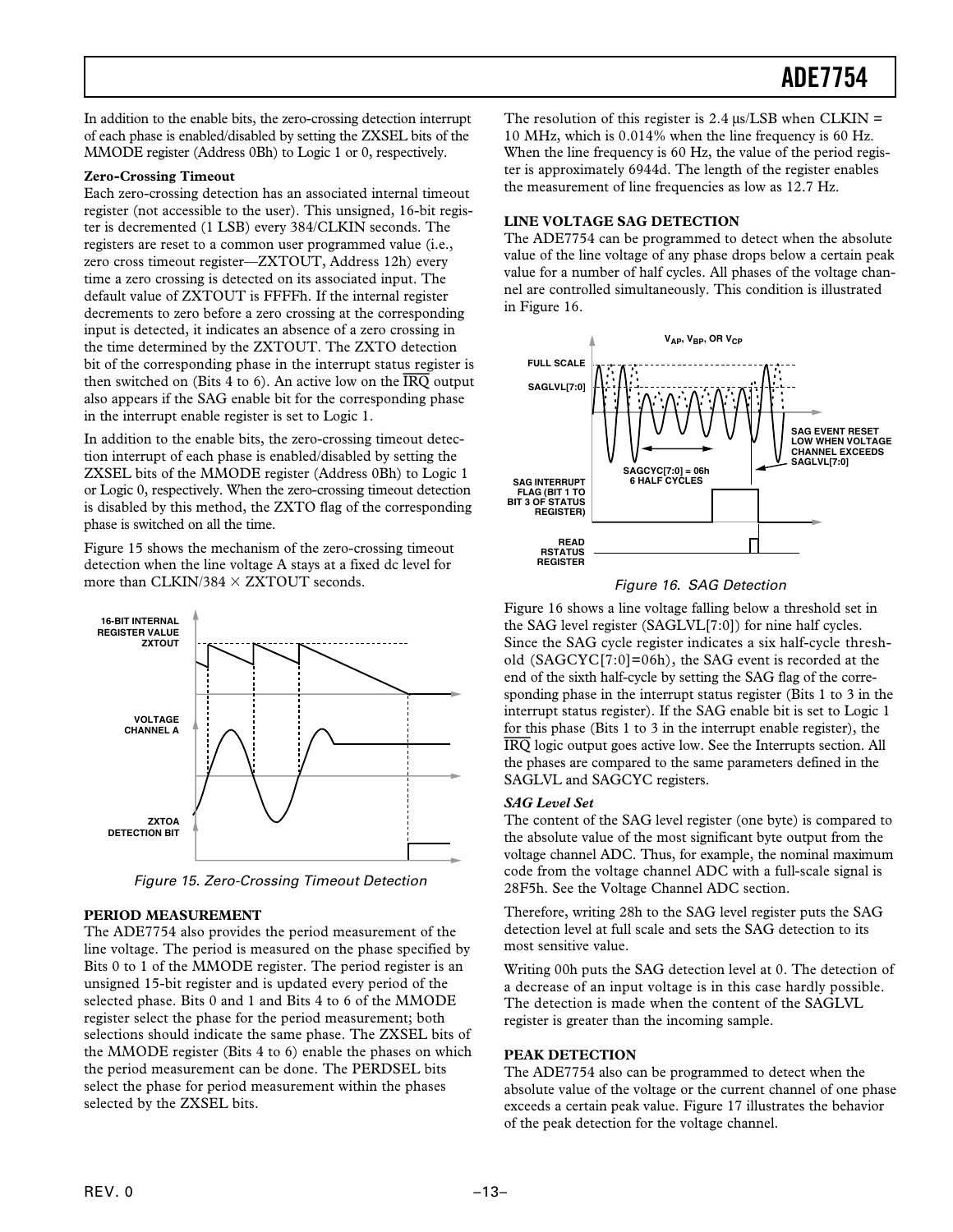<span id="page-13-0"></span>

Figure 17. Peak Detection

Bits 2 and 3 of the measurement mode register define the phase supporting the peak detection. Current and voltage of this phase can be monitored at the same time. Figure 17 shows a line voltage exceeding a threshold set in the voltage peak register (VPEAK[7:0]). The voltage peak event is recorded by setting the PKV flag in the interrupt status register. If the PKV enable bit is set to Logic 1 in the interrupt enable register, the *IRQ* logic output goes active low. See the Interrupts section.

#### **Peak Level Set**

The contents of the VPEAK and IPEAK registers compare to the absolute value of the most significant byte output of the selected voltage and current channels, respectively. Thus, for example, the nominal maximum code from the current channel ADC with a full-scale signal is 28F5C2h. See the Current Channel Sampling section. Therefore, writing 28h to the IPEAK register will put the current channel peak detection level at full scale and set the current peak detection to its least sensitive value. Writing 00h puts the current channel detection level at zero. The detection is done when the content of the IPEAK register is smaller than the incoming current channel sample.

#### **TEMPERATURE MEASUREMENT**

The ADE7754 also includes an on-chip temperature sensor. A temperature measurement is made every 4/CLKIN seconds. The output from the temperature sensing circuit is connected to an ADC for digitizing. The resulting code is processed and placed into the temperature register (TEMP[7:0]) which can be read by the user and has an address of 08h. See the Serial Interface section. The contents of the temperature register are signed (twos complement) with a resolution of 4°C/LSB. The temperature register produces a code of 00h when the ambient temperature is approximately 129°C. The value of the register is temperature register = (temperature  $(^{\circ}C) - 129$ )/4. The temperature in the ADE7754 has an offset tolerance of approximately ±5°C. The error can be easily calibrated out by an MCU.

#### **PHASE COMPENSATION**

When the HPFs are disabled, the phase difference between the current channel (IA, IB, and IC) and the voltage channel (VA, VB, and VC) is zero from dc to 3.3 kHz. When the HPFs are enabled, the current channels have a phase response as shown in Figure 18a and 18b. The magnitude response of the filter is shown in Figure 18c. As seen from in the plots, the phase response is almost zero from 45 Hz to 1 kHz. This is all that is required in typical energy measurement applications.



Figure 18a. Phase Response of the HPF and Phase Compensation (10 Hz to 1 kHz)



Figure 18b. Phase Response of the HPF and Phase Compensation (40 Hz to 70 Hz)



Figure 18c. Gain Response of HPF and Phase Compensation (Deviation of Gain as % of Gain at 54 Hz)

Despite being internally phase compensated, the ADE7754 must work with transducers that may have inherent phase errors. For example, a phase error of 0.1° to 0.3° is not uncommon for a CT (current transformer). These phase errors can vary from part to part, and they must be corrected in order to perform accurate power calculations. The errors associated with phase mismatch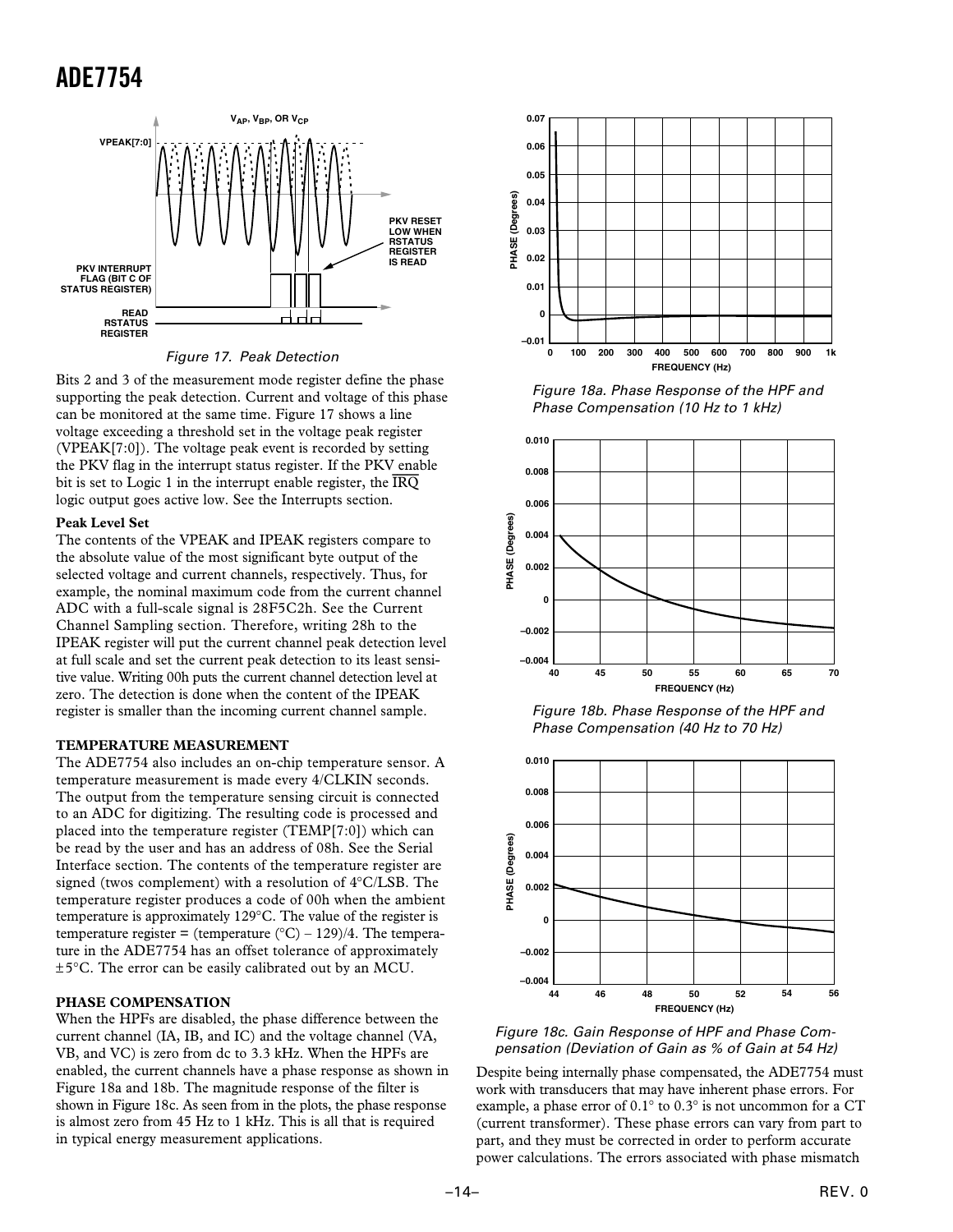<span id="page-14-0"></span>are particularly noticeable at low power factors. The ADE7754 provides a means of digitally calibrating these small phase errors. The ADE7754 allows a small time delay or time advance to be introduced into the signal processing chain to compensate for small phase errors. Because the compensation is in time, this technique should be used only for small phase errors in the range of 0.1° to 0.5°. Correcting large phase errors using a time shift technique can introduce significant phase errors at higher harmonics.

The phase calibration registers (APHCAL, BPHCAL, and CPHCAL) are twos complement, 5-bit signed registers that can vary the time delay in the voltage channel signal path from  $-19.2$  µs to  $+19.2$  µs (CLKIN = 10 MHz). One LSB is equivalent to 1.2 µs. With a line frequency of 50 Hz, this gives a phase resolution of 0.022° at the fundamental (i.e., 360°  $\times$  $1.2 \text{ }\mu\text{s} \times 50 \text{ Hz}$ .

Figure 19 illustrates how the phase compensation is used to remove a 0.091° phase lead in IA of the current channel caused by an external transducer. In order to cancel the lead (0.091°) in IA of the current channel, a phase lead must also be introduced into VA of the voltage channel. The resolution of the phase adjustment allows the introduction of a phase lead of 0.086°. The phase lead is achieved by introducing a time advance into VA. A time advance of 4.8  $\mu$ s is made by writing  $-4$  (1Ch) to the time delay block (APHCAL[4:0]), thus reducing the amount of time delay by 4.8 µs. See the Calibration of a 3-Phase Meter Based on the ADE7754 Application Note AN-624.



Figure 19. Phase Calibration

#### **ROOT MEAN SQUARE MEASUREMENT**

Root Mean Square (rms) is a fundamental measurement of the magnitude of an ac signal. Its definition can be practical or mathematical. Defined practically, the rms value assigned to an ac signal is the amount of dc required to produce an equivalent amount of heat in the same load. Mathematically the rms value of a continuous signal f(t) is defined as

$$
F_{rms} = \sqrt{\frac{1}{T} \times \int_{0}^{T} f^2(t)dt}
$$
 (1)

For time sampling signals, rms calculation involves squaring the signal, taking the average, and obtaining the square root:

$$
F_{rms} = \sqrt{\frac{1}{N} \times \sum_{i=1}^{N} f^2(i)}
$$
\n(2)

The method used to calculate the rms value in the ADE7754 is to low-pass filter the square of the input signal (LPF3) and take the square root of the result.

With

$$
V(t) = V_{rms} \times \sqrt{2} \times \sin(\omega t)
$$

then

ľ

$$
V(t) \times V(t) = V_{rms}^{2} - V_{rms}^{2} \times \cos(2\omega t)
$$

The rms calculation is simultaneously processed on the six analog input channels. Each result is available on separate registers.

#### **Current RMS Calculation**

Figure 20 shows the detail of the signal processing chain for the rms calculation on one of the phases of the current channel. The current channel rms value is processed from the samples used in the current channel waveform sampling mode. Note that the APGAIN adjustment affects the result of the rms calculation. See the Current RMS Gain Adjust section. The current rms values are stored in unsigned 24-bit registers (AIRMS, BIRMS, and CIRMS). One LSB of the current rms register is equivalent to 1 LSB of a current waveform sample. The update rate of the current rms measurement is CLKIN/12. With the specified full-scale analog input signal of 0.5 V, the ADC produces an output code which is approximately  $\pm 2,684,354d$ . See the Current Channel ADC section. The equivalent rms values of a full-scale ac signal is 1,898,124d. With offset calibration, the current rms measurement provided in the ADE7754 is accurate within  $\pm 2\%$  for signal input between full scale and full scale/100.



#### Figure 20. Current RMS Signal Processing

Note that a crosstalk between phases can appear in the ADE7754 current rms measurements. This crosstalk follows a specific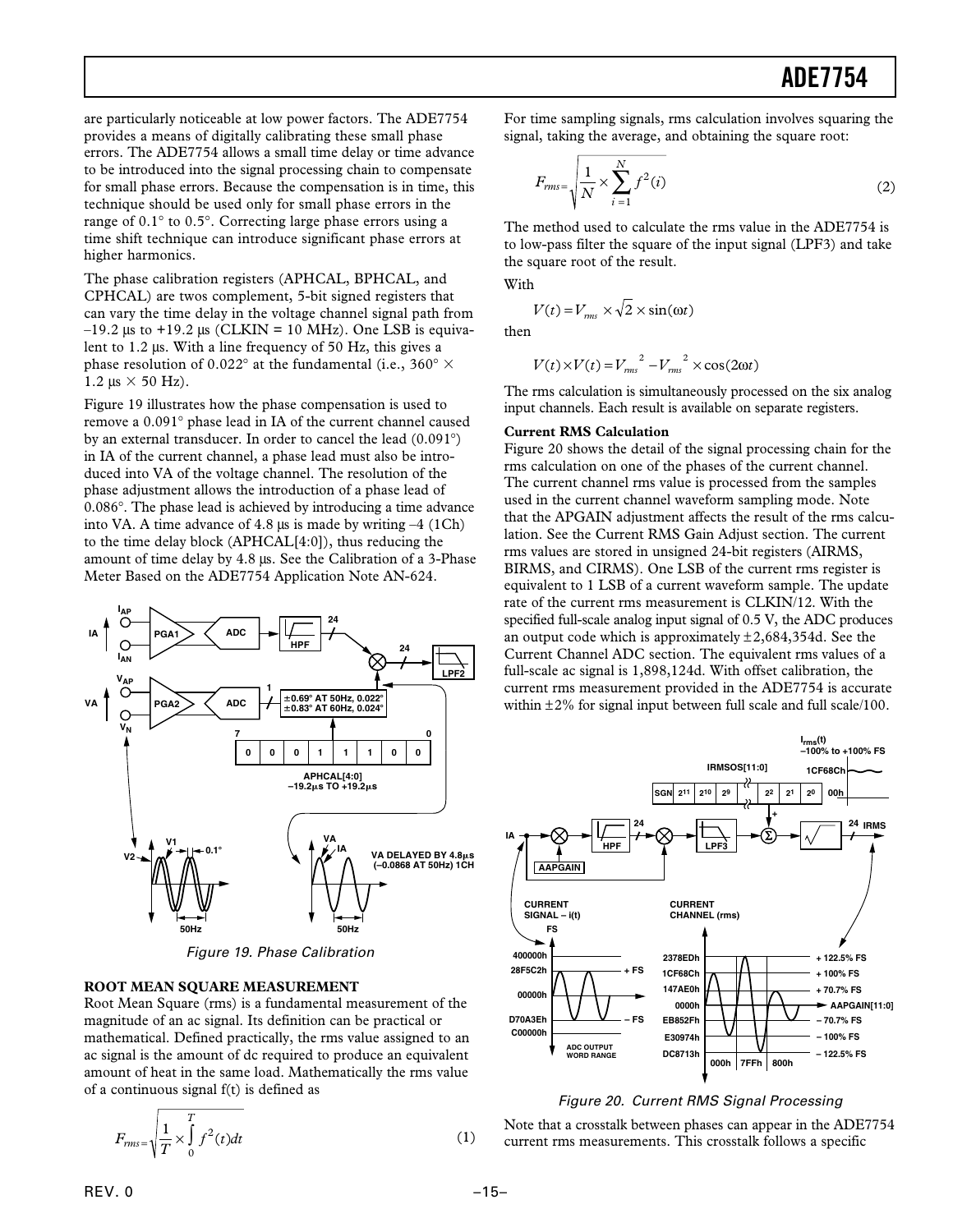<span id="page-15-0"></span>pattern. Current rms measurements of Phase A are corrupted by the signal on the Phase C current input, current rms measurements of Phase B are corrupted by the signal on the Phase A current input, and current rms measurements of Phase C are corrupted by the signal on the Phase B current input. This crosstalk is present only on the current rms measurements and does not affect the regular active power measurements. The level of the crosstalk is dependent on the level of the noise source and the phase angle between the noise source and the corrupted signal. The level of the crosstalk can be reduced by writing 01F7h to the address 3Dh. This 16-bit register is reserved for factory operation and should not be written to any other value. When the current inputs are 120° out of phase and the register 3Dh is set to 01F7h, the level of the current rms crosstalk is below 2%.

#### *Current RMS Gain Adjust*

The active power gain registers (AAPGAIN[11:0], BAPGAIN, and CAPGAIN) affect the active power and current rms values. Calibrating the current rms measurements with these registers is not recommended. The conversion of the current rms registers values to amperes has to be done in an external microcontroller with a specific ampere/LSB constant for each phase. See the Calibration of a 3-Phase Meter Based on the ADE7754 Application Note AN-624. Due to gain mismatches between phases, the calibration of the ampere/LSB constant has to be done separately for each phase. One-point calibration is sufficient for this calibration. The active power gain registers ease the calibration of the active energy calculation in MODE 1 and 2 of the WATMODE register.

If the APGAIN registers are used for active power calibration (WATMOD bits in WATMode register  $= 1$  or 2), the current rms values are changed by the active power gain register value as described in the expression

$$
Current\ rms\ register\ Phase\ A = \left(rms \times \sqrt{1 + \frac{AAPGAN}{2^{12}}}\right)
$$

For example, when 7FFh is written to the active power gain register, the ADC output is scaled up by 22.5%. Similarly, 800h  $= -2047d$  (signed twos complement) and ADC output is scaled by 29.3%. These two examples are illustrated in Figure 20.

#### *Current RMS Offset Compensation*

The ADE7754 incorporates a current rms offset compensation for each phase (AIRMSOS, BIRMSOS, and CIRMSOS). These are 12-bit twos complement signed registers that can be used to remove offsets in the current rms calculations. An offset may exist in the rms calculation due to input noises that are integrated in the dc component of  $V^2(t)$ . The offset calibration will allow the contents of the  $I<sub>RMS</sub>$  registers to be maintained at zero when no current is being consumed.

n LSB of the current rms offset are equivalent to  $32768 \times n$  LSB of the square of the current rms register. Assuming that the maximum value from the current rms calculation is 1,898,124 decimal with full-scale ac inputs, then 1 LSB of the current rms offset represents 0.0058% of measurement error at –40 dB below full scale.

$$
I_{\rm rms} = \sqrt{I_{\rm rms}^2 + IRMSOS \times 32768}
$$

where  $I_{rms0}$  is the rms measurement without offset correction.

The current rms offset compensation should be done by testing the rms results at two non-zero input levels. One measurement can be

done close to full scale and the other at approximately full scale/ 100. The current offset compensation can then be derived using these measurements. See the Calibration of a 3-Phase Meter Based on the ADE7754 Application Note AN-624.

#### **Voltage RMS Calculation**

Figure 21 shows the details of the signal processing chain for the rms calculation on one of the phases of the voltage channel. The voltage channel rms value is processed from the samples used in the voltage channel waveform sampling mode. The output of the voltage channel ADC can be scaled by  $\pm 50\%$  by changing VGAIN registers to perform an overall apparent power calibration. See the Apparent Power Calculation section. The VGAIN adjustment affects the rms calculation because it is done before the rms signal processing. The voltage rms values are stored in unsigned 24-bit registers (AVRMS, BVRMS, and CVRMS). 256 LSB of the voltage rms register is approximately equivalent to one LSB of a voltage waveform sample. The update rate of the voltage rms measurement is CLKIN/12.

With the specified full-scale ac analog input signal of 0.5 V, the LPF1 produces an output code that is approximately  $\pm 10,217$ decimal at 60 Hz. See the Voltage Channel ADC section. The equivalent rms value of a full-scale ac signal is approximately 7,221d (1C35h), which gives a voltage rms value of 1,848,772d (1C35C4h) in the  $V<sub>RMS</sub>$  register. With offset calibration, the voltage rms measurement provided in the ADE7754 is accurate within  $\pm 0.5\%$  for signal input between full scale and full scale/20.



Figure 21. Voltage RMS Signal Processing

#### *Voltage RMS Gain Adjust*

The voltage gain registers (AVGAIN[11:0], BVGAIN, and CVGAIN) affect the apparent power and voltage rms values. Calibrating the voltage rms measurements with these registers is not recommended. The conversion of the voltage rms registers values to volts has to be done in an external microcontroller with a specific volt/LSB constant for each phase. See the Calibration of a 3-Phase Meter Based on the ADE7754 Application Note AN-624. Due to gain mismatches between phases, the calibration of the volt/LSB constant has to be done separately for each phase. One point calibration is sufficient for this calibration. The voltage gain registers are aimed to ease the calibration of the apparent energy calculation in MODE 1 and MODE 2 of the VAMODE register.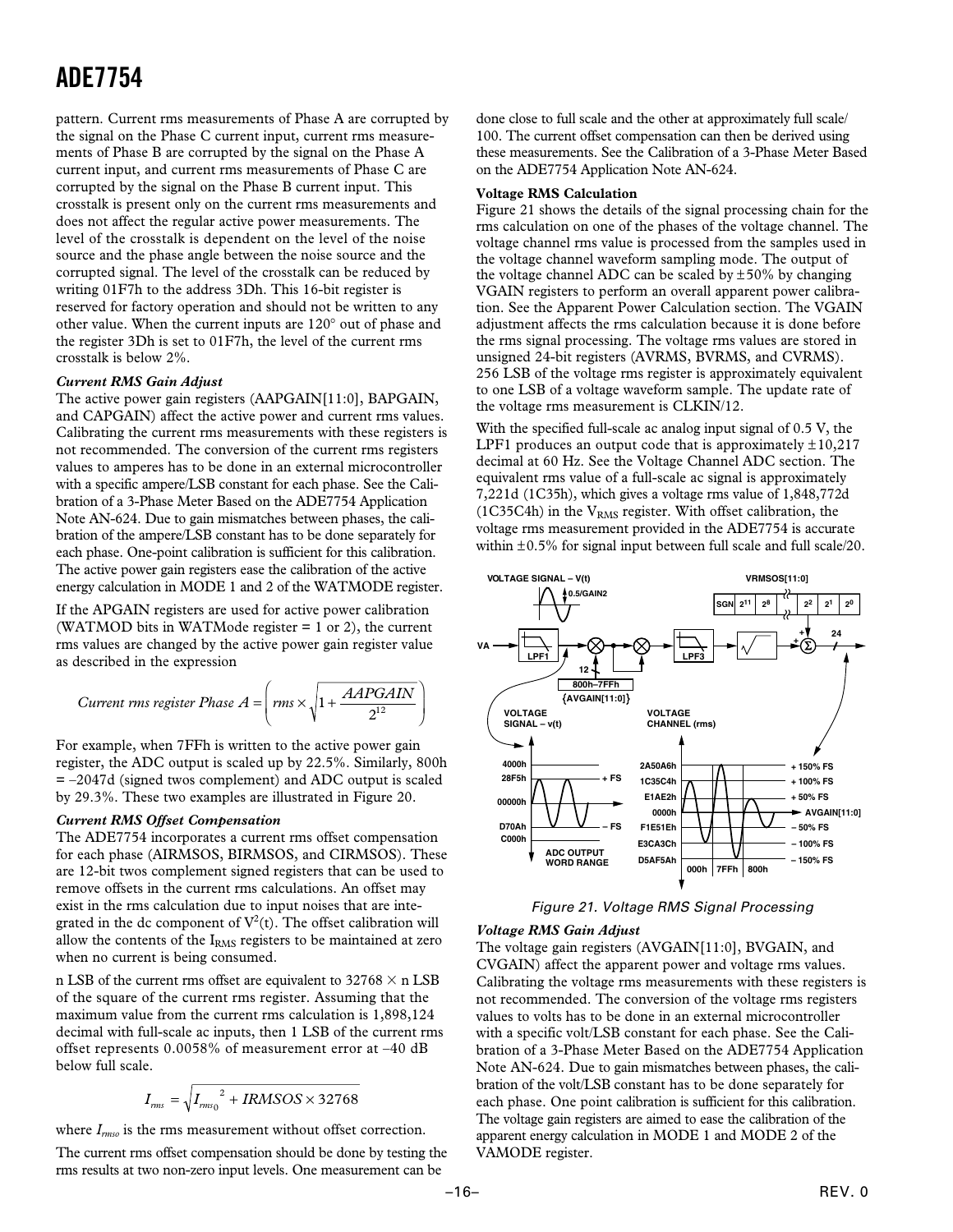<span id="page-16-0"></span>If the VGAIN registers are used for apparent power calibration (WATMOD bits in VAMODE register  $= 1$  or 2), the voltage rms values are changed by voltage gain register value as described in the expression

$$
Voltage rms register Phase A = \left( rms \times \left\{ 1 + \frac{AVGAIN}{2^{12}} \right\} \right)
$$

For example, when 7FFh is written to the voltage gain register, the ADC output is scaled up by  $+50\%$ . 7FFh = 2047d, 2047/  $2^{12} = 0.5$ . Similarly,  $800h = -2047d$  (signed twos complement) and ADC output is scaled by –50%. These two examples are illustrated in Figure 21.

#### *Voltage RMS Offset Compensation*

The ADE7754 incorporates a voltage rms offset compensation for each phase (AVRMSOS, BVRMSOS, and CVRMSOS). These are 12-bit twos complement signed registers that can be used to remove offsets in the voltage rms calculations. An offset may exist in the rms calculation due to input noises and offsets in the input samples. The offset calibration allows the contents of the  $V<sub>RMS</sub>$  registers to be maintained at zero when no voltage is applied.

n LSB of the voltage rms offset are equivalent to  $64 \times n$  LSB of the voltage rms register. Assuming that the maximum value from the voltage rms calculation is 1,898,124 decimal with full-scale ac inputs, then 1 LSB of the voltage rms offset represents 0.07% of measurement error at –26 dB below full scale.

$$
V_{rms} = V_{rms_0} + VRMSOS \times 64
$$

where  $V_{\text{rms}o}$  is the rms measurement without offset correction.

The voltage rms offset compensation should be done by testing the rms results at two non-zero input levels. One measurement can be done close to full scale and the other at approximately full scale/10. The voltage offset compensation can then be derived from these measurements. See the Calibration of a 3-Phase Meter Based on the ADE7754 Application Note AN-624.

#### **ACTIVE POWER CALCULATION**

Electrical power is defined as the rate of energy flow from source to load. It is given by the product of the voltage and current waveforms. The resulting waveform is called the instantaneous power signal and it is equal to the rate of energy flow at every instant of time. The unit of power is the watt or joules/sec. Equation 5 gives an expression for the instantaneous power signal in an ac system.

$$
v(t) = \sqrt{2V \sin(\omega t)}
$$
 (3)

$$
i(t) = \sqrt{2I} \sin(\omega t) \tag{4}
$$

where  $V =$  rms voltage and  $I =$  rms current.

$$
p(t) = v(t) \times i(t)
$$
  
\n
$$
p(t) = VI - VI \cos(2\omega t)
$$
\n(5)

The average power over an integral number of line cycles (n) is given by the expression in Equation 6.

$$
P = \frac{1}{nT} \int_{0}^{nT} p(t)dt = VI
$$
\n(6)

where *T* is the line cycle period. *P* is referred to as the active or real power. Note that the active power is equal to the dc component of the instantaneous power signal *p*(*t*) in Equation 5 (i.e., *VI*). This is the relationship used to calculate active power in the ADE7754 for each phase. The instantaneous power signal  $p(t)$ is generated by multiplying the current and voltage signals in each phase. The dc component of the instantaneous power signal in each phase (A, B, and C) is then extracted by LPF2 (low-pass filter) to obtain the active power information on each phase. This process is illustrated in Figure 22. In a polyphase system, the total electrical power is simply the sum of the real power in all active phases. The solutions available to process the total active power are discussed in the following section.



Figure 22. Active Power Calculation

Since LPF2 does not have an ideal brick wall frequency response (see Figure 23), the active power signal has some ripple due to the instantaneous power signal. This ripple is sinusoidal and has a frequency equal to twice the line frequency. Since the ripple is sinusoidal in nature, it is removed when the active power signal is integrated to calculate the energy. See the Energy Calculation section.



Figure 23. Frequency Response of the LPF Used to Filter Instantaneous Power in Each Phase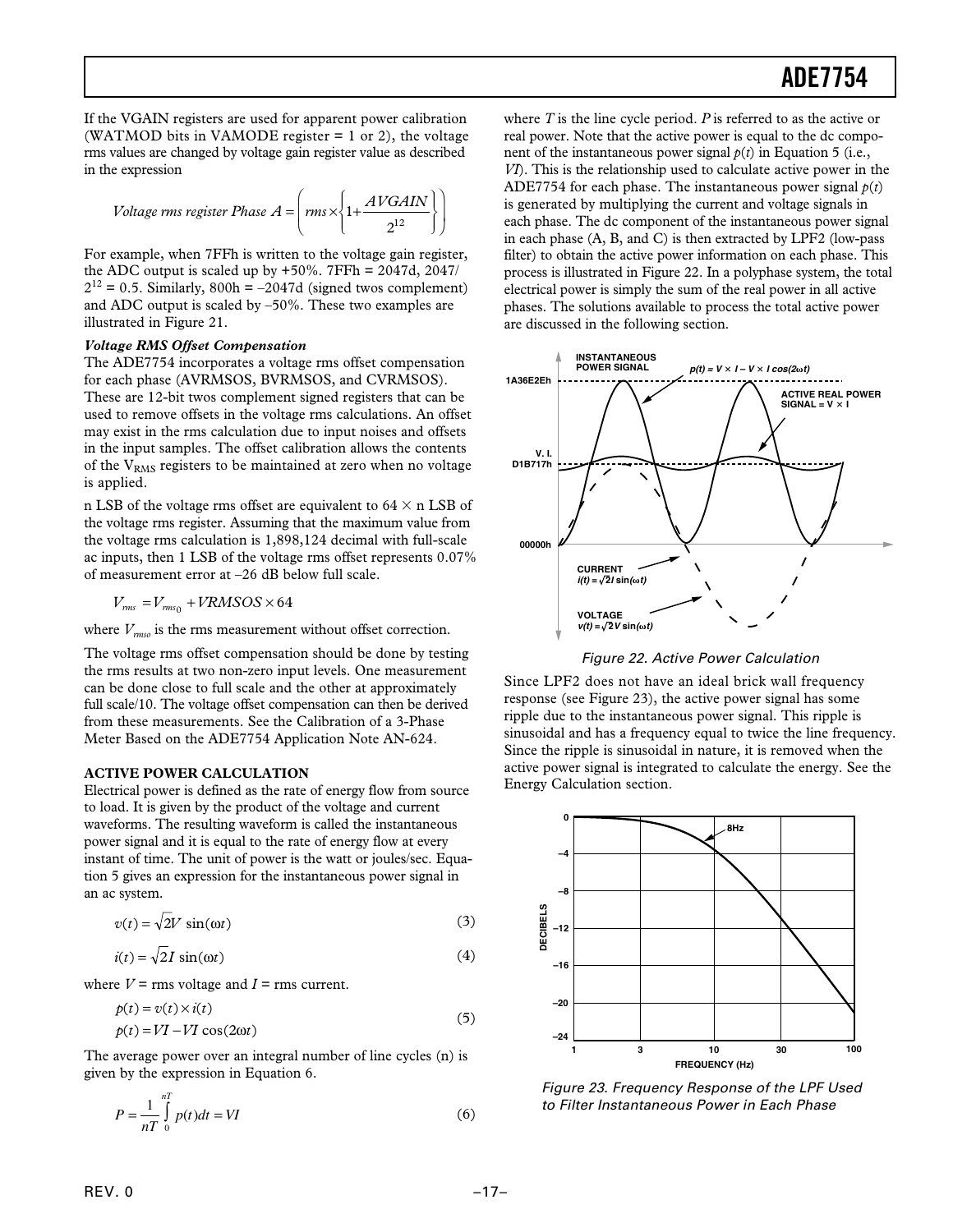<span id="page-17-0"></span>

Figure 24. Active Power Signal Processing

Figure 24 shows the signal processing in each phase for the active power in the ADE7754.

Figure 25 shows the maximum code (hexadecimal) output range of the active power signal (after AWG). Note that the output range changes depending on the contents of the active power gain and watt gain registers. See the Current Channel ADC section. The minimum output range is given when the active power gain and watt gain registers contents are equal to 800h, and the maximum range is given by writing 7FFh to the active power gain and watt gain registers. These can be used to calibrate the active power (or energy) calculation in the ADE7754 for each phase and the total active energy. See the Total Active Power Calculation section.



Figure 25. Active Power Calculation Output Range

#### **Power Offset Calibration**

The ADE7754 also incorporates an active offset register on each phase (AAPOS, BAPOS, and CAPOS). These are signed twos complement 12-bit registers that can be used to remove offsets in the active power calculations. An offset may exist in the power calculation because of crosstalk between channels on the PCB or in the IC itself. The offset calibration allows the contents of the active power register to be maintained at zero when no power is being consumed.

One LSB in the active power offset register is equivalent to one LSB in the 28-bit energy bus displayed in Figure 24. Each time power is added to the internal active energy register, the content of the active power offset register is added. See the Total Active Power Calculation section. Assuming the average value from LPF2 is 8637BCh (8,796,092d) with full ac scale inputs on current channel and voltage channel, then one LSB in the LPF2 output is equivalent to 0.011% of measurement error at –60 dB down of full scale. See the Calibration of a 3-Phase Meter Based on the ADE7754 Application Note AN-624.

#### **Reverse Power Information**

The ADE7754 detects when the current and voltage channels of any of the three phase inputs have a phase difference greater than 90° (i.e.,  $|\Phi_A|$  or  $|\Phi_B|$  or  $|\Phi_C| > 90$ °). This mechanism can detect wrong connection of the meter or generation of active energy.

The reverse power information is available for Phase A, Phase B, and Phase C, respectively, by reading Bits 12 to 14 of the CFNUM register. See Table XI. The state of these bits represents the sign of the active power of the corresponding phase. Logic 1 corresponds to negative active power.

The AENERGY phase selection bits (WATSEL bits of the WATMode register) enable the negative power detection per phase. If Phase A is enabled in the AENERGY accumulation, Bit 5 of WATMode register sets to Logic 1 and the negative power detection for Phase A—Bit 12 of CFNUM register indicates the direction of the active energy. If Phase A is disabled in the AENERGY register, the negative power bit for Phase A is set to Logic 0.

#### **TOTAL ACTIVE POWER CALCULATION**

The sum of the active powers coming from each phase provides the total active power consumption. Different combinations of the three phases can be selected in the sum by setting Bits 7 and 6 of the WATMode register (mnemonic WATMOD[1:0]). Figure 26 demonstrates the calculation of the total active power, which depends on the configuration of the WATMOD bits in the WATMode register. Each term of the formula can be disabled or enabled by setting WATSEL bits respectively to Logic 0 or Logic 1 in the WATMode register. The different configurations are described in Table I.

**Table I. Total Active Power Calculation**

| <b>WATMOD WATSEL0</b> |                                                                                                                                                                                   | WATSEL1 WATSEL2                           |                                |
|-----------------------|-----------------------------------------------------------------------------------------------------------------------------------------------------------------------------------|-------------------------------------------|--------------------------------|
| 0d                    | $V_A \times I_A^*$                                                                                                                                                                | $+ V_B \times I_B^*$ $+ V_C \times I_C^*$ |                                |
| 1d                    | $\begin{array}{ l l } \hline V_{\text{A}} \times (I_{\text{A}}{}^{\ast} \text{--} I_{\text{B}}{}^{\ast}) & \hline \end{array} \begin{array}{ l } \hline +0 \\ \hline \end{array}$ |                                           | + $V_C \times (I_C^* - I_B^*)$ |
| 2d                    | $V_A \times (I_A^* - I_B^*)$   + 0                                                                                                                                                |                                           | $+V_C\times I_C^*$             |

Note that  $I_A^*$ ,  $I_B^*$ , and  $I_C^*$  represent the current channel samples after APGAIN correction and high-pass filtering.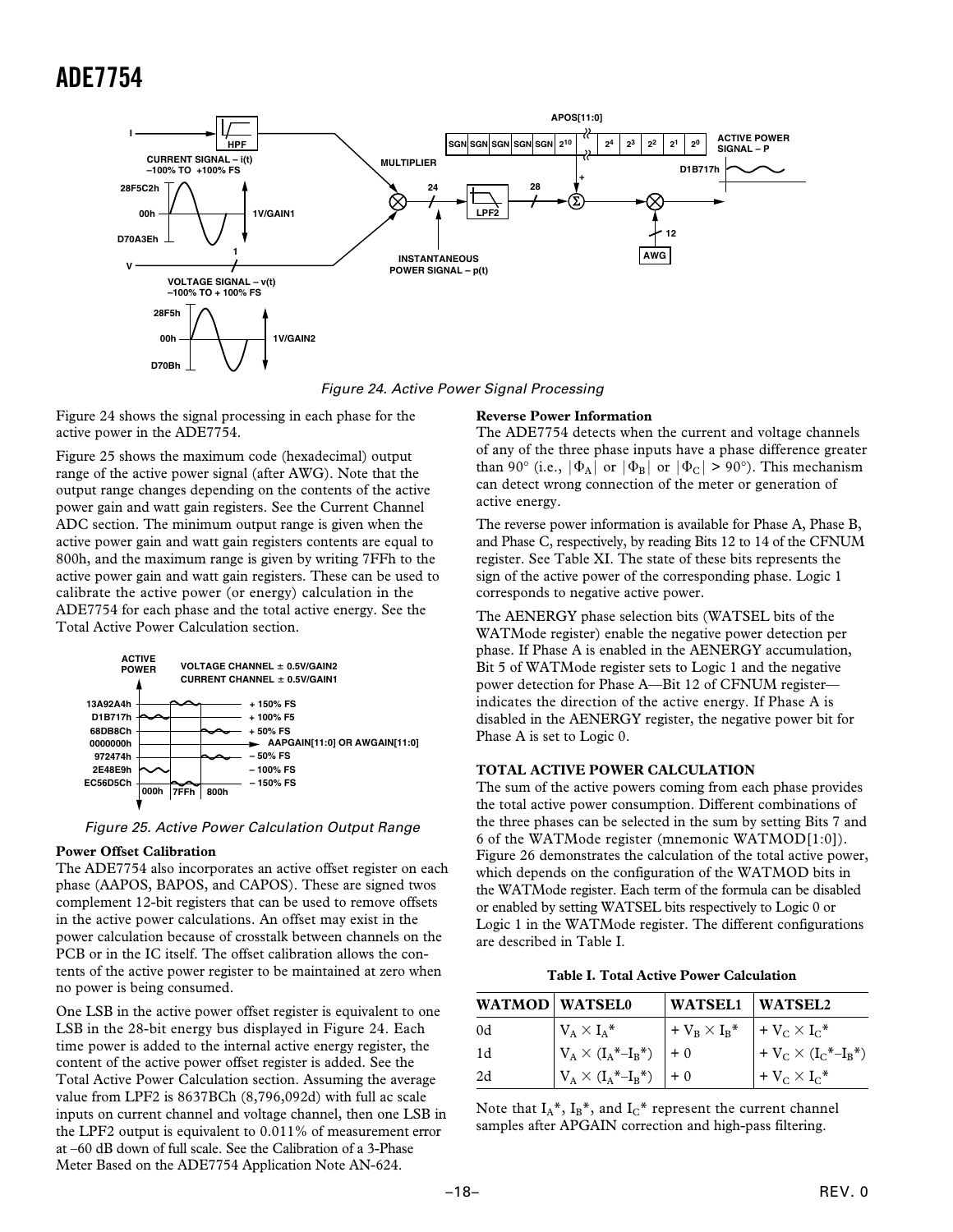<span id="page-18-0"></span>

Figure 26. Total Active Power Consumption Calculation

For example, for WATMOD  $= 1$ , when all the gains and offsets corrections are taken into consideration, the formula that is used to process the active power is

*Total Active Power* =

$$
\begin{aligned}&\left(V_A\times\left(\left(1+\frac{AAPGAIN}{2^{12}}\right)\times I_A-\left(1+\frac{BAPGAIN}{2^{12}}\right)\times I_B\right)+AAPOS\right)\times\left(1+\frac{AWG}{2^{12}}\right)\\&+\left(V_C\times\left(\left(1+\frac{CAPGAIN}{2^{12}}\right)\times I_C-\left(1+\frac{BAPGAIN}{2^{12}}\right)\times I_B\right)+CAPOS\right)\times\left(1+\frac{CWG}{2^{12}}\right)\end{aligned}
$$

Depending on the polyphase meter service, an appropriate formula should be chosen to calculate the active power. The American ANSI C12.10 standard defines the different configurations of the meter. Table II describes which mode should be chosen for each configuration.

|  |  |  |  | Table II. Meter Form Configuration |  |
|--|--|--|--|------------------------------------|--|
|--|--|--|--|------------------------------------|--|

| <b>ANSI</b> | <b>Meter Form</b> | <b>WATMOD</b> | <b>WATSEL</b> |
|-------------|-------------------|---------------|---------------|
| 5S/13S      | 3-wire Delta      |               | 3 or 5 or 6   |
| 6S/14S      | 4-wire Wye        |               |               |
| 8S/15S      | 4-wire Delta      |               |               |
| 9S/16S      | 4-wire Wye        |               |               |

Different gain calibration parameters are offered in the ADE7754 to cover the calibration of the meter in different configurations. Note that in Mode 0, the APGAIN and WGAIN registers have the same effect on the end result. In this case, APGAIN registers should be set at their default value and the gain adjustment should be made with the WGAIN registers.

#### **ENERGY CALCULATION**

As stated earlier, power is defined as the rate of energy flow. This relationship can be expressed mathematically as

$$
P = \frac{dE}{dt} \tag{7}
$$

where  $P =$  power and  $E =$  energy.

Conversely energy is given as the integral of power.

$$
E = \int Pdt
$$
 (8)

The ADE7754 achieves the integration of the active power signal by continuously accumulating the active power signal in an internal non readable 54-bit energy register. The active energy register (AENERGY[23:0]) represents the upper 24 bits of this internal register. This discrete time accumulation or summation is equivalent to integration in continuous time. Equation 9 expresses the relationship

$$
E = \int p(t)dt = \lim_{T \to 0} \left\{ \sum_{n=0}^{\infty} p(nT) \times T \right\}
$$
 (9)

where *n* is the discrete time sample number and *T* is the sample period.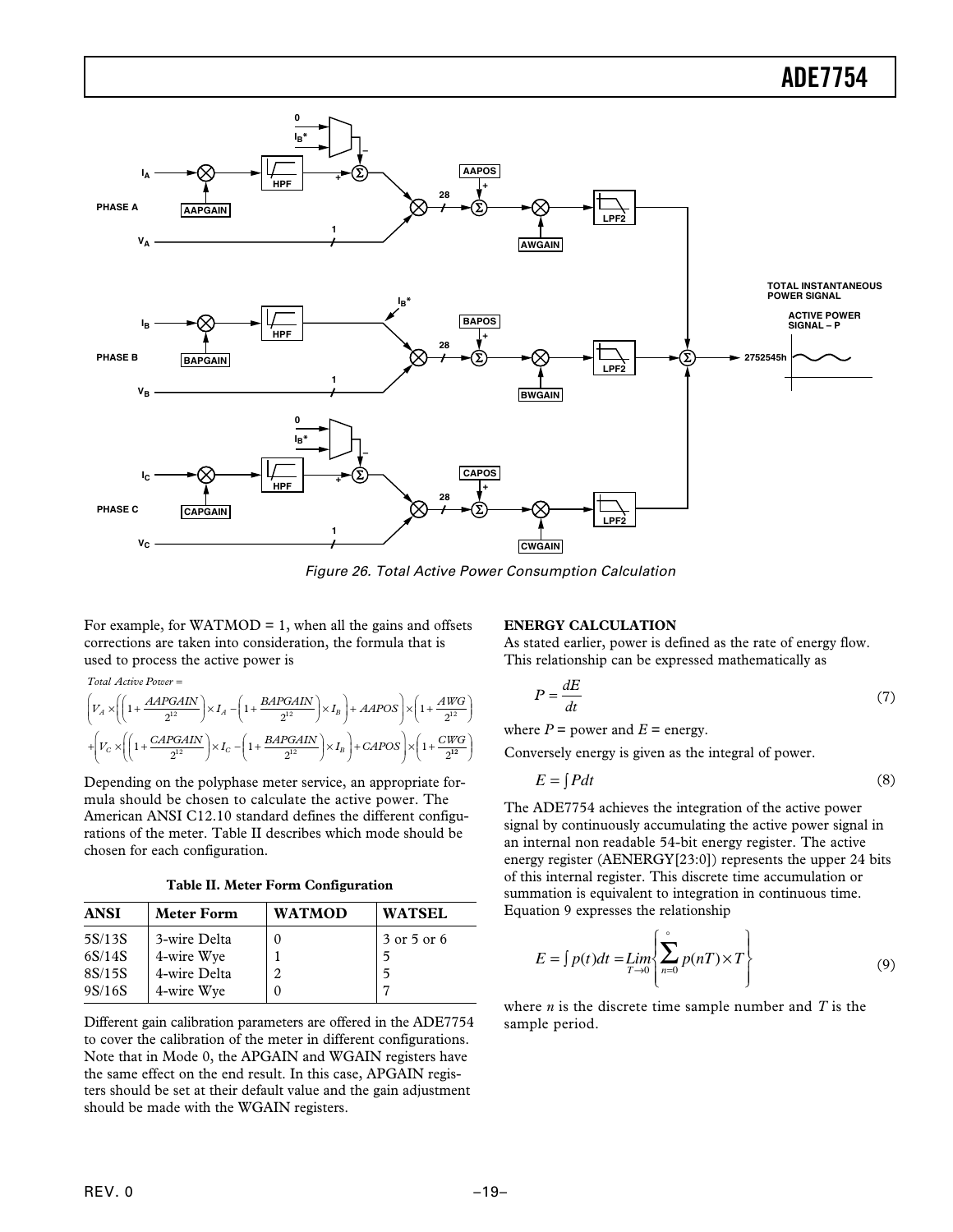<span id="page-19-0"></span>The discrete time sample period (T) for the accumulation register in the ADE7754 is 0.4 µs (4/10 MHz). In addition to calculating the energy, this integration removes any sinusoidal component that may be in the active power signal. Figure 27 shows a graphical representation of this discrete time integration or accumulation. The active power signal is continuously added to the internal energy register. Because this addition is a signed addition, negative energy will be subtracted from the active energy contents.



Figure 27. Active Energy Calculation

The 54-bit value of the internal energy register is divided by WDIV. If the value in the WDIV register is 0, then the internal active energy register is divided by 1. WDIV is an 8-bit unsigned register. The upper 24-bits of the result of the division are then available in the 24-bit active energy register. The AENERGY and RAENERGY registers read the same internal active energy register. They differ by the state in which they are leaving the internal active energy register after a read. Two operations are held when reading the RAENERGY register: read and reset to 0 the internal active energy register. Only one operation is held when reading the AENERGY register: read the internal active energy register.

Figure 28 shows the energy accumulation for full-scale (sinusoidal) signals on the analog inputs. The three displayed curves illustrate the minimum time it takes the energy register to roll over when the individual watt gain registers contents are all equal to 3FFh, 000h, and 800h. The watt gain registers are used to carry out a power calibration in the ADE7754. As shown, the fastest integration time occurs when the watt gain registers are set to maximum full scale, i.e., 3FFh.





Note that the active energy register contents roll over to fullscale negative (80,0000h) and continue increasing in value when the power or energy flow is positive. See Figure 28.

Conversely, if the power is negative, the energy register would underflow to full scale positive (7F,FFFFh) and continue decreasing in value.

By using the interrupt enable register, the ADE7754 can be configured to issue an interrupt  $(\overline{IRQ})$  when the active energy register is half full (positive or negative).

#### **Integration Times Under Steady Load**

As mentioned in the last section, the discrete time sample period (T) for the accumulation register is 0.4 µs (4/CLKIN). With full-scale sinusoidal signals on the analog inputs and the watt gain registers set to 000h, the average word value from each LPF2 is D1B717h. See Figures 22 and 24. The maximum value that can be stored in the active energy register before it overflows is  $2^{23}$  – 1 or 7F, FFFFh. As the average word value is added to the internal register, which can store  $2^{53}$  – 1 or 1F,FFFF,FFFF,FFFFh before it overflows, the integration time under these conditions with  $WDIV = 0$  is calculated as follows:

$$
Time = \frac{1F, FFFF, FFFF, FFFFh}{3 \times D1B717h} \times 0.4 \text{ }\mu s = 88 \text{ s}
$$

When WDIV is set to a value different from 0, the integration time varies as shown in Equation 10.

$$
Time = Time_{WDIV=0} \times WDIV
$$
 (10)

The WDIV register can be used to increase the time before the active energy register overflows, thereby reducing the communication needs with the ADE7754.

#### **Energy to Frequency Conversion**

The ADE7754 also provides energy-to-frequency conversion for calibration purposes. After initial calibration at manufacture, the manufacturer or the customer will often verify the energy meter calibration. One convenient way to verify the meter calibration is for the manufacturer to provide an output frequency proportional to the energy or active power under steady load conditions. This output frequency can provide a simple single-wire, optically isolated interface to external calibration equipment. Figure 29 illustrates the energy to frequency conversion in the ADE7754.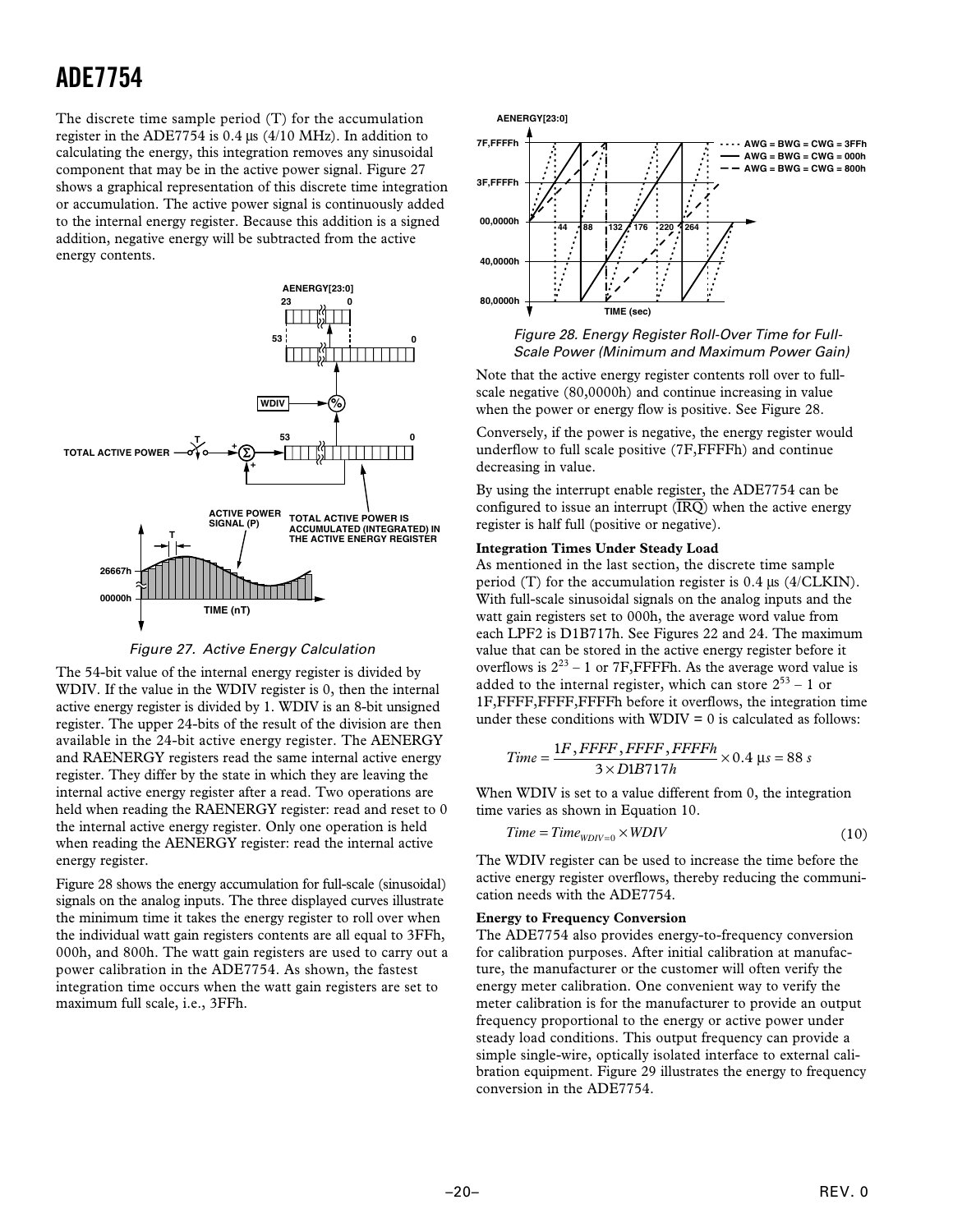<span id="page-20-0"></span>

#### Figure 29. ADE7754 Energy to Frequency Conversion

A digital to frequency converter (DFC) is used to generate the CF pulsed output. The DFC generates a pulse each time one LSB in the active energy register is accumulated. An output pulse is generated when CFDEN/CFNUM pulses are generated at the DFC output. Under steady load conditions, the output frequency is proportional to the active power. The maximum output frequency (CFNUM =  $00h$  and CFDEN =  $00h$ ) with full scale ac signals on the three phases (i.e., current channel and voltage channel is approximately 96 kHz).

The ADE7754 incorporates two registers to set the frequency of CF (CFNUM[11:0] and CFDEN[11:0]). These are unsigned 12-bit registers that can be used to adjust the frequency of CF to a wide range of values. These frequency scaling registers are 12-bit registers that can scale the output frequency by  $1/2^{12}$  to 1 with a step of  $1/2^{12}$ .

If the value 0 is written to any of these registers, the value 1 would be applied to the register. The ratio CFNUM/CFDEN should be smaller than 1 to ensure proper operation. If the ratio of the registers CFNUM/CFDEN is greater than 1, the CF frequency can no longer be guaranteed to be a consistent value.

For example, if the output frequency is 18.744 kHz and the contents of CFDEN are zero (000h), then the output frequency can be set to 6.103 Hz by writing BFFh to the CFDEN register.

The output frequency will have a slight ripple at a frequency equal to twice the line frequency because of imperfect filtering of the instantaneous power signal used to generate the active power signal. See the Active Power Calculation section. Equation 5 gives an expression for the instantaneous power signal. This is filtered by LPF2, which has a magnitude response given by Equation 11.

$$
|H(f)| = \frac{1}{\sqrt{1 + \frac{f^2}{8^2}}}
$$
 (11)

The active power signal (output of the LPF2) can be rewritten as

$$
p(t) = VI - \left\{\frac{VI}{\sqrt{1 + \left(\frac{2f_l}{8}\right)^2}}\right\} \times \cos(4\pi f_l t)
$$
 (12)

where  $f_l$  is the line frequency (e.g., 60 Hz). From Equation 8

$$
E(t) = VIt - \left\{\frac{VI}{4\pi f_l \sqrt{1 + \left(\frac{2f_l}{8}\right)^2}}\right\} \times \sin(4\pi f_l t)
$$
 (13)

Equation 13 shows that there is a small ripple in the energy calculation due to a  $sin(2\omega t)$  component. This is graphically displayed in Figure 30. The ripple becomes larger as a percentage of the frequency at larger loads and higher output frequencies. Choosing a lower output frequency at CF for calibration can significantly reduce the ripple. Also, averaging the output frequency by using a longer gate time for the counter achieves the same results.



Figure 30. Output Frequency Ripple

#### **No Load Threshold**

The ADE7754 includes a selectable "no load threshold" or "startup current" feature that eliminates any creep effects in the active energy measurement of the meter. When enabled, this function is independently applied on each phase's active power calculation. This mode is selected by default and can be disabled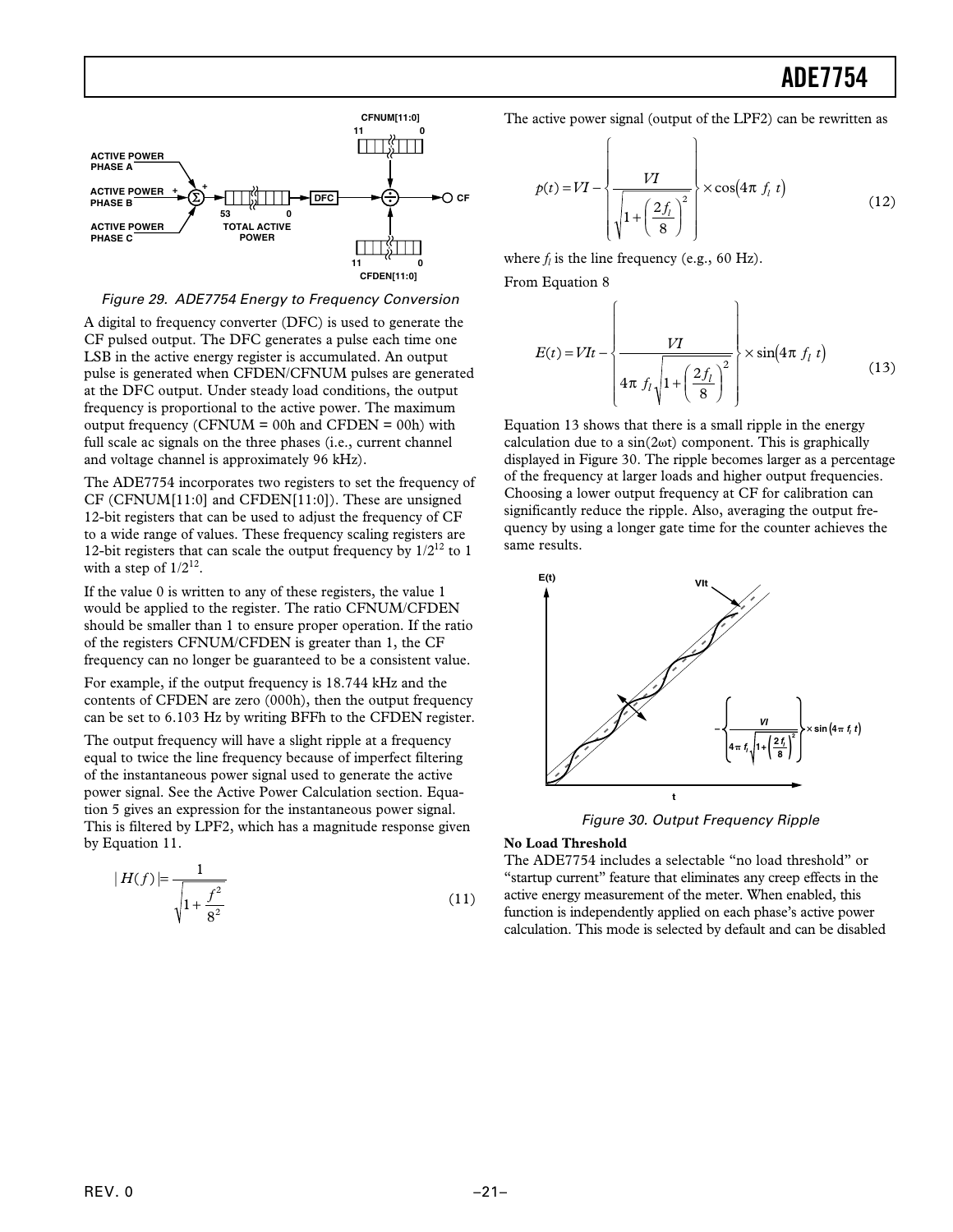<span id="page-21-0"></span>by setting to Logic 1 Bit 3 of the gain register (Address 18h). See Table X. Any load generating an active power amplitude lower than the minimum amplitude specified will not be taken into account when accumulating the active power from this phase.

The minimum instantaneous active power allowed in this mode is 0.005% of the full-scale amplitude. Because the maximum active power value is 13,743,895d with full-scale analog input, the no-load threshold is 687d. For example, an energy meter with maximum inputs of 220 V and 40 A and Ib  $= 10$  A, the maximum instantaneous active power is 3,435,974d, assuming that both inputs represent half of the analog input full scale. As the no-load threshold represents 687d, the start-up current represents 8 mA or 0.08% of Ib.

#### **Mode Selection of the Sum of the Three Active Energies**

The ADE7754 can be configured to execute the arithmetic sum of the three active energies,  $Wh = Wh_{\phi A} + Wh_{\phi B} + Wh_{\phi C}$ , or the sum of the absolute value of these energies,  $Wh = |Wh_{\text{dA}}|$  +  $|Wh_{\text{dB}}| + |Wh_{\text{AC}}|$ . The selection between the two modes can be made by setting Bit 2 of the gain register (Address 18h). See Table X. Logic high and logic low of this bit correspond to the sum of absolute values and the arithmetic sum, respectively. This selection affects the active energy accumulation in the AENERGY, RAENERGY, and LAENERGY registers as well as the CF frequency output.

When the sum of the absolute values is selected, the active energy from each phase is always counted positive in the total active energy. It is particularly useful in a 3-phase, 4-wire installation where the sign of the active power should always be the same. If the meter is misconnected to the power lines (e.g., CT is connected in the wrong direction), the total active energy recorded without this solution can be reduced by two thirds. The sum of the absolute values ensures that the active energy recorded represents the actual active energy delivered. In this mode, the reverse power information available in the CFNUM register is still detecting when negative active power is present on any of the three phase inputs.

#### **LINE ENERGY ACCUMULATION**

The ADE7754 is designed with a special energy accumulation mode that simplifies the calibration process. By using the onchip zero-crossing detection, the ADE7754 accumulates the active power signal in the LAENERGY register for an integer number of half cycles, as shown in Figure 31. The line active energy accumulation mode is always active.

Using this mode with only one phase selected is recommended. If several phases are selected, the amount accumulated may be smaller than it should be.

Each one of three phases zero-crossing detection can contribute to the accumulation of the half line cycles. Phase A, B, and C zero crossings, respectively, are taken into account when counting the number of half line cycles by setting Bits 4 to 6 of the MMODE register to Logic 1. Selecting phases for the zerocrossing counting also has the effect of enabling the zero-crossing detection, zero-crossing timeout and period measurement for the corresponding phase as described in the zero-crossing detection paragraph.

The number of half line cycles is specified in the LINCYC register. LINCYC is an unsigned 16-bit register. The ADE7754 can accumulate active power for up to 65535 combined half cycles. Because the active power is integrated on an integer number of line cycles, the sinusoidal component is reduced to zero. This eliminates any ripple in the energy calculation. Energy is calculated more accurately because of this precise timing control. At the end of an energy calibration cycle, the LINCYC flag in the interrupt status register is set. If the LINCYC enable bit in the interrupt enable register is set to Logic 1, the *IRQ* output also goes active low.



Figure 31. Active Energy Calibration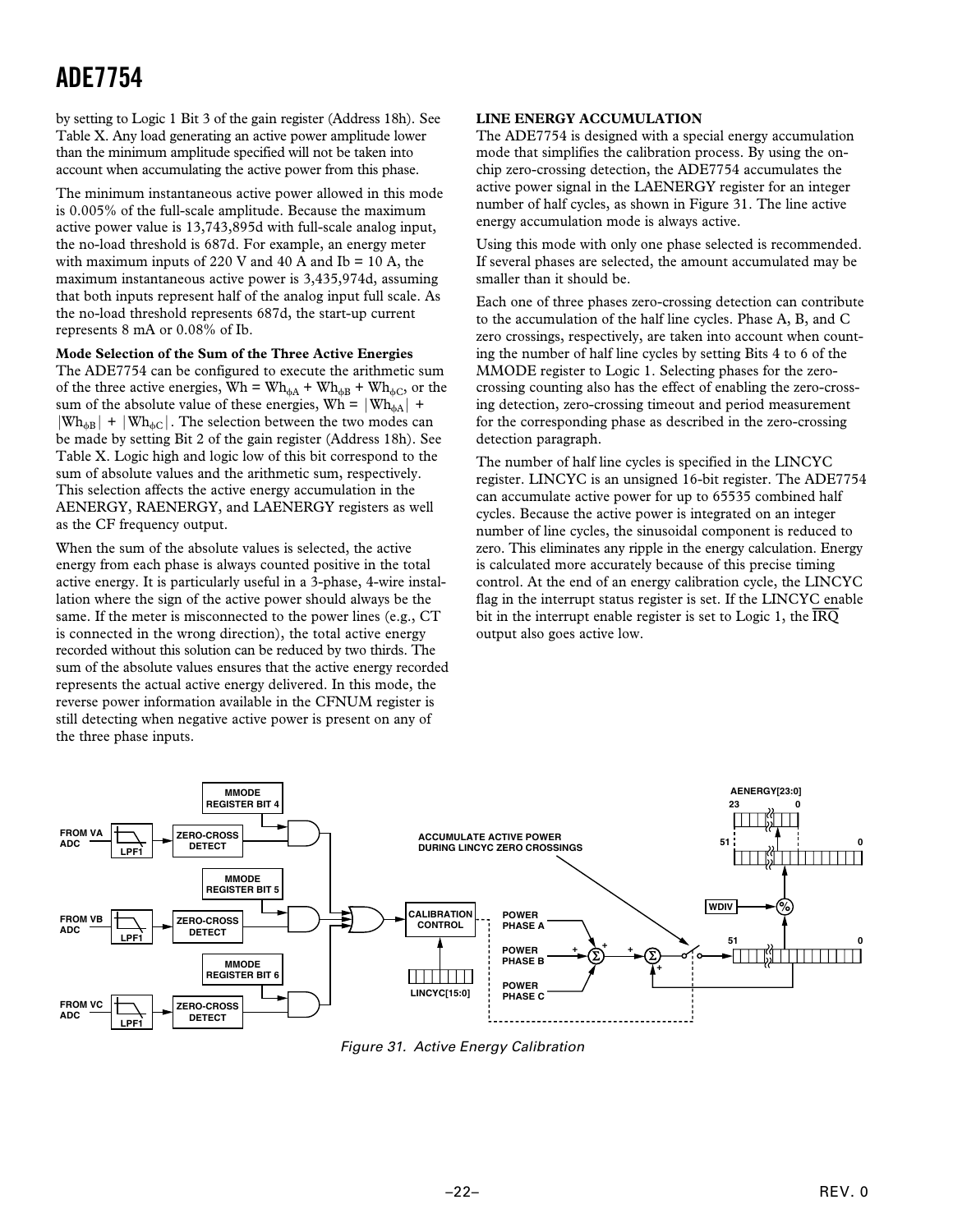<span id="page-22-0"></span>Thus the *IRQ* line can also be used to signal the end of a calibration. Equation 14 is derived from Equations 8 and 12.

$$
E(t) = \int_{0}^{nT} VI \, dt - \left\{ \frac{VI}{\sqrt{1 + \left(\frac{f}{8}\right)^2}} \right\} \times \int_{0}^{nT} \cos(2\pi f \, t) dt \tag{14}
$$

 $\mathbf{r}$ 

where *n* is an integer and *T* is the line cycle period. Since the sinusoidal component is integrated over an integer number of line cycles, its value is always zero.

Therefore,

$$
E(t) = \int_{0}^{nT} VI \, dt + 0 \tag{15}
$$

$$
E(t) = VInT \tag{16}
$$

The total active power calculated by the ADE7754 in the line accumulation mode depends on the configuration of the WATMOD bits in the WATMode register. Each term of the formula can be disabled or enabled by the LWATSEL bits of the WATMode register. The different configurations are described in Table III.

**Table III. Total Line Active Energy Calculation**

|          | <b>WATMOD LWATSEL0</b>                       | <b>LWATSEL1 LWATSEL2</b> |                                |
|----------|----------------------------------------------|--------------------------|--------------------------------|
| $\theta$ | $V_A \times I_A^*$                           | $+V_B \times I_B^*$      | $+V_C \times I_C^*$            |
|          | $ V_{A} \times (I_{A}^{*} - I_{B}^{*})  + 0$ |                          | $+ V_C \times (I_C^* - I_B^*)$ |
| 2        | $ V_A \times (I_A^* - I_B^*)  + 0$           |                          | $+V_C\times I_C^*$             |

Note that  $I_A^*$ ,  $I_B^*$ , and  $I_C^*$  represent the current channels samples after APGAIN correction and high-pass filtering.

The line active energy accumulation uses the same signal path as the active energy accumulation; however, the LSB size of the two registers is different. If the line active energy register and active energy register are accumulated at the same time, the line active energy register will be four times bigger than the active energy register.

The LAENERGY register is also used to accumulate the reactive energy by setting to Logic 1 Bit 5 of the WAVMode register (Address 0Ch). See the Reactive Power Calculation section. When this bit is set to 1, the accumulation of the active energy over half line cycles in the LAENERGY register is disabled and is done instead in the LVAENERGY register. Because the LVAENERGY register is an unsigned value, the accumulation of the active energy in the LVAENERGY register is unsigned in this mode. The reactive energy is then accumulated in the LAENERGY register. See Figure 33. In this mode (reactive energy), selecting the phases accumulated in the LAENERGY and LVAENERGY registers is done by the LWATSEL selection bits of the WATTMode register.

In normal mode, Bit 5 of the WAVMODE register equals 0, and the type of active power summation in the LAENERGY register (sum of absolute active power or arithmetic sum) is selected by Bit 2 of the gain register.

In the mode where the active powers are accumulated in the LVAENERGY register, and Bit 5 of the WAVMODE register equals 1, note that the sum of several active powers is always

done ignoring the sign of the active powers. This is due to the unsigned nature of the LVAENERGY register which does not allow signed addition.

#### **REACTIVE POWER CALCULATION**

Reactive power is defined as the product of the voltage and current waveforms when one of this signals is phase shifted by 90º at each frequency. It is defined mathematically in the IEEE Standards Dictionary 100 as

$$
Reactive\ Power = \sum_{n=1}^{\circ} V_n \times I_n \times \sin(\varphi_n)
$$

where  $V_n$  and  $I_n$  are the voltage and current rms values of the n<sup>th</sup> harmonics of the line frequency, respectively, and  $\varphi_{\rm{n}}$  is the phase difference between the voltage and current nth harmonics. The resulting waveform is called the instantaneous reactive power signal (VAR).

Equation 19 gives an expression for the instantaneous reactive power signal in an ac system without harmonics when the phase of the current channel is shifted by  $-90^\circ$ .

$$
v(t) = \sqrt{2} V_1 \sin(\omega t - \varphi_1)
$$
 (17)

$$
i(t) = \sqrt{2} I_1 \sin(\omega t) i'(t) = \sqrt{2} I_1 \sin\left(\omega t - \frac{\Pi}{2}\right)
$$
 (18)

$$
VAR(t) = v(t) \times i'(t)
$$
  
\n
$$
VAR(t) = V_1 I_1 \sin(\varphi_1) + V_1 I_1 \sin(2\omega t + \varphi_1)
$$
\n(19)

The average power over an integral number of line cycles (n) is given in Equation 20.

$$
VAR = \frac{1}{nT} \int_{0}^{nT} VAR(t)dt = V_1 I_1 \sin(\varphi_1)
$$
 (20)

where *T* is the line cycle period.

VAR is referred to as the reactive power. Note that the reactive power is equal to the dc component of the instantaneous reactive power signal *VAR*(*t*) in Equation 19. This is the relationship used to calculate reactive power in the ADE7754 for each phase. The instantaneous reactive power signal VAR(t) is generated by multiplying the current and voltage signals in each phase. In this case, the phase of the current channel is shifted by –89º. The dc component of the instantaneous reactive power signal in each phase (A, B, and C) is then extracted by a low-pass filter to obtain the reactive power information on each phase. In a polyphase system, the total reactive power is simply the sum of the reactive power in all active phases. The different solutions available to process the total reactive power from the individual calculation are discussed in the following section.

Figure 32 shows the signal processing in each phase for the reactive power calculation in the ADE7754.

Since the phase shift applied on the current channel is not –90º as it should be ideally, the reactive power calculation done in the ADE7754 cannot be used directly for the reactive power calculation. Consequently, using the ADE7754 reactive power measurement only to get the sign of the reactive power is recommended. The reactive power can be processed using the power triangle method.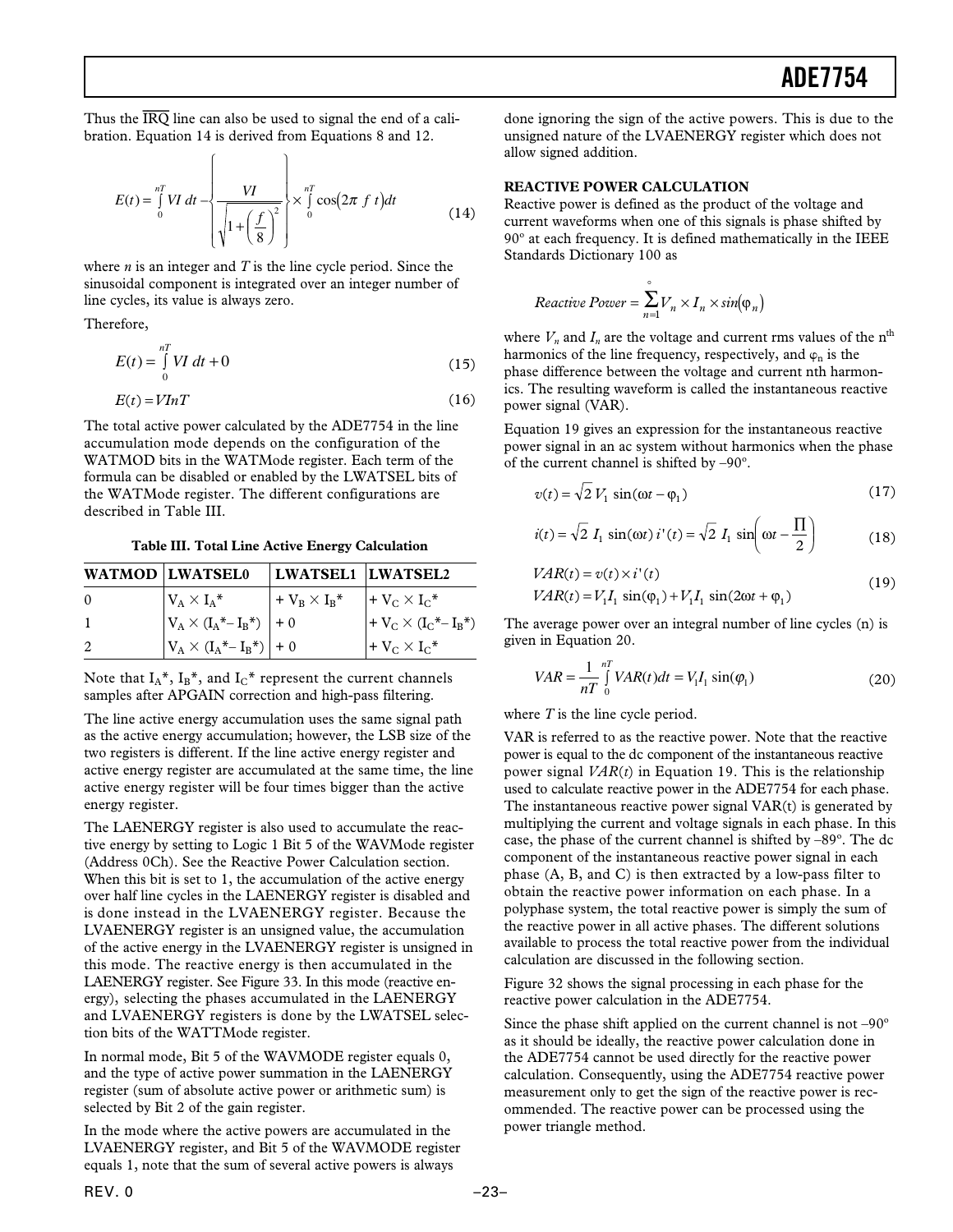<span id="page-23-0"></span>

Figure 32. Reactive Power Signal Processing

#### **TOTAL REACTIVE POWER CALCULATION**

The sum of the reactive powers coming from each phase gives the total reactive power consumption. Different combinations of the three phases can be selected in the sum by setting Bits 7 to 6 of the WATMode register (mnemonic WATMOD[1:0]). Each term of the formula can be disabled or enabled by the LWATSEL bits of the WATMode register. Note that in this mode, the LWATSEL bits are also used to select the terms of the LVAENERGY register. The different configurations are described in Table III.

The accumulation of the reactive power in the LAENERGY register is different from the accumulation of the active power in the LAENERGY register. Under the same signal conditions (e.g., current and voltage channels at full scale), and if the accumulation of the active power with  $PF = 1$  over one second is  $Wh_1$ , and the accumulation of the reactive power with  $PF = 0$ during that time is  $VARh_1$ , then  $Wh_1 = 9.546 \times VAR_1$ .

Note that  $I_A^*$ ,  $I_B^*$ , and  $I_C^*$  represent the current channels samples after APGAIN correction, high-pass filtering, and –89º phase shift in the case of reactive energy accumulation.

#### **Reactive Energy Accumulation Selection**

The ADE7754 accumulates the total reactive power signal in the LAENERGY register for an integer number of half cycles, as shown in Figure 31. This mode is selected by setting Bit 5 of the WAVMode register (Address 0Ch) to Logic 1. When this bit is set, the accumulation of the active energy over half line cycles in the LAENERGY register is disabled and done instead in the LVAENERGY register. In this mode, the accumulation of the apparent energy over half line cycles in the LVAENERGY is no longer available. See Figure 33.



Figure 33. Selection of Reactive Energy Accumulation

The features of the reactive energy accumulation are the same as for the line active energy accumulation: each one of three phases zero-crossing detection can contribute to the accumulation of the half line cycles. Phase A, B, and C zero crossings, respectively, are taken into account when counting the number of half line cycles by setting to Logic 1 Bits 4 to 6 of the MMODE register. Selecting phases for the zero-crossing counting also has

the effect of enabling the zero-crossing detection, zero-crossing timeout, and period measurement for the corresponding phase as described in the Zero-Crossing Detection section.

The number of half line cycles is specified in the LINCYC register. LINCYC is an unsigned 16-bit register. The ADE7754 can accumulate active power for up to 65535 combined half cycles. At the end of an energy calibration cycle, the LINCYC flag in the interrupt status register is set. If the LINCYC enable bit in the interrupt enable register is set to Logic 1, the *IRQ* output also goes active low. Thus the *IRQ* line can also be used to signal the end of a calibration.

As explained in the Reactive Power Calculation section, the purpose of the reactive energy calculation in the ADE7754 is not to give an accurate measurement of this value but to provide the sign of the reactive energy. The ADE7754 provides an accurate measurement of the apparent energy. Because the active energy is also measured in the ADE7754, a simple mathematical formula can be used to extract the reactive energy. The evaluation of the sign of the reactive energy makes up the calculation of the reactive energy.

*Reactive Energy* =

 $sign(Reactive Power) \times \sqrt{Apparent Energy^2 - Active Energy^2}$ 

#### **APPARENT POWER CALCULATION**

Apparent power is defined as the maximum active power that can be delivered to a load.  $_{Vrm ms}$  and  $_{Irm ms}$  are the effective voltage and current delivered to the load; the apparent power (AP) is defined as  $V_{rms} \times I_{rms}$ .

Note that the apparent power is equal to the multiplication of the rms values of the voltage and current inputs. For a polyphase system, the rms values of the current and voltage inputs of each phase (A, B, and C) are multiplied to obtain the apparent power information of each phase. The total apparent power is the sum of the apparent powers of all the phases. The different solutions available to process the total apparent power are discussed below.

Figure 34 illustrates the signal processing in each phase for the calculation of the apparent power in the ADE7754.



Figure 34. Apparent Power Signal Processing

The apparent power is calculated with the current and voltage rms values obtained in the rms blocks of the ADE7754. Figure 35 shows the maximum code (hexadecimal) output range of the apparent power signal for each phase. Note that the output range changes depending on the contents of the apparent power gain registers and also on the contents of the active power gain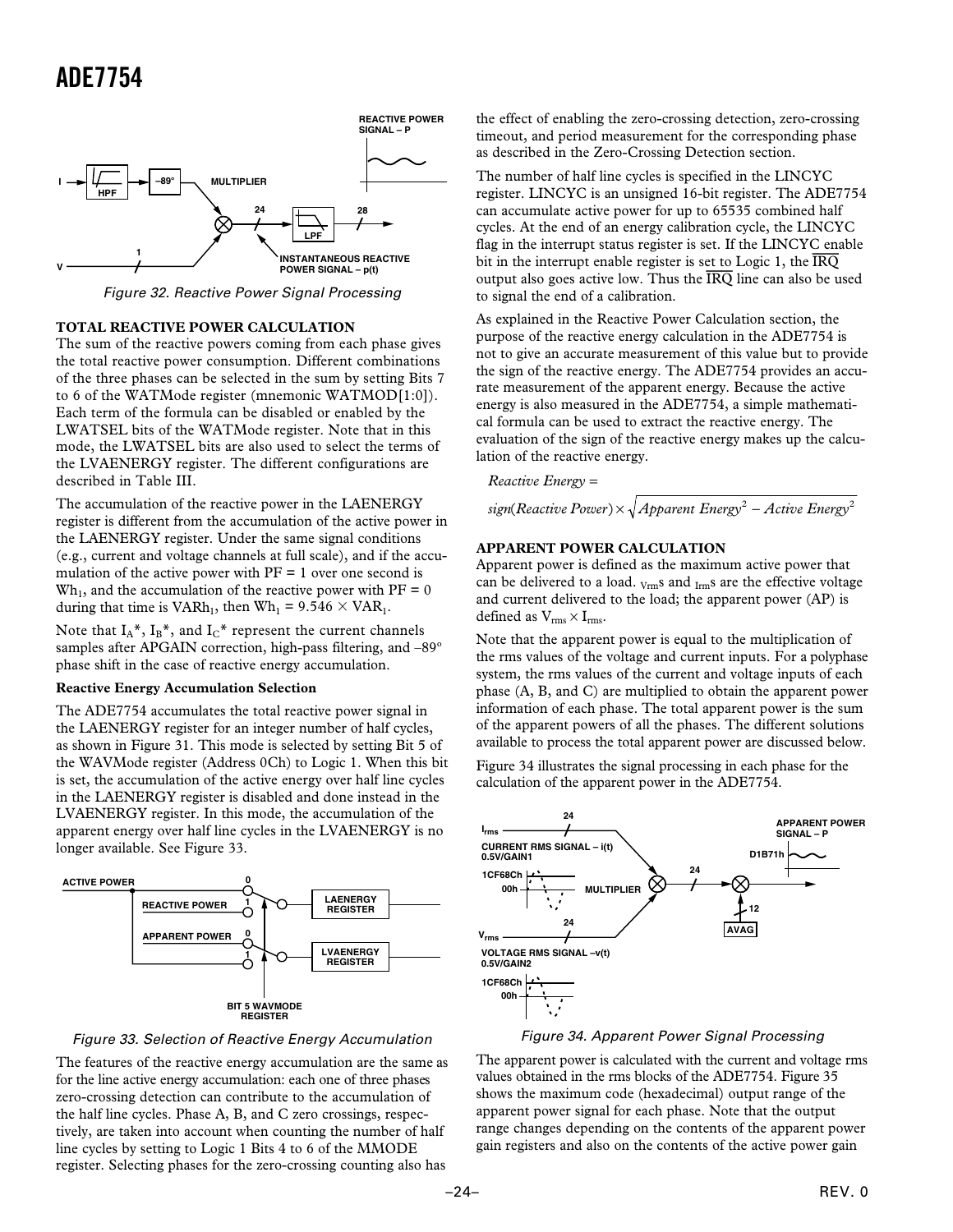<span id="page-24-0"></span>and voltage gain registers. See the Current RMS Calculation and Voltage RMS Calculation sections. Only the effect of the apparent power gain is shown on Figure 35. The minimum output range is given when the apparent power gain register content is equal to 800h and the maximum range is given by writing 7FFh to the apparent power gain register. This can be used to calibrate the apparent power (or energy) calculation in the ADE7754 for each phase and the total apparent energy. See the Total Apparent Power Calculation section.



Figure 35. Apparent Power Calculation Output Range

#### **Apparent Power Offset Calibration**

Each rms measurement includes an offset compensation register to calibrate and eliminate the dc component in the rms value. See the Current RMS Calculation and Voltage RMS Calculation sections. The voltage and current rms values are then multiplied in the apparent power signal processing. Because no additional offsets are created in the multiplication of the rms values, there is no specific offset compensation in the apparent power signal processing. The offset compensation of the apparent power measurement in each phase is done by calibrating each individual rms measurement.

#### **TOTAL APPARENT POWER CALCULATION**

The sum of the apparent powers coming from each phase gives the total apparent power consumption. Different combinations of the three phases can be selected in the sum by setting Bits 7 and 6 of the VAMode register (mnemonic VAMOD[1:0]). Figure 36 demonstrates the calculation of the total apparent power.



The total apparent power calculated by the ADE7754 depends on the configuration of the VAMOD bits in the VAMode register. Each term of the formula used can be disabled or enabled by the setting VASEL bits, respectively, to Logic 0 or Logic 1 in the VAMode register. The different configurations are described in Table IV.

|  |  |  |  |  | Table IV. Total Apparent Power Calculation |
|--|--|--|--|--|--------------------------------------------|
|--|--|--|--|--|--------------------------------------------|

| VAMOD | <b>VASEL0</b> | <b>VASEL1</b>                                                                                   | <b>VASEL2</b>                                    |
|-------|---------------|-------------------------------------------------------------------------------------------------|--------------------------------------------------|
| 0d    |               | $V_{ARMS} \times I_{ARMS}$ + $V_{BRMS} \times I_{BRMS}$ + $V_{CRMS} \times I_{CRMS}$            |                                                  |
| - 1d  |               | ARVAS $\begin{vmatrix} 1 & 0 \\ 0 & 1 \end{vmatrix}$ + (V <sub>ARMS</sub> + V <sub>CRMS</sub> ) | $+$ V <sub>CRMS</sub> $\times$ I <sub>CRMS</sub> |
| 2d    |               | $V_{ARMS} \times I_{ARMS}$ + $V_{ARMS} \times I_{BRMS}$                                         | $+$ V <sub>CRMS</sub> $\times$ I <sub>CRMS</sub> |

Note that  $V_{ARMS}$ ,  $V_{BRMS}$ ,  $V_{CRMS}$ ,  $I_{ARMS}$ ,  $I_{BRMS}$ , and  $I_{CRMS}$  represent the voltage and current channels RMS values of the corresponding registers.

For example, for VAMOD  $= 1$ , the formula used to process the apparent power is

Total Apparent Power = 
$$
V_{ARMS} \times I_{ARMS} \times \left(1 + \frac{AYAG}{2^{12}}\right)
$$
  
+  $\frac{(V_{ARMS} + V_{CRMS})}{2} \times I_{BRMS} \times \left(1 + \frac{BVAG}{2^{12}}\right)$   
+ $V_{CRMS} \times I_{CRMS} \times \left(1 + \frac{CVAG}{2^{12}}\right)$ 

The polyphase meter configuration determines which formula should be used to calculate the apparent energy. The American ANSI C12.10 standard defines the different configurations of the meter. Table V describes which mode should be chosen for different configurations.

**Table V. Meter Form Configuration**

| <b>ANSI</b> | <b>Meter Form</b> | <b>VAMOD</b>   | <b>VASEL</b> |
|-------------|-------------------|----------------|--------------|
| 5S/13S      | 3-wire Delta      |                | 3 or 5 or 6  |
| 6S/14S      | 4-wire Wye        |                |              |
| 8S/15S      | 4-wire Delta      | $\overline{c}$ |              |
| 9S/16S      | 4-wire Wye        |                |              |

Different gain calibration parameters are offered in the ADE7754 to cover the calibration of the meter in different configurations. The APGAIN, VGAIN, and VAGAIN registers have different purposes in the signal processing of the ADE7754. APGAIN registers affect the apparent power calculation but should be used only for active power calibration. VAGAIN registers are used to calibrate the apparent power calculation. VGAIN registers have the same effect as VAGAIN registers when VAMOD = 0 or 2. They should be left at their default value in these modes. VGAIN registers should be used to compensate gain mismatches between channels in VAMOD = 1.

As mentioned previously, the offset compensation of the phase apparent power calculation is done in each individual rms measurement signal processing. See the Apparent Power Offset Calibration section.

Figure 36. Total Apparent Power Calculation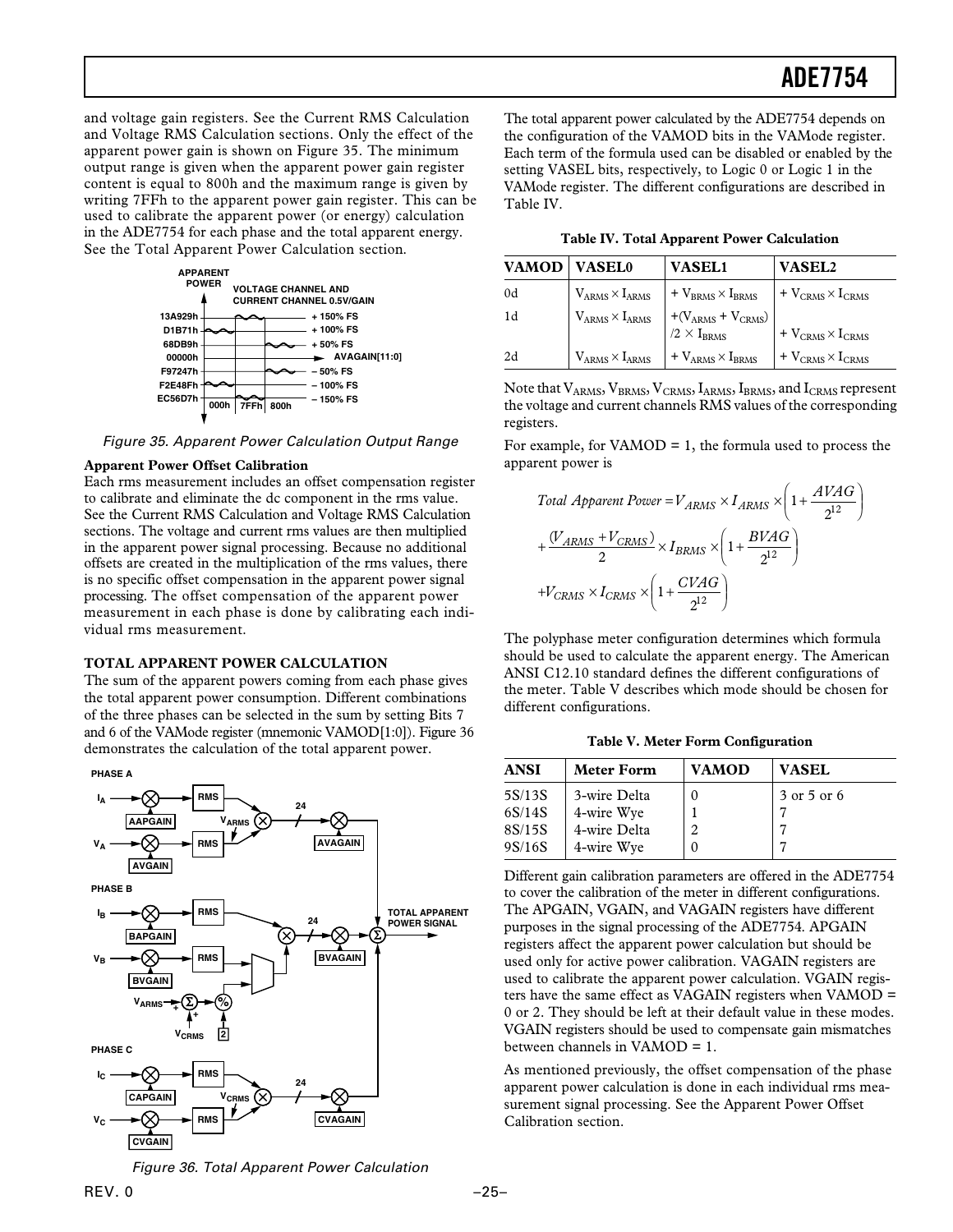#### <span id="page-25-0"></span>**APPARENT ENERGY CALCULATION**

The apparent energy is given as the integral of the apparent power.

$$
Apparent Energy = \int Apparent Power(t) dt
$$
 (21)

The ADE7754 achieves the integration of the apparent power signal by continuously accumulating the apparent power signal in an internal nonreadable 49-bit register. The apparent energy register (VAENERGY[23:0]) represents the upper 24 bits of this internal register. This discrete time accumulation or summation is equivalent to integration in continuous time. Equation 22 expresses the relationship, where n is the discrete time sample number and T is the sample period.

$$
Apparent Energy = Lim \left\{ \sum_{T \to 0}^{\infty} Apparent Power(nT) \times T \right\} (22)
$$

The discrete time sample period *(*T) for the accumulation register in the ADE7754 is 1.2 µs (12/10 MHz).

Figure 37 shows a graphical representation of this discrete time integration or accumulation. The apparent power signal is continuously added to the internal register. This addition is a signed addition even if the apparent energy theoretically always remains positive.



Figure 37. Apparent Energy Calculation

The upper 49-bit value of the internal register is divided by VADIV. If the value in the VADIV register is 0, then the internal active energy register is divided by 1. VADIV is an 8-bit unsigned register. The upper 24-bit values are then written in the 24-bit apparent energy register (VAENERGY[23:0]). RVAENERGY register (24 bits long) is provided to read the apparent energy. This register is reset to 0 after a read operation.

Figure 38 shows this apparent energy accumulation for full-scale (sinusoidal) signals on the analog inputs. The three curves illustrate the minimum time it takes the energy register to roll over when the individual VA gain registers contents all equal 3FFh, 000h, and 800h. The VA gain registers are used to carry out an apparent power calibration in the ADE7754. The fastest integration time occurs when the VA gain registers are set to maximum full scale (i.e., 3FFh).



Figure 38. Energy Register Roll Over Time for Full-Scale Power (Minimum and Maximum Power Gain)

Note that the apparent energy register contents roll over to fullscale negative (80,0000h) and continue increasing in value when the power or energy flow is positive, as shown in Figure 38. By using the interrupt enable register, the ADE7754 can be configured to issue an interrupt  $(\overline{IRQ})$  when the apparent energy register is half full (positive or negative).

#### **Integration Times under Steady Load**

As described in the preceding section, the discrete time sample period (T) for the accumulation register is 1.2 µs (12/CLKIN). With full-scale sinusoidal signals on the analog inputs and the VA gain registers set to 000h, the average word value from each apparent power stage is D1B71h. See the Apparent Power Calculation section. The maximum value that can be stored in the apparent energy register before it overflows is  $22^3 - 1$  or FF,FFFFh. As the average word value is added to the internal register that can store  $24^8 - 1$  or FFFF, FFFF, FFFFh before it overflows, the integration time under these conditions with  $VADIV = 0$  is calculated as follows:

$$
Time = \frac{FFFF, FFFF}{3 \times D1B71h} \times 1.2 \,\mu s = 131 \,s = 2 \,\min 11 \,s
$$

When VADIV is set to a value different from 0, the integration time varies as shown in Equation 23.

$$
Time = Time_{WDIV=0} \times VADIV
$$
 (23)

#### **LINE APPARENT ENERGY ACCUMULATION**

The ADE7754 is designed with a special apparent energy accumulation mode that simplifies the calibration process. By using the on-chip zero-crossing detection, the ADE7754 accumulates the apparent power signal in the LVAENERGY register for an integral number of half cycles, as shown in Figure 39. The line apparent energy accumulation mode is always active.

Each of three zero-crossing detection phases can contribute to the accumulation of the half line cycles. Phase A, B, and C zero crossings are taken into account when counting the number of half line cycles by setting Bits 4 to 6 of the MMODE register to Logic 1. Selecting phases for the zero-crossing counting also has the effect of enabling the zero-crossing detection, zero-crossing timeout, and period measurement for the corresponding phase as described in the zero-crossing detection paragraph.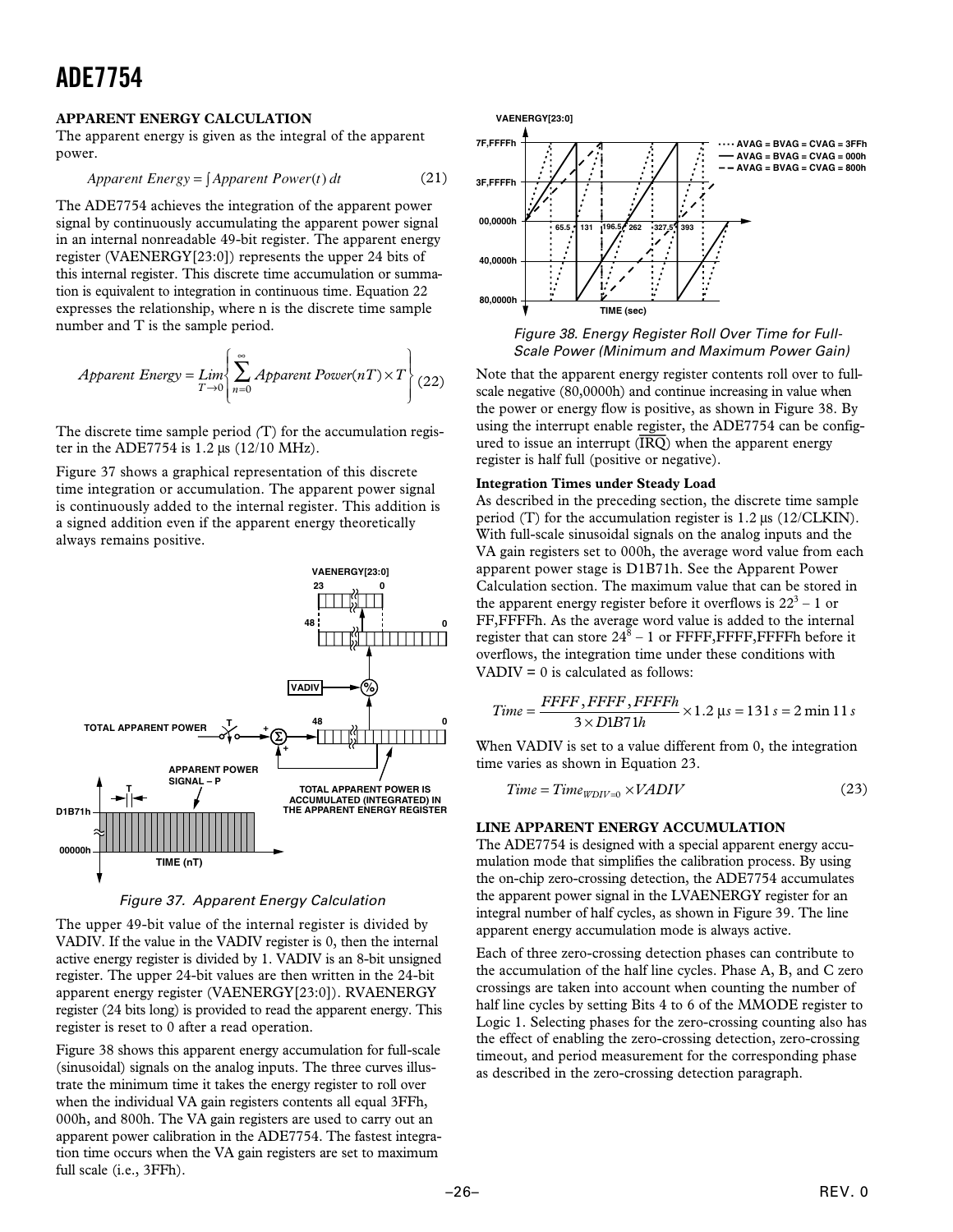#### <span id="page-26-0"></span>**ADE7754 LVAENERGY[23:0] MMODE REGISTER BIT 4 23 0**  $\Box$ **FROM VA ZERO-CROSS ACCUMULATE APPARENT POWER ADC 48 0 DETECT DURING LINCYC ZERO CROSSINGS LPF1 THE LITTLE MMODE REGISTER BIT 5 APPARENT VADIV % CALIBRATION FROM VB ZERO-CROSS POWER CONTROL PHASE A ADC DETECT LPF1 48 0 <sup>+</sup> APPARENT <sup>+</sup> <sup>+</sup> <sup>+</sup> POWER** ,,,,,,,,,, **MMODE PHASE B + REGISTER BIT 6** <u>Film and the se</u> **APPARENT LINCYC[15:0] POWER FROM VC ZERO-CROSS PHASE C ADC DETECT LPF1**

Figure 39. Apparent Energy Calibration

The number of half line cycles is specified in the LINCYC unsigned 16-bit register. The ADE7754 can accumulate apparent power for up to 65535 combined half cycles. Because the apparent power is integrated on the same integral number of line cycles as the line active energy register, these two values can be compared easily. See the Energies Scaling section. The active and apparent energy are calculated more accurately because of this precise timing control and provide all the information needed for reactive power and power factor calculation. At the end of an energy calibration cycle, the LINCYC flag in the interrupt status register is set. If the LINCYC enable bit in the interrupt enable register is set to Logic 1, the *IRQ* output also goes active low. Thus the *IRQ* line can also be used to signal the end of a calibration.

The total apparent power calculated by the ADE7754 in the line accumulation mode depends on the configuration of the VAMOD bits in the VAMode register. Each term of the formula used can be disabled or enabled by the LVASEL bits of the VAMode register. The different configurations are described in Table VI.

|  |  |  |  | <b>Table VI. Total Line Apparent Energy Calculation</b> |
|--|--|--|--|---------------------------------------------------------|
|--|--|--|--|---------------------------------------------------------|

| VAMOD <sup>1</sup> | <b>VASEL0</b>                 | <b>VASEL1</b>                                                                                                                                               | <b>VASEL2</b>                      |
|--------------------|-------------------------------|-------------------------------------------------------------------------------------------------------------------------------------------------------------|------------------------------------|
| 0d                 |                               | $V_{ARMS} \times I_{ARMS}$ + $V_{BRMS} \times I_{BRMS}$ + $V_{CRMS} \times I_{CRMS}$                                                                        |                                    |
| 1d                 |                               | ARMS $\times$ IARMS<br>$\begin{array}{c} \n\text{ARMS} \times \text{I}_{\text{ARMS}} \\ + (\text{V}_{\text{ARMS}} + \text{V}_{\text{CRMS}}) \\ \end{array}$ | + $V_{CRMS} \times I_{CRMS}$       |
| 2d                 | $\rm V_{ARMS}\times I_{ARMS}$ | $\vert + \mathrm{V}_{\mathrm{ARMS}} \times \mathrm{I}_{\mathrm{BRMS}}$                                                                                      | $+V_{\rm CRMS}\times I_{\rm CRMS}$ |

The line apparent energy accumulation uses the same signal path as the apparent energy accumulation. The LSB size of these two registers is equivalent.

The ADE7754 accumulates the total reactive power signal in the LAENERGY register. This mode is selected by setting to Logic 1 Bit 5 of the WAVMode register (Address 0Ch). When this bit is set, the accumulation of the active energy over half line cycles in the LAENERGY register is disabled and done instead in the LVAENERGY register. In this mode, the accu-

mulation of the apparent energy over half line cycles in the LVAENERGY is no longer available. See Figure 33. Since the LVAENERGY register is an unsigned value, the accumulation of the active energy in the LVAENERGY register is unsigned. In this mode (reactive energy), the selection of the phases accumulated in the LAENERGY and LVAENERGY registers is done by the LWATSEL selection bits of the WATMode register.

#### **ENERGIES SCALING**

The ADE7754 provides measurements of the active, reactive, and apparent energies. These measurements do not have the same scaling and thus cannot be compared directly to each other.

| Energy<br><b>Type</b> | $PF = 1$   | $PF = 0.707$              | $PF = 0$   |
|-----------------------|------------|---------------------------|------------|
| Active                | Wh         | Wh $\times$ 0.707         |            |
| Reactive              |            | Wh $\times$ 0.707 / 9.546 | Wh/9.546   |
| Apparent              | Wh / 3.657 | Wh / 3.657                | Wh / 3.657 |

#### **CHECK SUM REGISTER**

The ADE7754 has a checksum register (CHECKSUM[5:0]) to ensure that the data bits received in the last serial read operation are not corrupted. The 6-bit checksum register is reset before the first bit (MSB of the register to be read) is put on the DOUT pin. During a serial read operation, when each data bit becomes available on the rising edge of SCLK, the bit is added to the checksum register. In the end of the serial read operation, the content of the checksum register will equal the sum of all ones in the register previously read. Using the checksum register, the user can determine whether an error has occurred during the last read operation. Note that a read to the checksum register also generates a checksum of the checksum register itself.



Figure 40. Checksum Register for Serial Interface Read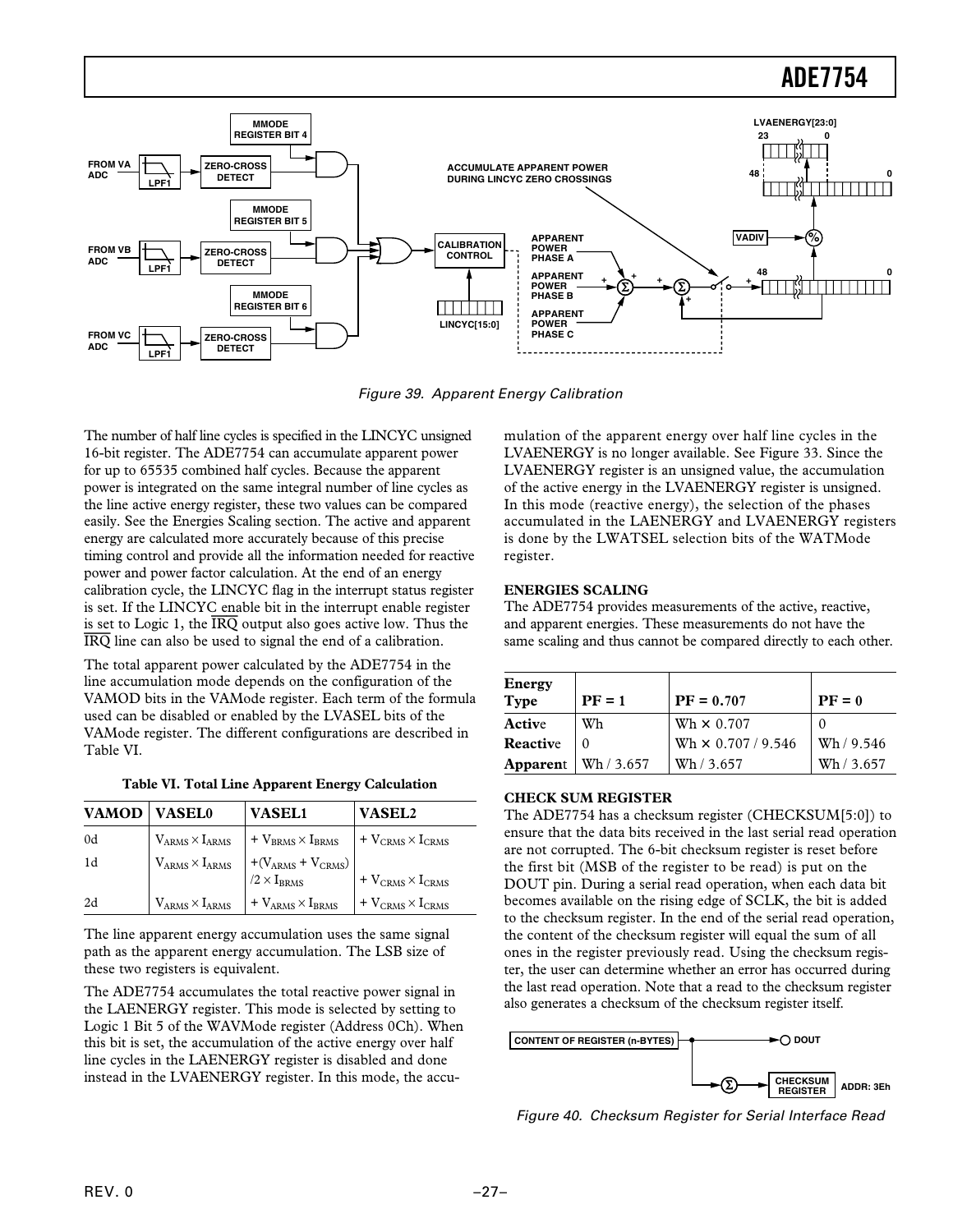#### <span id="page-27-0"></span>**SERIAL INTERFACE**

ADE7754 has a built-in SPI interface. The serial interface of the ADE7754 is made of four signals: SCLK, DIN, DOUT, and *CS*. The serial clock for a data transfer is applied at the SCLK logic input, which has a Schmidt-trigger input structure that allows slow rising (and falling) clock edges to be used. All data transfer operations are synchronized to the serial clock. Data is shifted into the ADE7754 at the DIN logic input on the falling edge of SCLK. Data is shifted out of the ADE7754 at the DOUT logic output on a rising edge of SCLK. The *CS* logic input is the chip-select input. This input is used when multiple devices share the serial bus. A falling edge on *CS* also resets the serial interface and places the ADE7754 into communications mode. The *CS* input should be driven low for the entire data transfer operation. Bringing *CS* high during a data transfer operation will abort the transfer and place the serial bus in a high impedance state. The *CS* logic input may be tied low if the ADE7754 is the only device on the serial bus. However, with *CS* tied low, all initiated data transfer operations must be fully completed (i.e., the LSB of each register must be transferred because there is no other way to bring the ADE7754 back into communications mode without resetting the entire device, i.e., setting the *RESET* pin logic low).

All the ADE7754 functionality is accessible via several on-chip registers. See Figure 41. The contents of these registers can be updated or read using the on-chip serial interface. After poweron or toggling the *RESET* pin low, or a falling edge on *CS*, the ADE7754 is placed into communications mode. In communications mode, the ADE7754 expects the first communication to be a write to the internal communications register. The data written to the communications register contains the address and specifies the next data transfer to be a read or a write command. Therefore all data transfer operations with the ADE7754, whether read or write types, must begin with a write to the communications register.



#### Figure 41. Addressing ADE7754 Registers via the Communications Register

The communications register is an 8-bit write-only register. The MSB determines whether the next data transfer operation is a read or a write. The six LSBs contain the address of the register to be accessed. See the Communications Register section for a more detailed description.

Figure 42 and Figure 43 show the data transfer sequences for a read and write operation, respectively. On completion of a data transfer (read or write), the ADE7754 once again enters communications mode (i.e., the next instruction followed must be a write to the communications register).



Figure 43. Writing Data to the ADE7754 via the Serial Interface

A data transfer is completed when the LSB of the ADE7754 register being addressed (for a write or a read) is transferred to or from the ADE7754.

#### **Serial Write Operation**

The serial write sequence requires the following steps. With the ADE7754 in communications mode and the *CS* input logic low, a write to the communications register takes place. The MSB of this byte transfer must be set to 1, indicating that the next data transfer operation is a write to the register. The six LSBs of this byte contain the address of the register to be written to. The ADE7754 starts shifting in the register data on the next falling edge of SCLK. All remaining bits of register data are shifted in on the falling edge of subsequent SCLK pulses. See Figure 44.

As explained previously, the data write is initiated by a write to the communications register, followed by the data. During a data write operation to the ADE7754, data is transferred to all on-chip registers one byte at a time. After a byte is transferred into the serial port, there is a finite amount of time before the content of the serial port buffer is transferred to one of the ADE7754 on-chip registers. Although another byte transfer to the serial port can start while the previous byte is being transferred to the destination register, this second byte transfer should not finish until at least 1 µs after the end of the previous byte transfer. This functionality is expressed in the timing specification  $t<sub>6</sub>$ . See Figure 44. If a write operation is aborted during a byte transfer *(CS* brought high), then that byte will not be written to the destination register.

Destination registers may be up to 3 bytes wide. See the Register Descriptions section. Therefore, the first byte shifted into the serial port at DIN is transferred to the MSB (most significant byte) of the destination register. If the destination register is 12 bits wide, for example, a 2-byte data transfer must take place. The data is always assumed to be right justified; therefore, in this case, the four MSBs of the first byte would be ignored and the four LSBs of the first byte written to the ADE7754 would be the four MSBs of the 12-bit word. Figure 45 illustrates this example.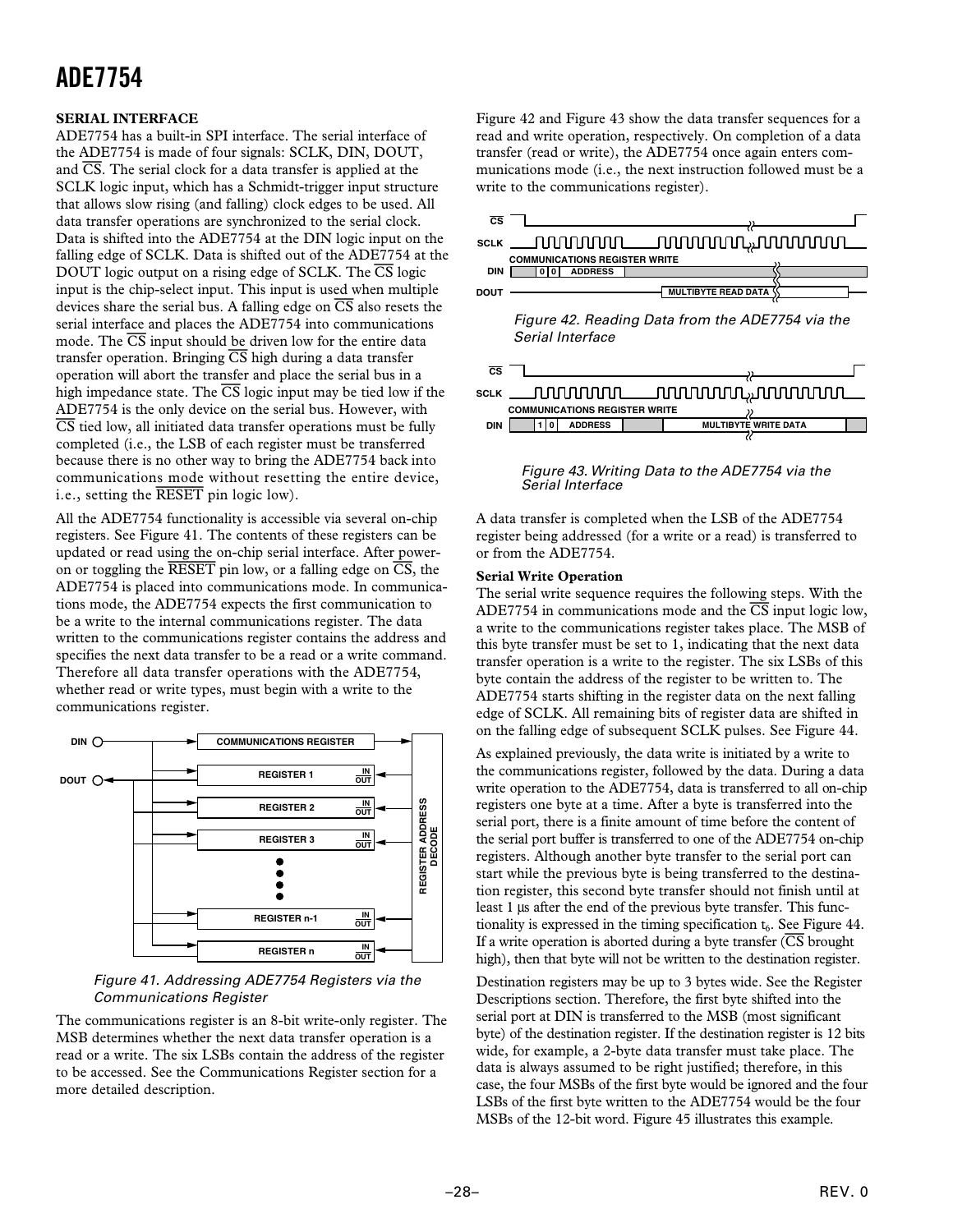<span id="page-28-0"></span>

Figure 45. 12-Bit Serial Write Operation

#### **Serial Read Operation**

During a data read operation from the ADE7754, data is shifted out at the DOUT logic output on the rising edge of SCLK. As was the case with the data write operation, a data read must be preceded by a write to the communications register.

With the ADE7754 in communications mode and *CS* logic low, an 8-bit write to the communications register first takes place. The MSB of this byte transfer must be a 0, indicating that the next data transfer operation is a read. The six LSBs of this byte contain the address of the register to be read. The ADE7754 starts shifting out of the register data on the next rising edge of SCLK. See Figure 46. At this point, the DOUT logic output switches from high impedance state and starts driving the data bus. All remaining bits of register data are shifted out on subsequent SCLK rising edges. The serial interface enters communications

mode again as soon as the read has been completed. The DOUT logic output enters a high impedance state on the falling edge of the last SCLK pulse. The read operation may be aborted by bringing the *CS* logic input high before the data transfer is completed. The DOUT output enters a high impedance state on the rising edge of *CS*.

When an ADE7754 register is addressed for a read operation, the entire contents of that register are transferred to the serial port. This allows the ADE7754 to modify its on-chip registers without the risk of corrupting data during a multibyte transfer.

Note that when a read operation follows a write operation, the read command (i.e., write to communications register) should not happen for at least 1 µs after the end of the write operation. If the read command is sent within 1 µs of the write operation, the last byte of the write operation may be lost.



Figure 46. Serial Interface Read Timing Diagram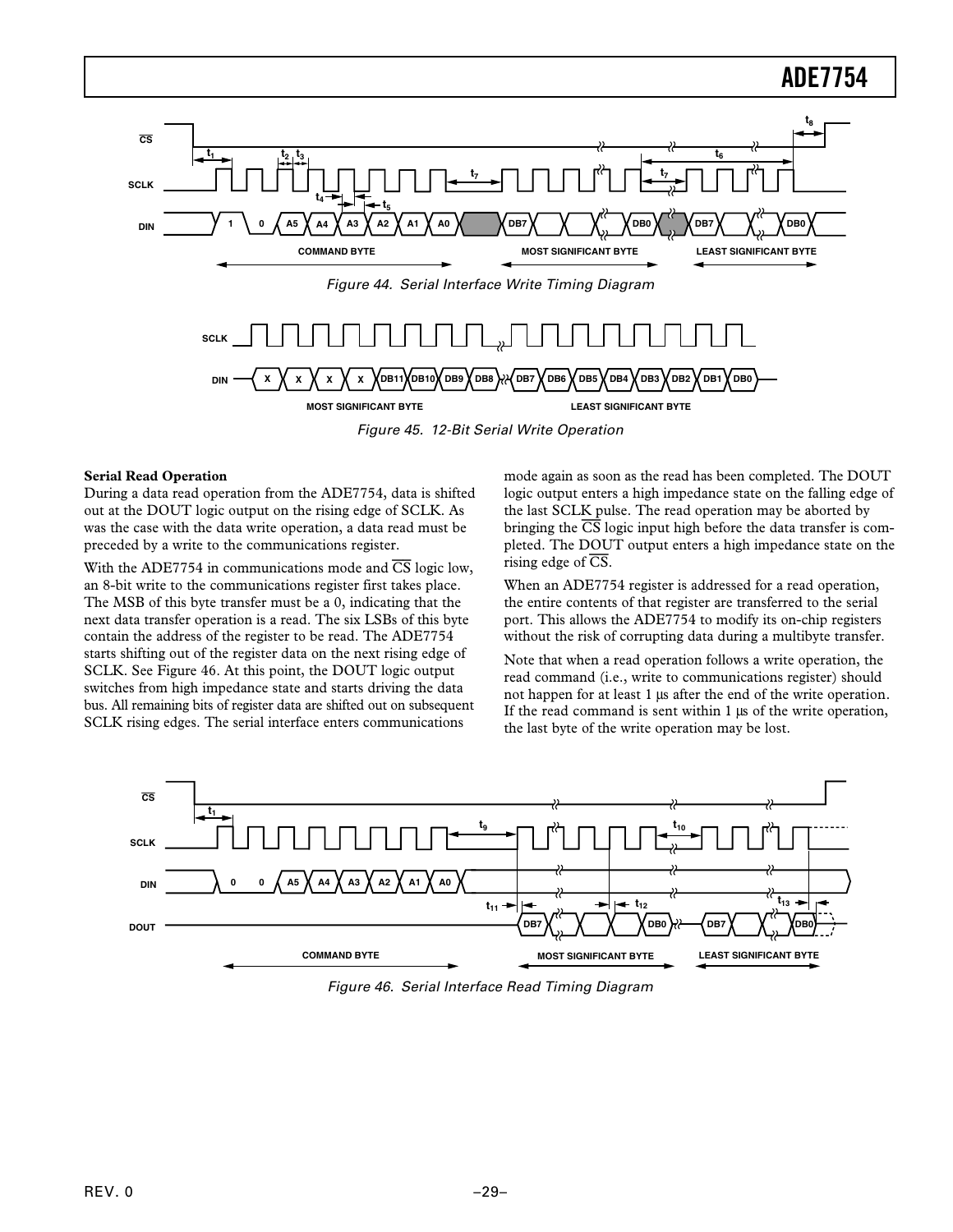#### <span id="page-29-0"></span>**INTERRUPTS**

ADE7754 interrupts are managed through the interrupt status register (STATUS[15:0], Address 10h) and the interrupt enable register (IRQEN[15:0], Address 0Fh). When an interrupt event occurs in the ADE7754, the corresponding flag in the interrupt status register is set to Logic 1. See the Interrupt Status Register section. If the enable bit for this interrupt in the interrupt enable register is Logic 1, then the *IRQ* logic output goes active low. The flag bits in the interrupt status register are set irrespective of the state of the enable bits. In order to determine the source of the interrupt, the system master (MCU) should perform a read from the reset interrupt status register with reset. This is achieved by carrying out a read from Address 11h. The *IRQ* output goes logic high on completion of the interrupt status register read command. See the Interrupt Timing section. When carrying out a read with reset, the ADE7754 is designed to ensure that no interrupt events are missed. If an interrupt event occurs just as the interrupt status register is being read, the event will not be lost and the *IRQ* logic output is guaranteed to go high for the duration of the interrupt status register data transfer before going logic low again to indicate the pending interrupt.

#### **Using Interrupts with an MCU**

The timing diagram in Figure 47 illustrates a suggested implementation of ADE7754 interrupt management using an MCU. At time  $t_1$ , the  $\overline{\text{IRQ}}$  line goes active low indicating that one or more interrupt events have occurred. The *IRQ* logic output should be tied to a negative edge triggered external interrupt on the MCU. On detection of the negative edge, the MCU should

be configured to start executing its interrupt service routine (ISR). On entering the ISR, all interrupts should be disabled using the global interrupt enable bit. At this point the MCU external interrupt flag can be cleared in order to capture interrupt events that occur during the current ISR. When the MCU interrupt flag is cleared, a read from the reset interrupt status register with reset is carried out. This causes the *IRQ* line to be reset logic high  $(t_2)$ . See the Interrupt Timing section. The reset interrupt status register contents are used to determine the source of the interrupt(s) and therefore the appropriate action to be taken. If a subsequent interrupt event occurs during the ISR  $(t_3)$ , that event will be recorded by the MCU external interrupt flag being set again. On returning from the ISR, the global interrupt enable bit will be cleared (same instruction cycle) and the external interrupt flag will cause the MCU to jump to its ISR once again. This will ensure that the MCU does not miss any external interrupts.

#### **Interrupt Timing**

The Serial Interface section should be reviewed first before reviewing interrupt timing. As previously described, when the *IRQ* output goes low, the MCU ISR must read the interrupt status register in order to determine the source of the interrupt. When reading the interrupt status register contents, the *IRQ* output is set high on the last falling edge of SCLK of the first byte transfer (read interrupt status register command). The *IRQ* output is held high until the last bit of the next 8-bit transfer is shifted out (interrupt status register contents). See Figure 48. If an interrupt is pending at this time, the *IRQ* output will go low again. If no interrupt is pending, the *IRQ* output will remain high.



Figure 48. Interrupt Timing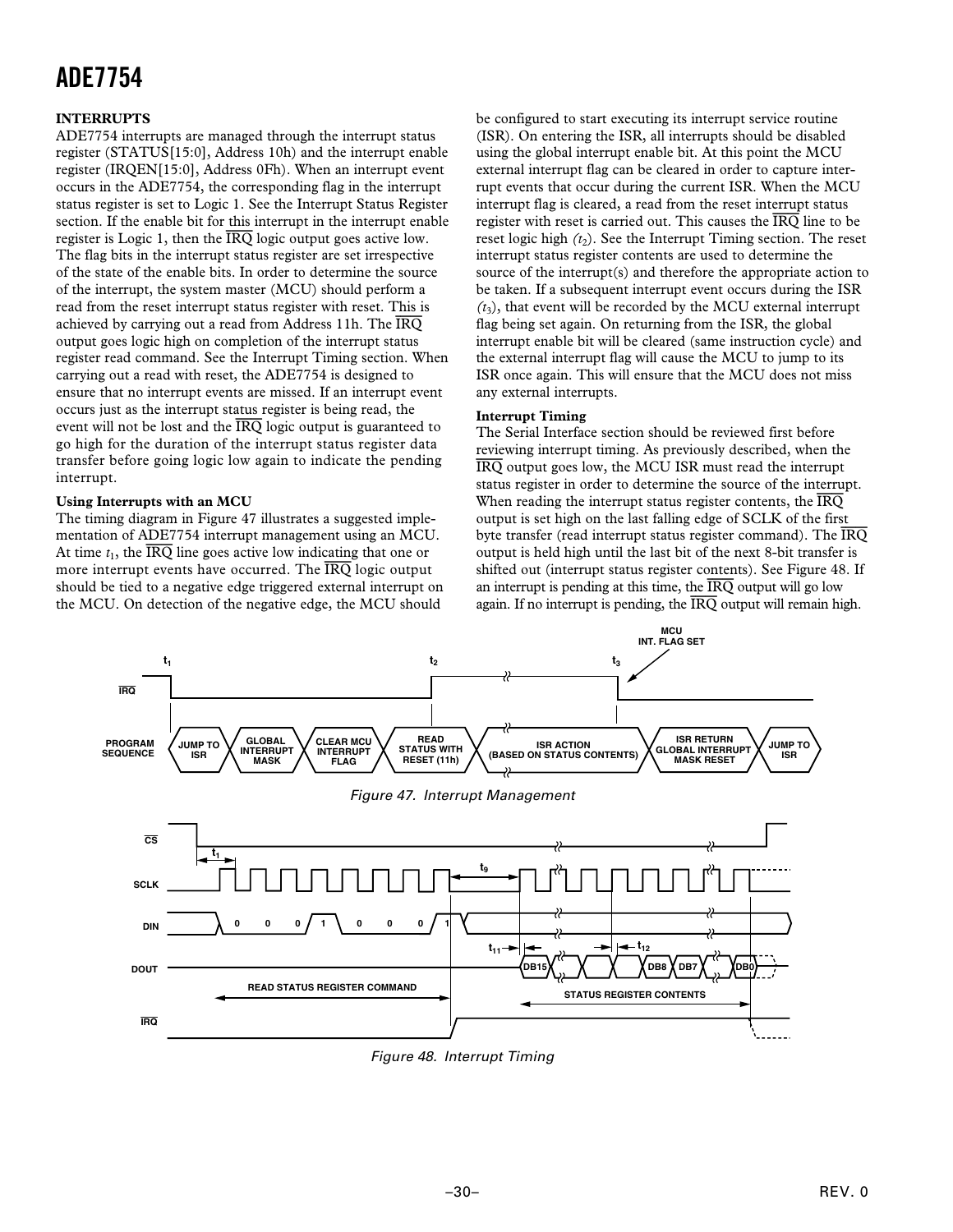#### <span id="page-30-0"></span>**ACCESSING THE ADE7754 ON-CHIP REGISTERS**

All ADE7754 functionality is accessed via the on-chip registers. Each register is accessed by first writing to the communications register, then transferring the register data. For a full description of the serial interface protocol, see the Serial Interface section.

#### **Communications Register**

The communications register is an 8-bit, write-only register that controls the serial data transfer between the ADE7754 and the host processor. All data transfer operations must begin with a write to the communications register. The data written to the communications register determines whether the next operation is a read or a write and which register is being accessed. Table VII outlines the bit designations for the communications register.

|  |  | <b>Table VII. Communications Register</b> |  |
|--|--|-------------------------------------------|--|
|--|--|-------------------------------------------|--|

| <b>Bit</b><br>Location | Bit<br><b>Mnemonic</b> | Description                                                                                                                                                                                                                                                                                                                                      |
|------------------------|------------------------|--------------------------------------------------------------------------------------------------------------------------------------------------------------------------------------------------------------------------------------------------------------------------------------------------------------------------------------------------|
| $0$ to 5               | A0 to $A5$             | The six LSBs of the communications register specify the register for the data transfer operation.<br>Table VIII lists the address of each ADE7754 on-chip register.                                                                                                                                                                              |
| 6                      | <b>RESERVED</b>        | This bit is unused and should be set to 0.                                                                                                                                                                                                                                                                                                       |
|                        | $W/\overline{R}$       | When this bit is a Logic 1, the data transfer operation immediately following the write to the com-<br>munications register will be interpreted as a write to the ADE7754. When this bit is a Logic 0, the<br>data transfer operation immediately following the write to the communications register will be<br>interpreted as a read operation. |

| DB7 | DB6 | DB5 | 7R4 | DB3 | יםר | ∩R' | DBO |
|-----|-----|-----|-----|-----|-----|-----|-----|
| W/R |     | A5  | A4  | ΑЗ  | A2  | A1  | A0  |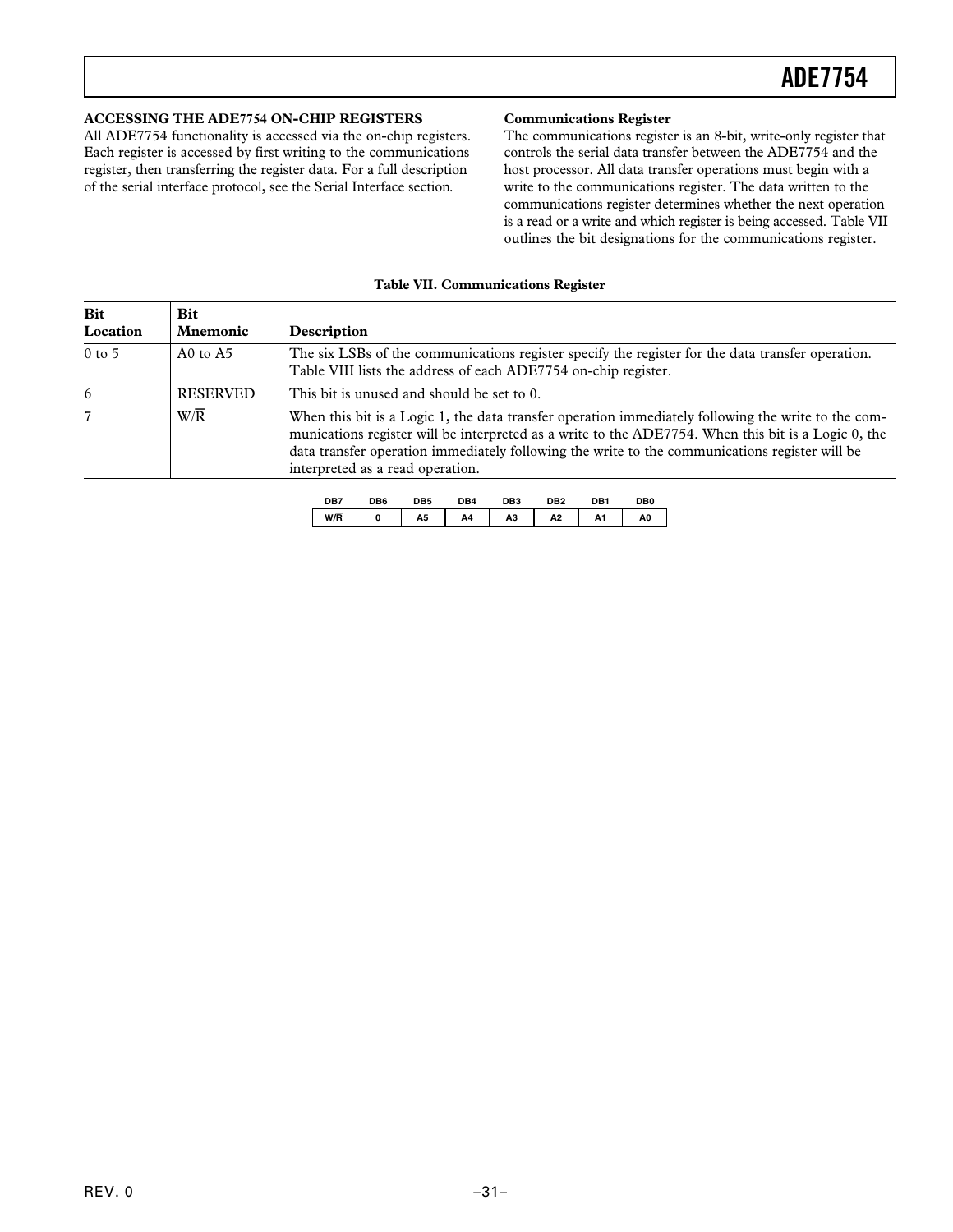### **Table VIII. Register List**

| <b>Address</b><br>[A5:A0] | Name             | $R/W^*$      | Length | Default<br>Value | Description                                                                                                                                                                                                                                                                                                                                                                                                                                                                 |
|---------------------------|------------------|--------------|--------|------------------|-----------------------------------------------------------------------------------------------------------------------------------------------------------------------------------------------------------------------------------------------------------------------------------------------------------------------------------------------------------------------------------------------------------------------------------------------------------------------------|
| 00h                       | Reserved         |              |        |                  | Reserved.                                                                                                                                                                                                                                                                                                                                                                                                                                                                   |
| 01h                       | <b>AENERGY</b>   | $\mathbf{R}$ | 24     | $\mathbf{0}$     | Active Energy Register. Active power is accumulated over time in an inter-<br>nal register. The AENERGY register is a read-only register that reads this<br>internal register and can hold a minimum of 88 seconds of active energy<br>information with full-scale analog inputs before it overflows. See the Energy<br>Calculation section. Bits 7 to 3 of the WATMODE register determine how<br>the active energy is processed from the six analog inputs. See Table XIV. |
| 02h                       | <b>RAENERGY</b>  | $\mathbf R$  | 24     | $\mathbf{0}$     | Same as the AENERGY register, except that the internal register is reset<br>to 0 following a read operation.                                                                                                                                                                                                                                                                                                                                                                |
| 03h                       | <b>LAENERGY</b>  | $\mathbb{R}$ | 24     | $\mathbf{0}$     | Line Accumulation Active Energy Register. The instantaneous active power is<br>accumulated in this read-only register over the LINCYC number of half line<br>cycles. Bits 2 to 0 of the WATMODE register determine how the line accumu-<br>lation active energy is processed from the six analog inputs. See Table XIV.                                                                                                                                                     |
| 04h                       | <b>VAENERGY</b>  | $\mathbb{R}$ | 24     | $\boldsymbol{0}$ | VA Energy Register. Apparent power is accumulated over time in this<br>read-only register. Bits 7 to 3 of the VAMODE register determine how the<br>apparent energy is processed from the six analog inputs. See Table XV.                                                                                                                                                                                                                                                   |
| 05h                       | <b>RVAENERGY</b> | $\mathbf R$  | 24     | $\boldsymbol{0}$ | Same as the VAENERGY register except that the register is reset to 0<br>following a read operation.                                                                                                                                                                                                                                                                                                                                                                         |
| 06h                       | <b>LVAENERGY</b> | $\mathbf R$  | 24     | $\mathbf{0}$     | Apparent Energy Register. The instantaneous apparent power is accu-<br>mulated in this read-only register over the LINCYC number of half line<br>cycles. Bits 2 to 0 of the VAMODE register determine how the apparent<br>energy is processed from the six analog inputs. See Table XV.                                                                                                                                                                                     |
| 07h                       | PERIOD           | $\mathbf R$  | 15     | $\mathbf{0}$     | Period of the line input estimated by zero-crossing processing. Data Bit 0<br>and 1 and 4 to 6 of the MMODE register determine the voltage channel<br>used for period calculation. See Table XII.                                                                                                                                                                                                                                                                           |
| 08h                       | <b>TEMP</b>      | $\mathbf R$  | 8      | $\boldsymbol{0}$ | Temperature Register. This register contains the result of the latest<br>temperature conversion. Refer to the Temperature Measurement section<br>for details on how to interpret the content of this register.                                                                                                                                                                                                                                                              |
| 09h                       | <b>WFORM</b>     | $\mathbb{R}$ | 24     | $\mathbf{0}$     | Waveform Register. This register contains the digitized waveform of one<br>of the six analog inputs. The source is selected by Data Bits 0 to 2 in the<br>WAVMode register. See Table XIII.                                                                                                                                                                                                                                                                                 |
| 0Ah                       | <b>OPMODE</b>    | R/W          | 8      | 4                | Operational Mode Register. This register defines the general configuration<br>of the ADE7754. See Table IX.                                                                                                                                                                                                                                                                                                                                                                 |
| 0Bh                       | <b>MMODE</b>     | R/W          | 8      | 70h              | Measurement Mode Register. This register defines the channel used for<br>period and peak detection measurements. See Table XII.                                                                                                                                                                                                                                                                                                                                             |
| 0 <sub>Ch</sub>           | WAVMODE          | R/W          | 8      | $\mathbf{0}$     | Waveform mode register. This register defines the channel and sampling<br>frequency used in waveform sampling mode. See Table XIII.                                                                                                                                                                                                                                                                                                                                         |
| 0Dh                       | WATMODE          | R/W          | 8      | 3Fh              | This register configures the formula applied for the active energy and<br>line active energy measurements. See Table XIV.                                                                                                                                                                                                                                                                                                                                                   |
| 0Eh                       | <b>VAMODE</b>    | R/W          | 8      | 3Fh              | This register configures the formula applied for the apparent energy and<br>line apparent energy measurements. See Table XV.                                                                                                                                                                                                                                                                                                                                                |
| 0Fh                       | <b>IRQEN</b>     | R/W          | 16     | $\mathbf{0}$     | IRQ Enable Register. It determines whether an interrupt event will<br>generate an active low output at IRQ pin. See Table XVI.                                                                                                                                                                                                                                                                                                                                              |
| 10 <sub>h</sub>           | <b>STATUS</b>    | $\mathbb{R}$ | 16     | $\mathbf{0}$     | IRQ Status Register. This register contains information regarding the<br>source of ADE7754 interrupts. See Table XVII.                                                                                                                                                                                                                                                                                                                                                      |
| 11h                       | <b>RSTATUS</b>   | ${\bf R}$    | 16     | $\mathbf{0}$     | Same as the status register, except that its contents are reset to 0 (all<br>flags cleared) after a read operation.                                                                                                                                                                                                                                                                                                                                                         |
| 12h                       | <b>ZXTOUT</b>    | R/W          | 16     | FFFFh            | Zero Cross Timeout Register. If no zero crossing is detected within a<br>time period specified by this register, the interrupt request line (IRQ)<br>will go active low for the corresponding line voltage. The maximum<br>timeout period is 2.3 seconds. See the Zero-Crossing Detection section.                                                                                                                                                                          |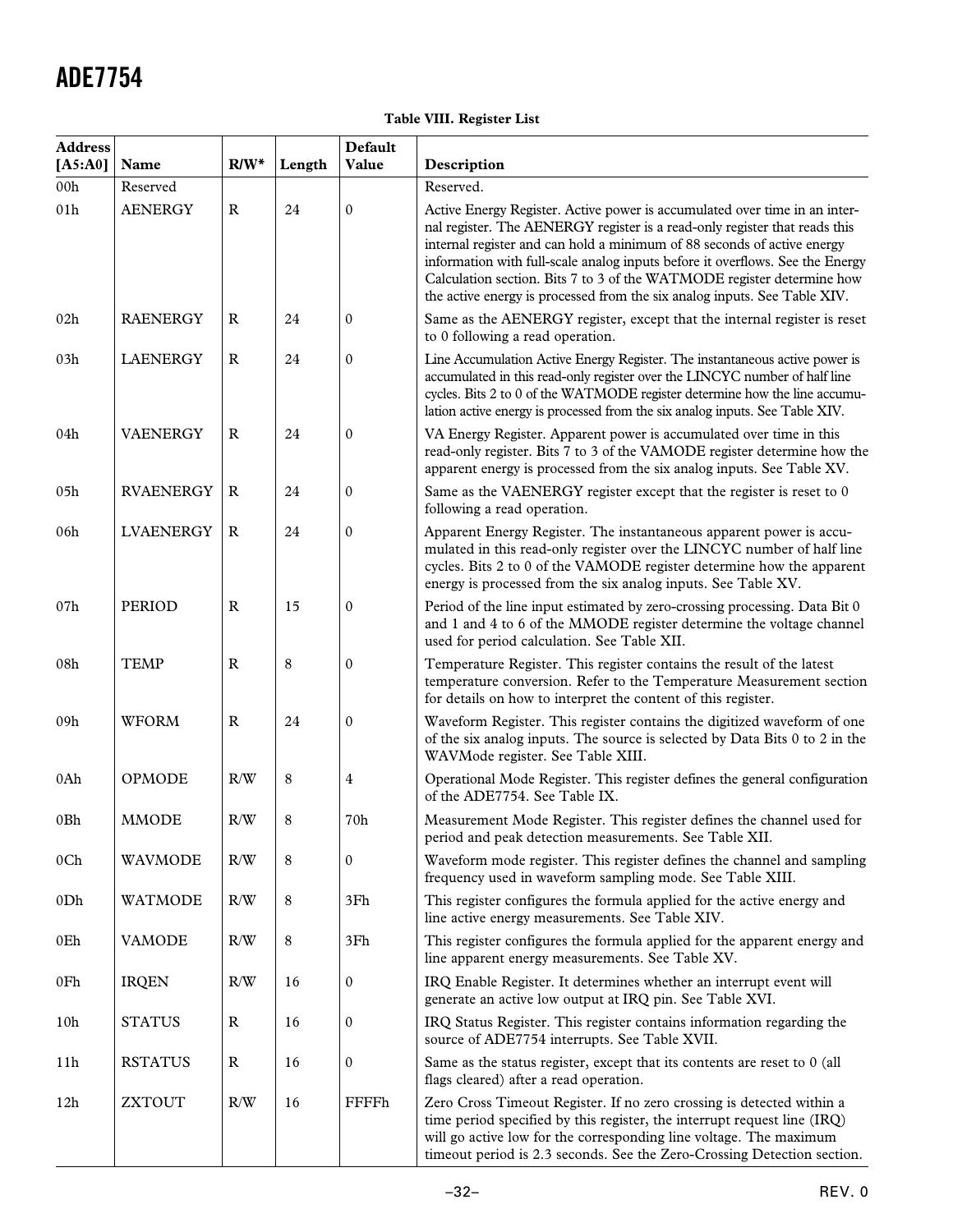#### **Table VIII. Register List (continued)**

| <b>Address</b> |                |              |        | <b>Default</b>   |                                                                                                                                                                                                                                                                                                                                         |
|----------------|----------------|--------------|--------|------------------|-----------------------------------------------------------------------------------------------------------------------------------------------------------------------------------------------------------------------------------------------------------------------------------------------------------------------------------------|
| $[A5:A0]$      | Name           | $R/W^*$      | Length | Value            | Description                                                                                                                                                                                                                                                                                                                             |
| 13h            | <b>LINCYC</b>  | R/W          | 16     | <b>FFFFh</b>     | Line Cycle Register. The content of this register sets the number of half line<br>cycles while the active energy and the apparent energy are accumulated in the<br>LAENERGY and LVAENERGY registers. See the Energy Calculation section.                                                                                                |
| 14h            | <b>SAGCYC</b>  | R/W          | 8      | FFh              | SAG Line Cycle Register. This register specifies the number of consecutive half<br>line cycles where voltage channel input falls below a threshold level. This regis-<br>ter is common to the three-line voltage SAG detection. The detection threshold<br>is specified by SAGLVL register. See the Line Voltage SAG Detection section. |
| 15h            | <b>SAGLVL</b>  | R/W          | 8      | $\boldsymbol{0}$ | SAG Voltage Level. This register specifies the detection threshold for<br>SAG event. This register is common to the three-line voltage SAG<br>detection. See the description of SAGCYC register for details.                                                                                                                            |
| 16h            | <b>VPEAK</b>   | R/W          | 8      | FFh              | Voltage Peak Level. This register sets the level of the voltage peak<br>detection. If the selected voltage phase exceeds this level, the PKV flag<br>in the status register is set. See Table XII.                                                                                                                                      |
| 17h            | <b>IPEAK</b>   | R/W          | 8      | FFh              | Current Peak Level. This register sets the level of the current peak detec-<br>tion. If the selected current phase exceeds this level, the PKI flag in the<br>status register is set. See Table XII.                                                                                                                                    |
| 18h            | <b>GAIN</b>    | R/W          | 8      | 0                | PGA Gain Register. This register is used to adjust the gain selection for<br>the PGA in current and voltage channels. See the Analog Inputs section<br>and Table X. This register is also used to configure the active energy<br>accumulation no-load threshold and sum of absolute values.                                             |
| 19h            | <b>AWG</b>     | R/W          | 12     | 0                | Phase A Active Power Gain Register. The active power caluation for Phase A<br>can be calibrated by writing to this register. The calibration range is 50%<br>of the nominal full-scale active power. The resolution of the gain adjust is<br>$0.0244\%$ /LSB.                                                                           |
| 1Ah            | <b>BWG</b>     | R/W          | 12     | 0                | Phase B Active Power Gain.                                                                                                                                                                                                                                                                                                              |
| 1Bh            | <b>CWG</b>     | R/W          | 12     | 0                | Phase C Active Power Gain.                                                                                                                                                                                                                                                                                                              |
| 1Ch            | <b>AVAG</b>    | R/W          | 12     | 0                | VA Gain Register. This register calculation can be calibrated by writing<br>this register. The calibration range is 50% of the nominal full-scale real<br>power. The resolution of the gain adjust is 0.02444%/LSB.                                                                                                                     |
| 1Dh            | <b>BVAG</b>    | R/W          | 12     | 0                | Phase B VA Gain.                                                                                                                                                                                                                                                                                                                        |
| 1Eh            | <b>CVAG</b>    | R/W          | 12     | 0                | Phase C VA Gain.                                                                                                                                                                                                                                                                                                                        |
| 1Fh            | <b>APHCAL</b>  | $\rm R/W$    | 5      | 0                | Phase A Phase Calibration Register.                                                                                                                                                                                                                                                                                                     |
| 20h            | <b>BPHCAL</b>  | $\rm R/W$    | 5      | 0                | Phase B Phase Calibration Register.                                                                                                                                                                                                                                                                                                     |
| 21h            | <b>CPHCAL</b>  | R/W          | 5      | 0                | Phase C Phase Calibration Register.                                                                                                                                                                                                                                                                                                     |
| 22h            | <b>AAPOS</b>   | R/W          | 12     | 0                | Phase A Power Offset Calibration Register.                                                                                                                                                                                                                                                                                              |
| $23\mathrm{h}$ | <b>BAPOS</b>   | $\rm R/W$    | 12     | 0                | Phase B Power Offset Calibration Register.                                                                                                                                                                                                                                                                                              |
| 24h            | CAPOS          | $\rm R/W$    | 12     | 0                | Phase C Power Offset Calibration Register.                                                                                                                                                                                                                                                                                              |
| 25h            | <b>CFNUM</b>   | R/W          | 12     | 0h               | CF Scaling Numerator Register. The content of this register is used in<br>the numerator of CF output scaling.                                                                                                                                                                                                                           |
| 26h            | <b>CFDEN</b>   | R/W          | 12     | 3Fh              | CF Scaling Denominator Register. The content of this register is used in<br>the denominator of CF output scaling.                                                                                                                                                                                                                       |
| 27h            | <b>WDIV</b>    | R/W          | 8      | 0                | Active Energy Register Divider.                                                                                                                                                                                                                                                                                                         |
| 28h            | <b>VADIV</b>   | R/W          | 8      | 0                | Apparent Energy Register Divider.                                                                                                                                                                                                                                                                                                       |
| 29h            | AIrms          | $\mathbb{R}$ | 24     | 0                | Phase A Current Channel RMS Register. The register contains the rms<br>component of one input of the current channel. The source is selected<br>by data bits in the mode register.                                                                                                                                                      |
| 2Ah            | <b>BIrms</b>   | $\mathbb{R}$ | 24     | 0                | Phase B Current Channel RMS Register.                                                                                                                                                                                                                                                                                                   |
| 2Bh            | CIrms          | $\mathbb{R}$ | 24     | 0                | Phase C Current Channel RMS Register.                                                                                                                                                                                                                                                                                                   |
| 2Ch            | AVrms          | $\mathbb{R}$ | 24     | 0                | Phase A Voltage Channel RMS Register.                                                                                                                                                                                                                                                                                                   |
| 2Dh            | <b>BVrms</b>   | $\mathbb{R}$ | 24     | 0                | Phase B Voltage Channel RMS Register.                                                                                                                                                                                                                                                                                                   |
| 2Eh            | <b>CVrms</b>   | ${\bf R}$    | 24     | 0                | Phase C Voltage Channel RMS Register.                                                                                                                                                                                                                                                                                                   |
| 2Fh            | AIrmsOS        | $\rm R/W$    | 12     | 0                | Phase A Current RMS Offset Correction Register.                                                                                                                                                                                                                                                                                         |
| 30h            | <b>BIrmsOS</b> | R/W          | 12     | 0                | Phase B Current RMS Offset Correction Register.                                                                                                                                                                                                                                                                                         |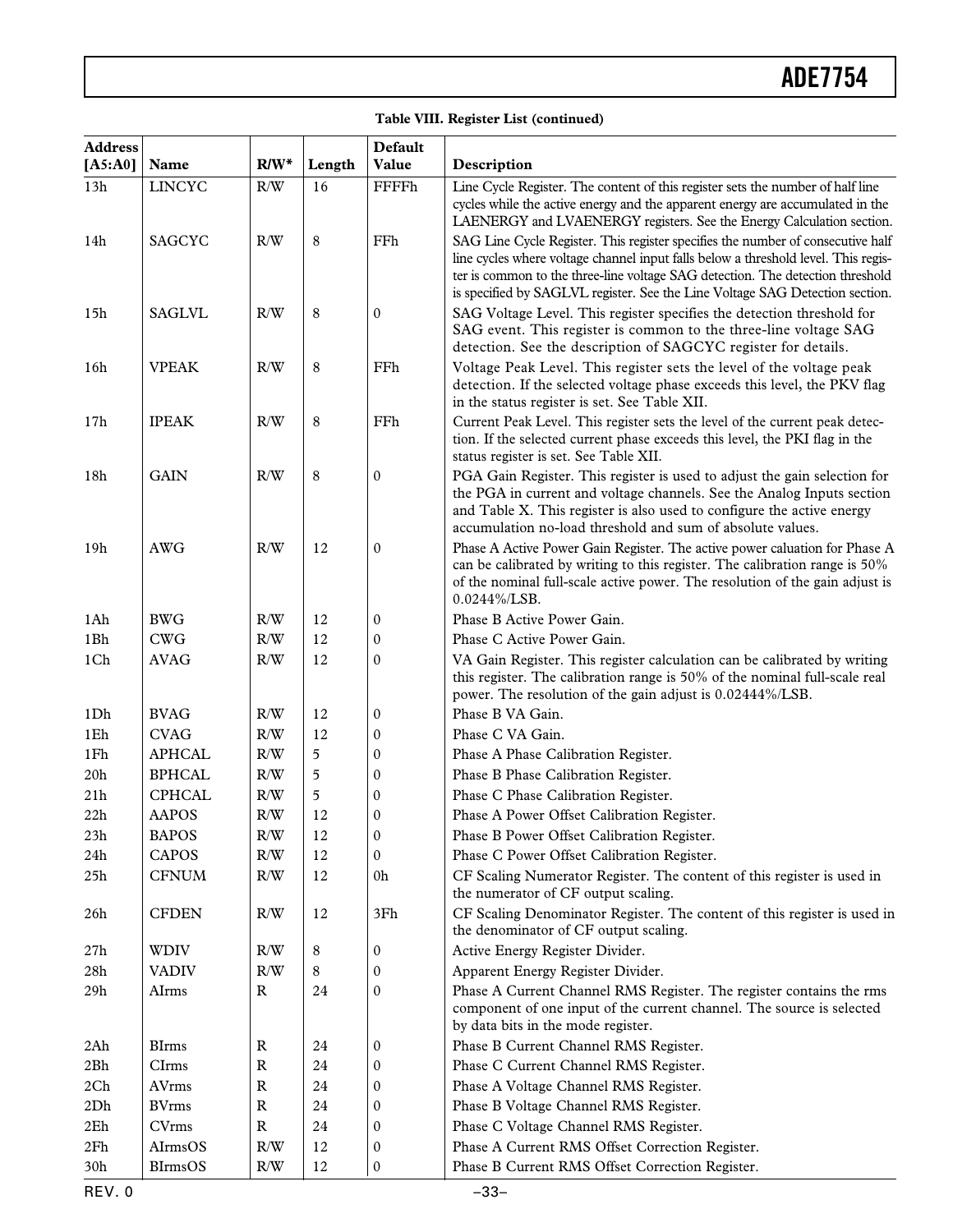| Table VIII. Register List (continued) |  |  |
|---------------------------------------|--|--|
|---------------------------------------|--|--|

| <b>Address</b>  |                |             |        | Default      |                                                                                                                                                                                                                                                                                                                      |  |
|-----------------|----------------|-------------|--------|--------------|----------------------------------------------------------------------------------------------------------------------------------------------------------------------------------------------------------------------------------------------------------------------------------------------------------------------|--|
| [A5:A0]         | Name           | $R/W^*$     | Length | Value        | Description                                                                                                                                                                                                                                                                                                          |  |
| 31h             | $C$ Irms $OS$  | R/W         | 12     | $\theta$     | Phase C Current RMS Offset Correction Register.                                                                                                                                                                                                                                                                      |  |
| 32 <sub>h</sub> | AVrmsOS        | R/W         | 12     | 0            | Phase A Voltage RMS Offset Correction Register.                                                                                                                                                                                                                                                                      |  |
| 33h             | <b>BVrmsOS</b> | R/W         | 12     | 0            | Phase B Voltage RMS Offset Correction Register.                                                                                                                                                                                                                                                                      |  |
| 34h             | CVrmsOS        | R/W         | 12     | $\mathbf{0}$ | Phase C Voltage RMS Offset Correction Register.                                                                                                                                                                                                                                                                      |  |
| 35 <sub>h</sub> | <b>AAPGAIN</b> | R/W         | 12     | 0            | Phase A Active Power Gain Adjust. The active power accumulation of the<br>Phase A can be calibrated by writing to this register. The calibration range<br>is $\pm$ 50% of the nominal full scale of the active power. The resolution of the<br>gain is 0.0244%/LSB. See the Current Channel ADC Gain Adjust section. |  |
| 36h             | <b>BAPGAIN</b> | R/W         | 12     | 0            | Phase B Active Power Gain Adjust.                                                                                                                                                                                                                                                                                    |  |
| 37h             | <b>CAPGAIN</b> | R/W         | 12     | 0            | Phase C Active Power Gain Adjust.                                                                                                                                                                                                                                                                                    |  |
| 38h             | <b>AVGAIN</b>  | R/W         | 12     | $\Omega$     | Phase A Voltage RMS Gain. The apparent power accumulation of the<br>Phase A can be calibrated by writing to this register. The calibration<br>range is $\pm 50\%$ of the nominal full scale of the apparent power. The<br>resolution of the gain is 0.0244% / LSB. See the Voltage RMS Gain<br>Adjust section.       |  |
| 39h             | <b>BVGAIN</b>  | R/W         | 12     | 0            | Phase B Voltage RMS Gain.                                                                                                                                                                                                                                                                                            |  |
| 3Ah             | <b>CVGAIN</b>  | R/W         | 12     | $\Omega$     | Phase C Voltage RMS Gain.                                                                                                                                                                                                                                                                                            |  |
| $3Bh-$<br>3Dh   |                |             |        |              | Reserved.                                                                                                                                                                                                                                                                                                            |  |
| 3Eh             | <b>CHKSUM</b>  | $\mathbf R$ | 8      |              | Check Sum Register. The content of this register represents the sum of<br>all 1s of the latest register read from the SPI port.                                                                                                                                                                                      |  |
| 3Fh             | <b>VERSION</b> | $\mathbf R$ | 8      | 1            | Version of the Die.                                                                                                                                                                                                                                                                                                  |  |

\*R/W: Read/Write capability of the register.

R: Read-only register.

R/W: Register that can be both read and written.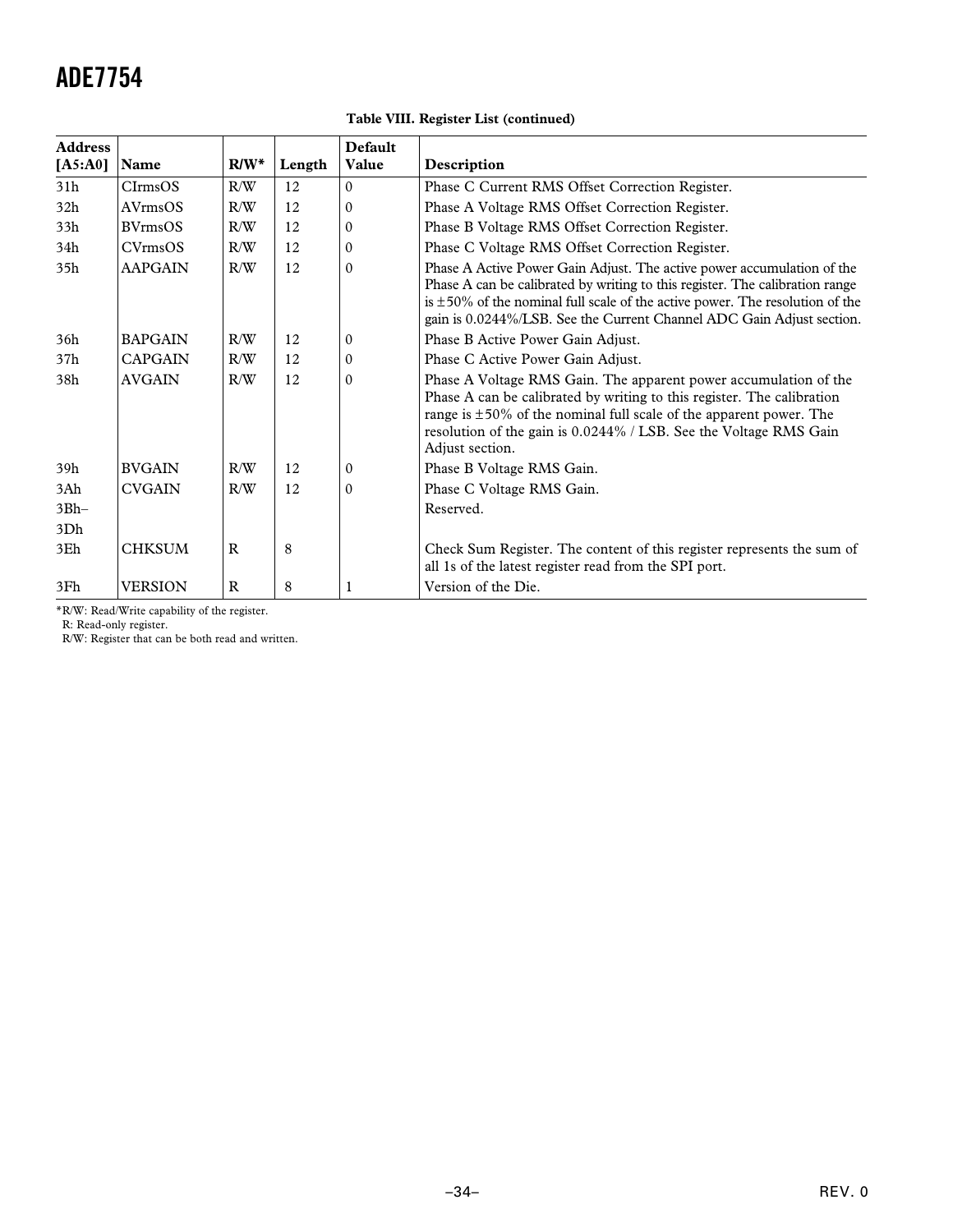#### <span id="page-34-0"></span>**Operational Mode Register (0Ah)**

The general configuration of the ADE7754 is defined by writing to the OPMODE register. Table IX summarizes the functionality of each bit in the OPMODE register.

| <b>Bit</b><br>Location | <b>Bit</b><br><b>Mnemonic</b> | Default<br>Value | Description                                                                                                                                                 |          |          |                                                                                                                                                                                                                                     |
|------------------------|-------------------------------|------------------|-------------------------------------------------------------------------------------------------------------------------------------------------------------|----------|----------|-------------------------------------------------------------------------------------------------------------------------------------------------------------------------------------------------------------------------------------|
| $\theta$               | <b>DISHPF</b>                 | $\Omega$         |                                                                                                                                                             |          |          | The HPFs (high-pass filters) in all current channel inputs are disabled when this bit is set.                                                                                                                                       |
|                        | <b>DISLPF</b>                 | $\mathbf{0}$     |                                                                                                                                                             |          |          | The LPFs (low-pass filters) in all current channel inputs are disabled when this bit is set.                                                                                                                                        |
| 2                      | <b>DISCF</b>                  |                  |                                                                                                                                                             |          |          | The frequency output CF is disabled when this bit is set.                                                                                                                                                                           |
| $3 - 5$                | <b>DISMOD</b>                 | $\Omega$         | By setting these bits, ADE7754's A/D converters can be turned off. In normal operation, these<br>bits should be left at Logic 0.<br>DISMOD2 DISMOD1 DISMOD0 |          |          |                                                                                                                                                                                                                                     |
|                        |                               |                  | $\theta$                                                                                                                                                    | $\Omega$ | $\theta$ | Normal operation.                                                                                                                                                                                                                   |
|                        |                               |                  |                                                                                                                                                             | $\Omega$ | $\Omega$ | Normal operation. By setting this bit to Logic 1, the analog<br>inputs to current channel are connected to the ADC for voltage<br>channel and the analog inputs to voltage channel are connected<br>to the ADC for current channel. |
|                        |                               |                  | $\Omega$                                                                                                                                                    | 0        |          | Current channel A/D converters off.                                                                                                                                                                                                 |
|                        |                               |                  |                                                                                                                                                             | 0        |          | Current channel A/D converters off + channels swapped.                                                                                                                                                                              |
|                        |                               |                  | $\theta$                                                                                                                                                    |          | $\theta$ | Voltage Channel A/D converters off.                                                                                                                                                                                                 |
|                        |                               |                  |                                                                                                                                                             |          | $\theta$ | Voltage Channel A/D converters off + channels swapped.                                                                                                                                                                              |
|                        |                               |                  | $\theta$                                                                                                                                                    |          |          | ADE7754 in sleep mode.                                                                                                                                                                                                              |
|                        |                               |                  |                                                                                                                                                             |          |          | ADE7754 powered down.                                                                                                                                                                                                               |
| 6                      | <b>SWRST</b>                  | $\sigma$         | Software Chip Reset. A data transfer to the ADE7754 should not take place for at least 18 µs<br>after a software reset.                                     |          |          |                                                                                                                                                                                                                                     |
|                        | <b>RESERVED</b>               |                  |                                                                                                                                                             |          |          | This is intended for factory testing only and should be left at 0.                                                                                                                                                                  |

### **Table IX. OPMODE Register**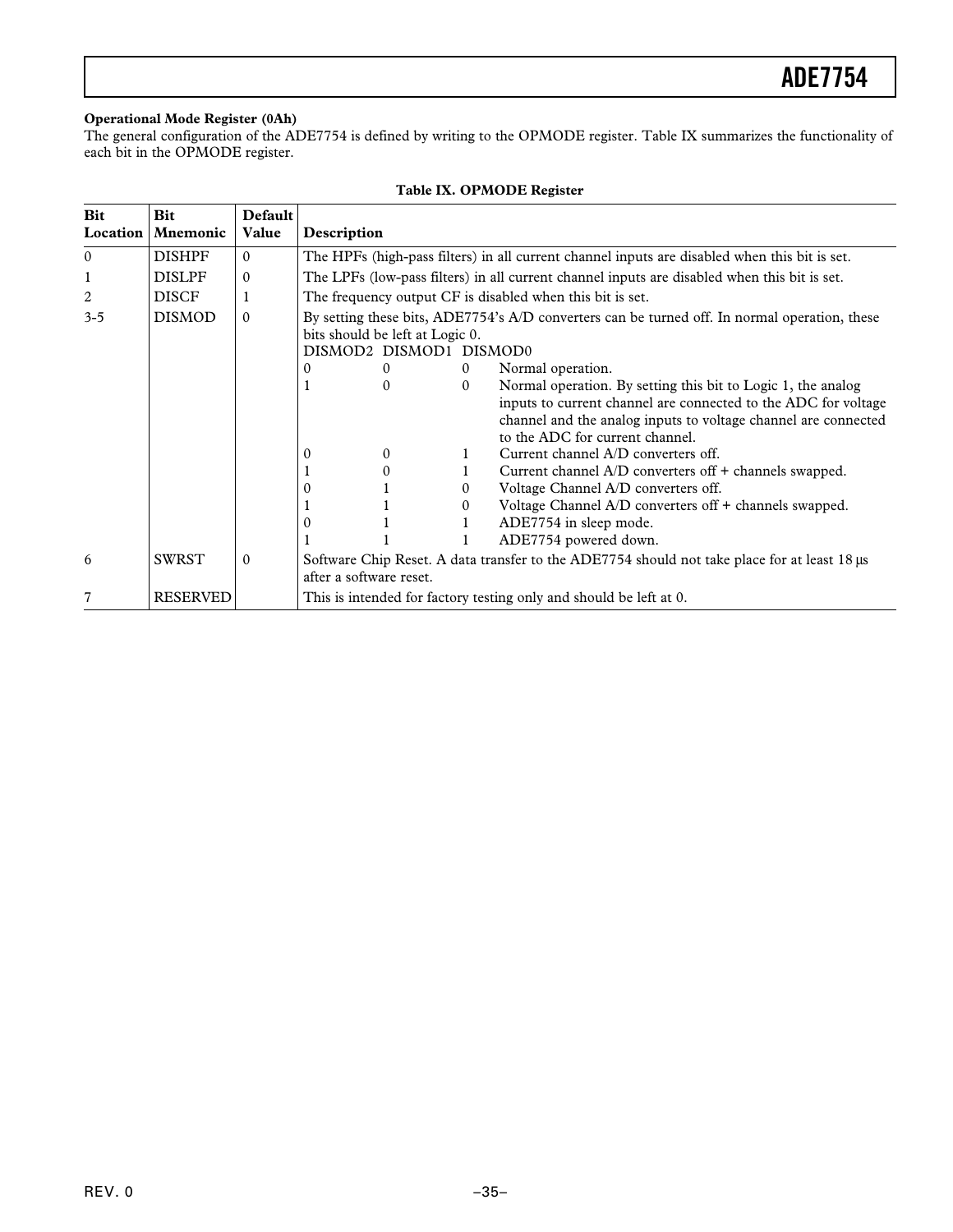#### <span id="page-35-0"></span>**Gain Register (18h)**

The gain of the analog inputs and the mode of accumulation of the active energies in the ADE7754 are defined by writing to the gain register. Table X summarizes the functionality of each bit in the gain register.

| <b>Bit</b><br>Location | Bit<br><b>Mnemonic</b> | Default<br>Value | Description                                                                                                                                                                                                                            |          |                                                                        |
|------------------------|------------------------|------------------|----------------------------------------------------------------------------------------------------------------------------------------------------------------------------------------------------------------------------------------|----------|------------------------------------------------------------------------|
| $0 - 1$                | PGA1                   | $\Omega$         |                                                                                                                                                                                                                                        |          | These bits are used to select the gain of the current channels inputs. |
|                        |                        |                  | Bit 1                                                                                                                                                                                                                                  | Bit 0    |                                                                        |
|                        |                        |                  | 0                                                                                                                                                                                                                                      | 0        | $PGA1 = 1$                                                             |
|                        |                        |                  | 0                                                                                                                                                                                                                                      |          | $PGA1 = 2$                                                             |
|                        |                        |                  |                                                                                                                                                                                                                                        | 0        | $PGA1 = 4$                                                             |
|                        |                        |                  | $\Omega$                                                                                                                                                                                                                               | 0        | Reserved                                                               |
| $\overline{2}$         | <b>ABS</b>             | $\Omega$         | The sum of the absolute active energies is done in the ANERGY and LAENERGY registers<br>when this bit is set to Logic 1. The regular sum is done when this bit is set to Logic $0$ —<br>default mode.                                  |          |                                                                        |
| 3                      | NO LOAD                | $\Omega$         | The active energy of each phase is not accumulated in the total active energy registers if the<br>instantaneous active power is lower than the no-load threshold when this bit is set to Logic 0;<br>this mode is selected by default. |          |                                                                        |
| 4                      | <b>RESERVED</b>        |                  |                                                                                                                                                                                                                                        |          | This is intended for factory testing only and should be left at 0.     |
| $5 - 6$                | PGA <sub>2</sub>       | 0                |                                                                                                                                                                                                                                        |          | These bits are used to select the gain of the voltage channels inputs. |
|                        |                        |                  | Bit 6                                                                                                                                                                                                                                  | Bit 5    |                                                                        |
|                        |                        |                  | 0                                                                                                                                                                                                                                      | $\Omega$ | $PGA2 = 1$                                                             |
|                        |                        |                  | 0                                                                                                                                                                                                                                      |          | $PGA2 = 2$                                                             |
|                        |                        |                  |                                                                                                                                                                                                                                        | 0        | $PGA2 = 4$                                                             |
|                        |                        |                  | $\theta$                                                                                                                                                                                                                               | $\Omega$ | Reserved                                                               |
|                        | <b>RESERVED</b>        |                  |                                                                                                                                                                                                                                        |          | This is intended for factory testing only and should be left at 0.     |

#### **Table X. GAIN Register**

#### **CFNUM Register (25h)**

The CF scaling numerator and the sign of the active energy per phase are defined by writing/reading to the CFNUM register. Table XI summarizes the functionality of each bit in the CFNUM register.

| <b>Bit</b><br>Location | <b>Bit</b><br><b>Mnemonic</b> | <b>Default</b><br>Value | Description                                                                                                                                                                                                                                                                                                                |
|------------------------|-------------------------------|-------------------------|----------------------------------------------------------------------------------------------------------------------------------------------------------------------------------------------------------------------------------------------------------------------------------------------------------------------------|
| $0 - Bh$               | <b>CFN</b>                    | $\Omega$                | CF Scaling Numerator Register. The content of this register is used in the numerator of CF<br>output scaling.                                                                                                                                                                                                              |
| Ch                     | <b>NEGA</b>                   | $\Omega$                | The sign of the Phase A instantaneous active power is available in this bit. Logic 0 and Logic 1<br>correspond to positive and negative active power, respectively. The functionality of this bit is<br>enabled by setting Bit 5 of the WATMode register to Logic 1. When disabled, NEGA is equal<br>to its default value. |
| Dh                     | <b>NEGB</b>                   | $\Omega$                | The sign of the Phase B instantaneous active power is available in this bit. Logic 0 and Logic 1<br>correspond to positive and negative active power, respectively. The functionality of this bit is<br>enabled by setting Bit 4 of the WATMode register to Logic 1. When disabled, NEGB is equal<br>to its default value. |
| Eh                     | <b>NEGC</b>                   | $\theta$                | The sign of the Phase C instantaneous active power is available in this bit. Logic 0 and Logic 1<br>correspond to positive and negative active power, respectively. The functionality of this bit is<br>enabled by setting Bit 3 of the WATMode register to Logic 1. When disabled, NEGC is equal<br>o its default value.  |
| Fh                     | <b>RESERVED</b>               |                         |                                                                                                                                                                                                                                                                                                                            |

#### **Table XI. CFNUM Register**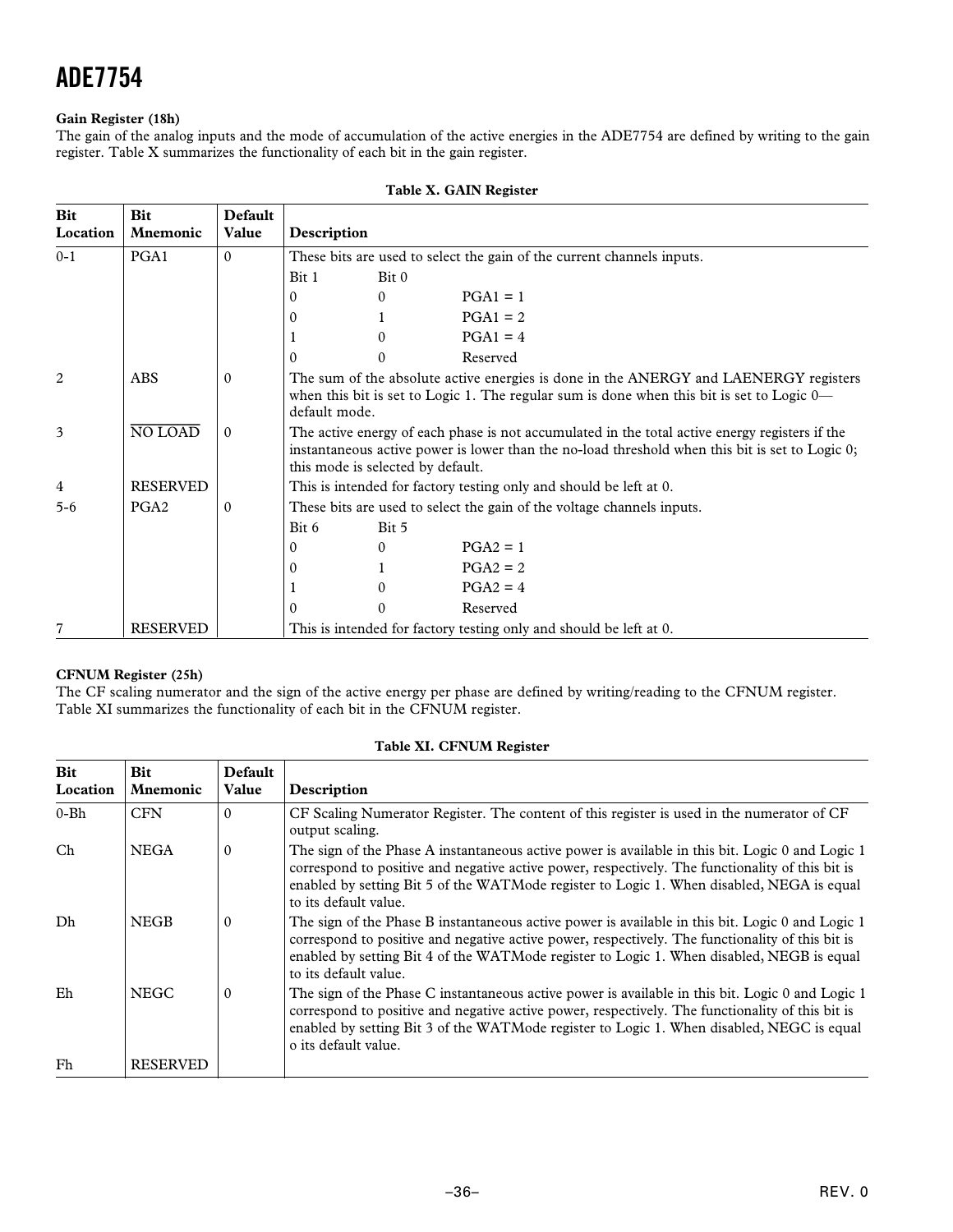#### <span id="page-36-0"></span>**Measurement Mode Register (0Bh)**

The configuration of the period and peak measurements made by the ADE7754 are defined by writing to the MMODE register. Table XII summarizes the functionality of each bit in the MMODE register.

| Bit<br>Location | <b>Bit</b><br><b>Mnemonic</b> | <b>Default</b><br>Value | Description                                                                                                                                                                                                                                                                                                                                                             |                                                                                         |          |  |  |
|-----------------|-------------------------------|-------------------------|-------------------------------------------------------------------------------------------------------------------------------------------------------------------------------------------------------------------------------------------------------------------------------------------------------------------------------------------------------------------------|-----------------------------------------------------------------------------------------|----------|--|--|
| $0 - 1$         | PERDSEL                       | $\Omega$                |                                                                                                                                                                                                                                                                                                                                                                         | These bits are used to select the source of the measurement of the voltage line period. |          |  |  |
|                 |                               |                         | Bit 1                                                                                                                                                                                                                                                                                                                                                                   | Bit 0                                                                                   | Source   |  |  |
|                 |                               |                         | 0                                                                                                                                                                                                                                                                                                                                                                       | 0                                                                                       | Phase A  |  |  |
|                 |                               |                         | 0                                                                                                                                                                                                                                                                                                                                                                       |                                                                                         | Phase B  |  |  |
|                 |                               |                         |                                                                                                                                                                                                                                                                                                                                                                         |                                                                                         | Phase C  |  |  |
|                 |                               |                         |                                                                                                                                                                                                                                                                                                                                                                         |                                                                                         | Reserved |  |  |
| $2 - 3$         | <b>PEAKSEL</b>                | $\mathbf{0}$            | These bits select the line voltage and current phase used for the PEAK detection. If the<br>selected line voltage is above the level defined in the PKVLVL register, the PKV flag in the<br>interrupt status register is set. If the selected current input is above the level defined in the<br>PKILVL register, the PKI flag in the interrupt status register is set. |                                                                                         |          |  |  |
|                 |                               |                         | Bit 3                                                                                                                                                                                                                                                                                                                                                                   | Bit 2                                                                                   | Source   |  |  |
|                 |                               |                         | 0                                                                                                                                                                                                                                                                                                                                                                       | 0                                                                                       | Phase A  |  |  |
|                 |                               |                         | 0                                                                                                                                                                                                                                                                                                                                                                       |                                                                                         | Phase B  |  |  |
|                 |                               |                         |                                                                                                                                                                                                                                                                                                                                                                         |                                                                                         | Phase C  |  |  |
|                 |                               |                         |                                                                                                                                                                                                                                                                                                                                                                         |                                                                                         | Reserved |  |  |
| $4-6$           | ZXSEL                         | 7                       | These bits select the phases used for counting the number of zero crossing in the line active<br>and apparent accumulation modes as well as enabling these phases for the zero-crossing<br>timeout detection, zero crossing, period measurement, and SAG detection. Bits 4, 5, and 6<br>select Phase A, Phase B, and Phase C, respectively.                             |                                                                                         |          |  |  |
|                 |                               |                         | Reserved.                                                                                                                                                                                                                                                                                                                                                               |                                                                                         |          |  |  |

#### **Table XII. MMODE Register**

#### **Waveform Mode Register (0Ch)**

The waveform sampling mode of the ADE7754 is defined by writing to the WAVMODE register. Table XIII summarizes the functionality of each bit in the WAVMODE register.

| <b>Bit</b><br>Location | <b>Bit</b><br><b>Mnemonic</b> | <b>Default</b><br>Value | Description                                                      |          |                        |                                                                                                                                                             |  |
|------------------------|-------------------------------|-------------------------|------------------------------------------------------------------|----------|------------------------|-------------------------------------------------------------------------------------------------------------------------------------------------------------|--|
| $0 - 2$                | WAVSEL                        | $\Omega$                | These bits are used to select the source of the waveform sample. |          |                        |                                                                                                                                                             |  |
|                        |                               |                         | Bit 2                                                            | Bit 1    | Bit 0                  | Source                                                                                                                                                      |  |
|                        |                               |                         | $\theta$                                                         | $\Omega$ | $\Omega$               | Voltage Phase A                                                                                                                                             |  |
|                        |                               |                         | $\Omega$                                                         | $\Omega$ |                        | Voltage Phase B                                                                                                                                             |  |
|                        |                               |                         | $\Omega$                                                         |          | 0                      | Voltage Phase C                                                                                                                                             |  |
|                        |                               |                         | $\theta$                                                         |          |                        | Current Phase A                                                                                                                                             |  |
|                        |                               |                         |                                                                  | $\Omega$ | $\Omega$               | Current Phase B                                                                                                                                             |  |
|                        |                               |                         |                                                                  | $\Omega$ |                        | Current Phase C                                                                                                                                             |  |
|                        |                               |                         |                                                                  |          | $0$ or $1$             | Reserved                                                                                                                                                    |  |
| $3 - 4$                | <b>DTRT</b>                   | $\mathbf{0}$            | These bits are used to select the waveform sampling update rate. |          |                        |                                                                                                                                                             |  |
|                        |                               |                         | Bit 4                                                            | Bit 3    | <b>Update Rate</b>     |                                                                                                                                                             |  |
|                        |                               |                         | $\mathbf{0}$                                                     | $\Omega$ |                        | 26.0 kSPS (CLKIN/3/128)                                                                                                                                     |  |
|                        |                               |                         | $\mathbf{0}$                                                     |          |                        | 13.0 kSPS (CLKIN/3/256)                                                                                                                                     |  |
|                        |                               |                         |                                                                  | $\theta$ | 6.5 kSPS (CLKIN/3/512) |                                                                                                                                                             |  |
|                        |                               |                         |                                                                  |          |                        | 3.3 kSPS (CLKIN/3/1024)                                                                                                                                     |  |
| 5                      | LVARSEL                       | $\mathbf{0}$            |                                                                  |          |                        | This bit is used to enable the accumulation of the line VAR energy into the LAENERGY register<br>and of the line active energy into the LVAENERGY register. |  |

#### **Table XIII. WAVMODE Register**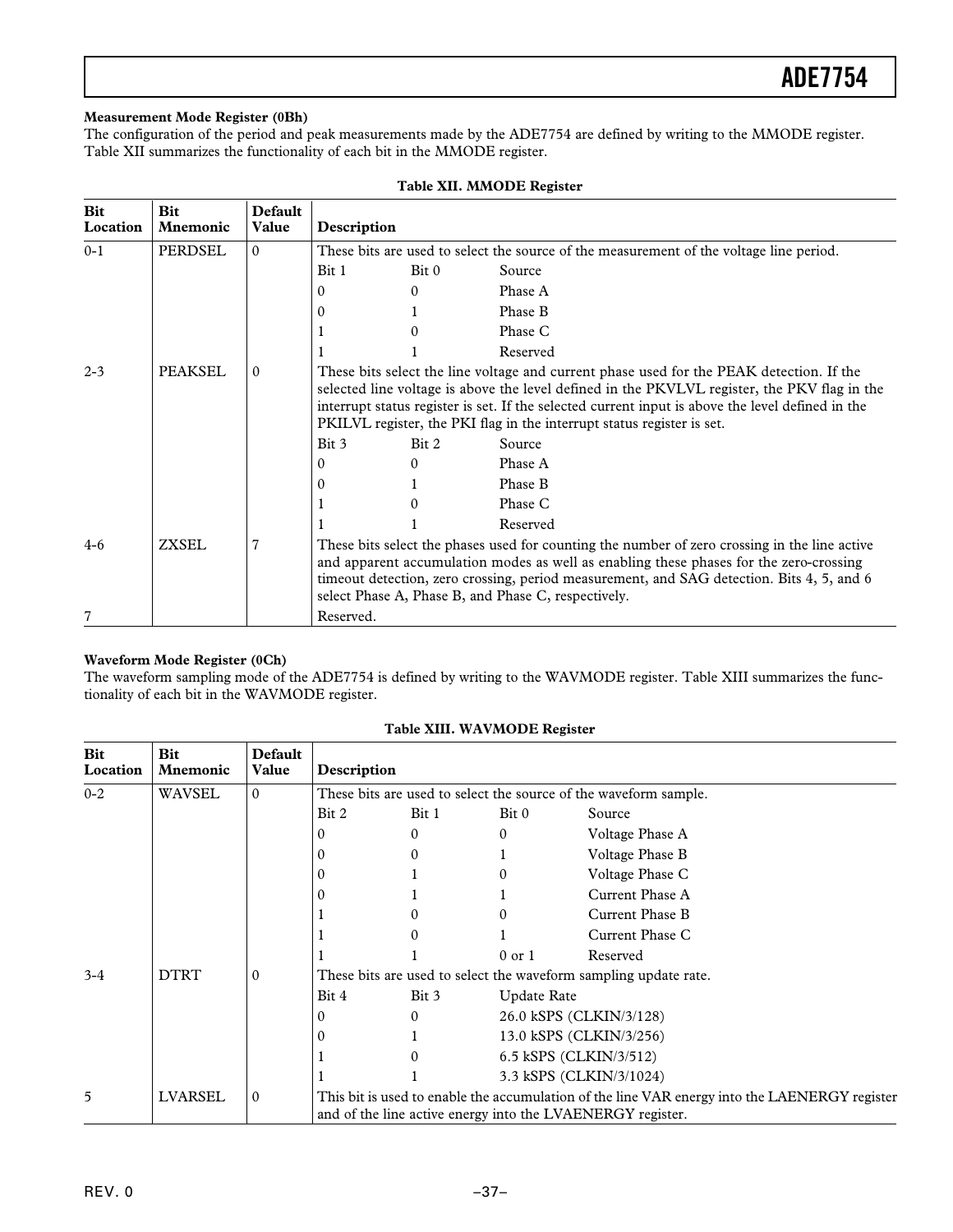#### <span id="page-37-0"></span>**Watt Mode Register (0Dh)**

The phases involved in the active energy measurement of the ADE7754 are defined by writing to the WATMODE register. Table XIV summarizes the functionality of each bit in the WATMODE register.

| <b>Bit</b><br>Location | <b>Bit</b><br><b>Mnemonic</b> | Default<br>Value | Description                                                                                                                                                                                                                                                                                                                                                                                                                                                                                                                                                                                                                                                                                    |              |                                                 |  |  |  |
|------------------------|-------------------------------|------------------|------------------------------------------------------------------------------------------------------------------------------------------------------------------------------------------------------------------------------------------------------------------------------------------------------------------------------------------------------------------------------------------------------------------------------------------------------------------------------------------------------------------------------------------------------------------------------------------------------------------------------------------------------------------------------------------------|--------------|-------------------------------------------------|--|--|--|
| $0 - 2$                | <b>LWATSEL</b>                | $\overline{7}$   | These bits are used to select each part of the formula separately, depending on the line active<br>energy measurement method. The behavior of these bits is the same as WATSEL bits. Bit 2<br>selects the first term of the formula and so on.                                                                                                                                                                                                                                                                                                                                                                                                                                                 |              |                                                 |  |  |  |
| $3 - 5$                | WATSEL                        | 7                | These bits are used to select each part of the formula separately, depending on the active<br>energy measurement method. These bits are also used to enable the negative power detection<br>available in Bits 12 to 14 of CFNUM register. See Table XI. Setting Bit 5 to Logic 1 selects<br>the first term of the formula (VA $\times$ IA or VA $\times$ (IA – IB)). Setting Bit 4 to Logic 1 selects the<br>second term of the formula (VB $\times$ IB or 0 depending on WATMOD configuration). Setting<br>Bit 3 to Logic 1 selects the last term of the formula (VC $\times$ IC or VC $\times$ (IC – IB)). Any combi-<br>nation of these bits can address calibration and operational needs. |              |                                                 |  |  |  |
| $6 - 7$                | WATM                          | $\mathbf{0}$     | These bits are used to select the formula used for active energy calculation.                                                                                                                                                                                                                                                                                                                                                                                                                                                                                                                                                                                                                  |              |                                                 |  |  |  |
|                        |                               |                  | WATM1                                                                                                                                                                                                                                                                                                                                                                                                                                                                                                                                                                                                                                                                                          | WAVM0        | <b>Active Energy Calculation</b>                |  |  |  |
|                        |                               |                  | $\theta$                                                                                                                                                                                                                                                                                                                                                                                                                                                                                                                                                                                                                                                                                       | $\mathbf{0}$ | $VA \times IA + VB \times IB + VC \times IC$    |  |  |  |
|                        |                               |                  | $\mathbf{0}$                                                                                                                                                                                                                                                                                                                                                                                                                                                                                                                                                                                                                                                                                   | $\mathbf{1}$ | $VA \times (IA - IB) + 0 + VC \times (IC - IB)$ |  |  |  |
|                        |                               |                  |                                                                                                                                                                                                                                                                                                                                                                                                                                                                                                                                                                                                                                                                                                | $\mathbf{0}$ | $VA \times (IA - IB) + 0 + VC \times IC$        |  |  |  |
|                        |                               |                  |                                                                                                                                                                                                                                                                                                                                                                                                                                                                                                                                                                                                                                                                                                |              | Reserved.                                       |  |  |  |

#### **Table XIV. WATMODE Register**

#### **VA Mode Register (0Eh)**

The phases involved in the apparent energy measurement of the ADE7754 are defined by writing to the VAMODE register. Table XV summarizes the functionality of each bit in the VAMODE register.

|  | Table XV. VAMODE Register |  |
|--|---------------------------|--|
|--|---------------------------|--|

| Bit<br>Location | <b>Bit</b><br><b>Mnemonic</b> | Default<br>Value | Description                                                                                                                                                                                                                                                                                                                                                                                                                                                                                                                                                                                                                                                                        |                  |                                                                                                          |  |  |  |
|-----------------|-------------------------------|------------------|------------------------------------------------------------------------------------------------------------------------------------------------------------------------------------------------------------------------------------------------------------------------------------------------------------------------------------------------------------------------------------------------------------------------------------------------------------------------------------------------------------------------------------------------------------------------------------------------------------------------------------------------------------------------------------|------------------|----------------------------------------------------------------------------------------------------------|--|--|--|
| $0 - 2$         | <b>LVASEL</b>                 | $\overline{7}$   | These bits are used to select each part of the formula separately, depending on the line appar-<br>ent energy measurement method. The behavior of these bits is the same as VASEL bits. Bit 2<br>selects the first term of the formula, and so on.                                                                                                                                                                                                                                                                                                                                                                                                                                 |                  |                                                                                                          |  |  |  |
| $3 - 5$         | VASEL                         | 7                | These bits are used to select separately each part of the formula, depending on the apparent<br>energy measurement method. Setting Bit 5 to Logic 1 selects the first term of the formula<br>( $\text{VA}_{\text{rms}} \times \text{IA}_{\text{rms}}$ ). Setting Bit 4 to Logic 1 selects the second term of the formula ( $\text{VB}_{\text{rms}} \times \text{IB}_{\text{rms}}$<br>or $(VA_{rms}+VC_{rms})/2 \times IB_{rms}$ or $VA_{rms} \times IB_{rms}$ depending on VAMOD configuration). Setting<br>Bit 3 to Logic 1 selects the first term of the formula ( $VC_{rms} \times IC_{rms}$ ). Any combination of these<br>bits can address calibration and operational needs. |                  |                                                                                                          |  |  |  |
| $6 - 7$         | VAMOD                         | $\theta$         |                                                                                                                                                                                                                                                                                                                                                                                                                                                                                                                                                                                                                                                                                    |                  | These bits are used to select the formula used for active energy calculation.                            |  |  |  |
|                 |                               |                  | VAMOD1                                                                                                                                                                                                                                                                                                                                                                                                                                                                                                                                                                                                                                                                             | VAMOD0           | <b>Apparent Energy Calculation</b>                                                                       |  |  |  |
|                 |                               |                  | $\theta$                                                                                                                                                                                                                                                                                                                                                                                                                                                                                                                                                                                                                                                                           | $\mathbf{0}$     | $VA_{rms} \times IA_{rms} + VB_{rms} \times IB_{rms} + VC_{rms} \times IC_{rms}$                         |  |  |  |
|                 |                               |                  | $\theta$                                                                                                                                                                                                                                                                                                                                                                                                                                                                                                                                                                                                                                                                           | 1                | $VA_{rms} \times IA_{rms} + (VA_{rms} + VC_{rms})/2 \times IB_{rms} + VC_{rms} \times IC_{rms}$          |  |  |  |
|                 |                               |                  |                                                                                                                                                                                                                                                                                                                                                                                                                                                                                                                                                                                                                                                                                    | $\boldsymbol{0}$ | $VA_{\rm rms} \times IA_{\rm rms} + VA_{\rm rms} \times IB_{\rm rms} + VC_{\rm rms} \times IC_{\rm rms}$ |  |  |  |
|                 |                               |                  |                                                                                                                                                                                                                                                                                                                                                                                                                                                                                                                                                                                                                                                                                    |                  | Reserved.                                                                                                |  |  |  |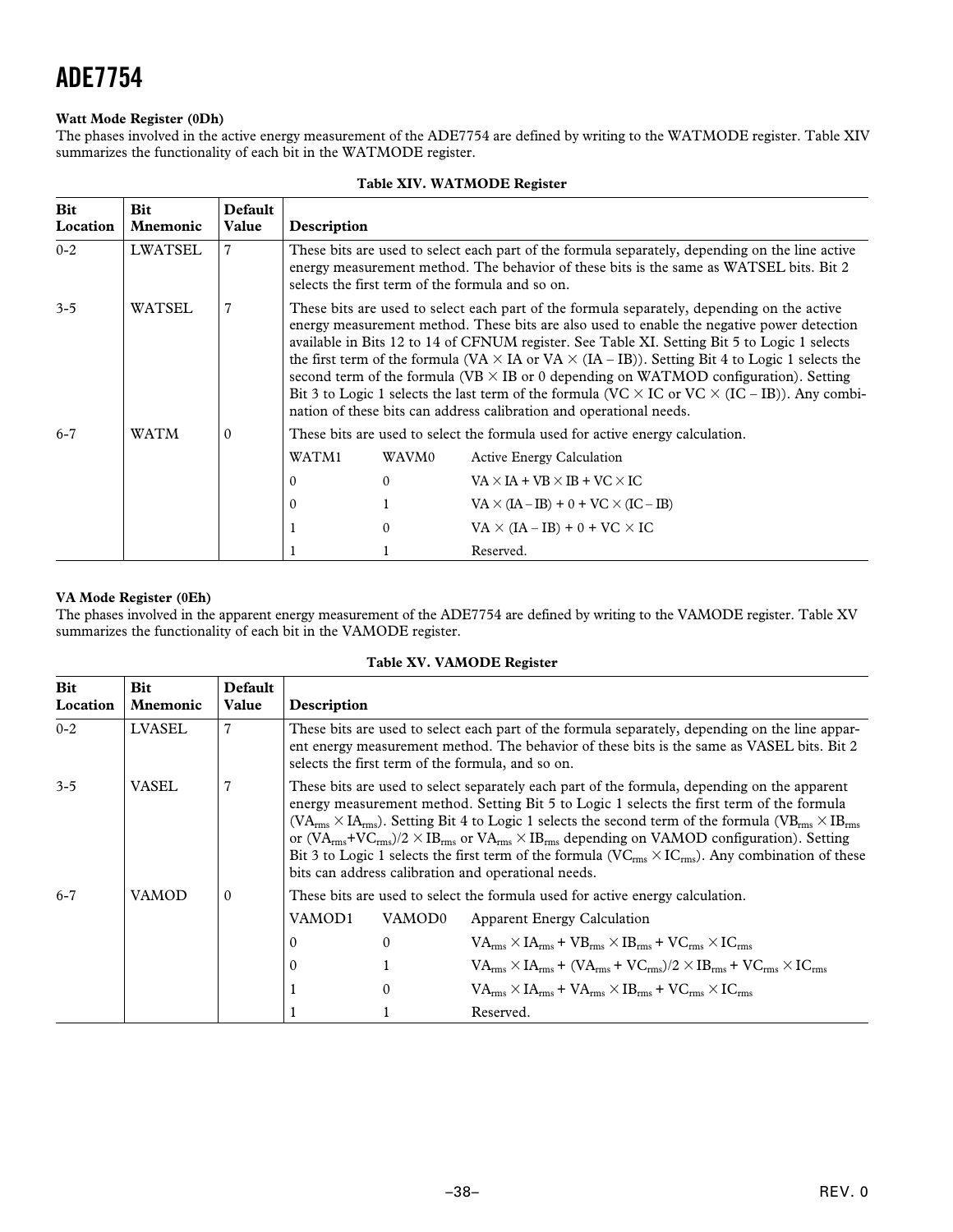#### <span id="page-38-0"></span>**Interrupt Enable Register (0Fh)**

When an interrupt event occurs in the ADE7754, the  $\overline{IRQ}$  logic output goes active low if the enable bit for this event is Logic 1 in this register. The *IRQ* logic output is reset to its default collector open state when the RSTATUS register is read. Table XVI describes the function of each bit in the interrupt enable register.

| <b>Bit</b><br>Location | Interrupt<br>Flag | Default<br>Value | Description                                                                                                                               |
|------------------------|-------------------|------------------|-------------------------------------------------------------------------------------------------------------------------------------------|
| $\theta$               | <b>AEHF</b>       | $\Omega$         | Enables an interrupt when there is a 0 to 1 transition of the MSB of the AENERGY register<br>(i.e., the AENERGY register is half-full).   |
| $\mathbf{1}$           | <b>SAGA</b>       | $\mathbf{0}$     | Enables an interrupt when there is a SAG on the line voltage of the Phase A.                                                              |
| $\overline{c}$         | <b>SAGB</b>       | $\mathbf{0}$     | Enables an interrupt when there is a SAG on the line voltage of the Phase B.                                                              |
| 3                      | <b>SAGC</b>       | $\mathbf{0}$     | Enables an interrupt when there is a SAG on the line voltage of the Phase C.                                                              |
| 4                      | <b>ZXTOA</b>      | $\mathbf{0}$     | Enables an interrupt when there is a zero-crossing timeout detection on Phase A.                                                          |
| 5                      | <b>ZXTOB</b>      | $\mathbf{0}$     | Enables an interrupt when there is a zero-crossing timeout detection on Phase B.                                                          |
| 6                      | <b>ZXTOC</b>      | $\mathbf{0}$     | Enables an interrupt when there is a zero-crossing timeout detection on Phase C.                                                          |
| 7                      | <b>ZXA</b>        | $\Omega$         | Enables an interrupt when there is a rising zero crossing in voltage channel of the Phase A—<br>zero-crossing detection.                  |
| 8                      | <b>ZXB</b>        | $\mathbf{0}$     | Enables an interrupt when there is a rising zero crossing in voltage channel of the Phase B—<br>zero-crossing detection.                  |
| 9                      | <b>ZXC</b>        | $\Omega$         | Enables an interrupt when there is a rising zero crossing in voltage channel of the Phase C—<br>zero-crossing detection.                  |
| Ah                     | <b>LENERGY</b>    | $\theta$         | Enables an interrupt when the LAENERGY and LVAENERGY accumulations over LINCYC<br>are finished.                                           |
| $\rm Bh$               |                   |                  | Reserved.                                                                                                                                 |
| Ch                     | <b>PKV</b>        | $\mathbf{0}$     | Enables an interrupt when the voltage input selected in the MMODE register is above the<br>value in the PKVLVL register.                  |
| Dh                     | <b>PKI</b>        | $\mathbf{0}$     | Enables an interrupt when the current input selected in the MMODE register is above the<br>value in the PKILVL register.                  |
| Eh                     | WFSM              | $\boldsymbol{0}$ | Enables an interrupt when a data is present in the waveform register.                                                                     |
| Fh                     | <b>VAEHF</b>      | $\mathbf{0}$     | Enables an interrupt when there is a 0 to 1 transition of the MSB of the VAENERGY register<br>(i.e., the VAENERGY register is half full). |

#### **Table XVI. IRQEN Register**

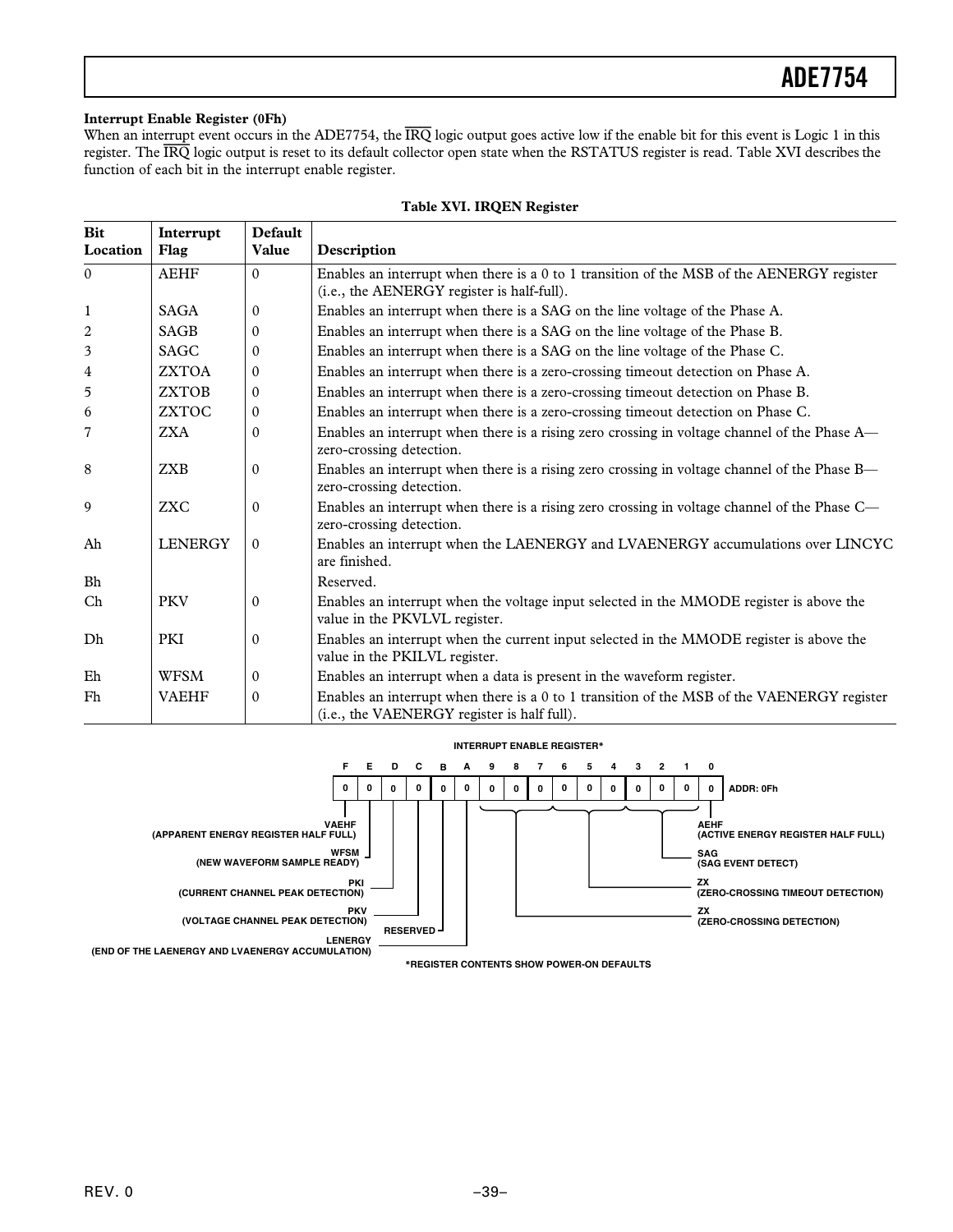#### <span id="page-39-0"></span>**Interrupt Status Register (10h)/Reset Interrupt Status Register (11h)**

The interrupt status register is used to determine the source of an interrupt event. When an interrupt event occurs in the ADE7754, the corresponding flag in the interrupt status register is set logic high. The *IRQ* pin will go active low if the corresponding bit in the interrupt enable register is set logic high. When the MCU services the interrupt, it must first carry out a read from the interrupt status register to determine the source of the interrupt. All the interrupts in the interrupt status register stay at their logic high state after an event occurs. The state of the interrupt bit in the interrupt status register is reset to its default value once the reset interrupt status register is read.

| <b>Bit</b><br>Location | Interrupt<br>Flag | <b>Default</b><br>Value | Event<br>Description                                                                                                                                            |
|------------------------|-------------------|-------------------------|-----------------------------------------------------------------------------------------------------------------------------------------------------------------|
| $\Omega$               | <b>AEHF</b>       | $\Omega$                | Indicates that an interrupt was caused by the 0 to 1 transition of the MSB of the AENERGY<br>register (i.e., the AENERGY register is half full).                |
| -1                     | <b>SAGA</b>       | $\mathbf{0}$            | Indicates that an interrupt was caused by a SAG on the line voltage of the Phase A.                                                                             |
| 2                      | <b>SAGB</b>       | $\mathbf{0}$            | Indicates that an interrupt was caused by a SAG on the line voltage of the Phase B.                                                                             |
| 3                      | <b>SAGC</b>       | $\mathbf{0}$            | Indicates that an interrupt was caused by a SAG on the line voltage of the Phase C.                                                                             |
| 4                      | <b>ZXTOA</b>      | $\mathbf{0}$            | Indicates that an interrupt was caused by a missing zero crossing on the line voltage of the Phase A.                                                           |
| 5                      | <b>ZXTOB</b>      | $\mathbf{0}$            | Indicates that an interrupt was caused by a missing zero crossing on the line voltage of the Phase B.                                                           |
| 6                      | <b>ZXTOC</b>      | $\mathbf{0}$            | Indicates that an interrupt was caused by a missing zero crossing on the line voltage of the Phase C.                                                           |
| 7                      | <b>ZXA</b>        | $\mathbf{0}$            | Indicates a detection of rising zero crossing in the voltage channel of the Phase A.                                                                            |
| 8                      | <b>ZXB</b>        | $\mathbf{0}$            | Indicates a detection of rising zero crossing in the voltage channel of the Phase B.                                                                            |
| 9                      | <b>ZXC</b>        | $\Omega$                | Indicates a detection of rising zero crossing in the voltage channel of the Phase C.                                                                            |
| Ah                     | <b>LENERGY</b>    | $\Omega$                | In line energy accumulation, it indicates the end of an integration over an integer number of<br>half line cycles (LINCYC). See the Energy Calculation section. |
| <b>Bh</b>              | <b>RESET</b>      | $\Omega$                | Indicates that the ADE7754 has been reset.                                                                                                                      |
| Ch                     | <b>PKV</b>        | $\Omega$                | Indicates that an interrupt was caused when the selected voltage input is above the value in the<br>PKVLV register.                                             |
| Dh                     | <b>PKI</b>        | $\Omega$                | Indicates that an interrupt was caused when the selected current input is above the value in the<br>PKILV register.                                             |
| Eh                     | <b>WFSM</b>       | $\Omega$                | Indicates that new data is present in the waveform register.                                                                                                    |
| Fh                     | <b>VAEHF</b>      | $\mathbf{0}$            | Indicates that an interrupt was caused by the 0 to 1 transition of the MSB of the VAENERGY<br>register (i.e., the VAENERGY register is half full).              |

#### **Table XVII. STATUS Register**

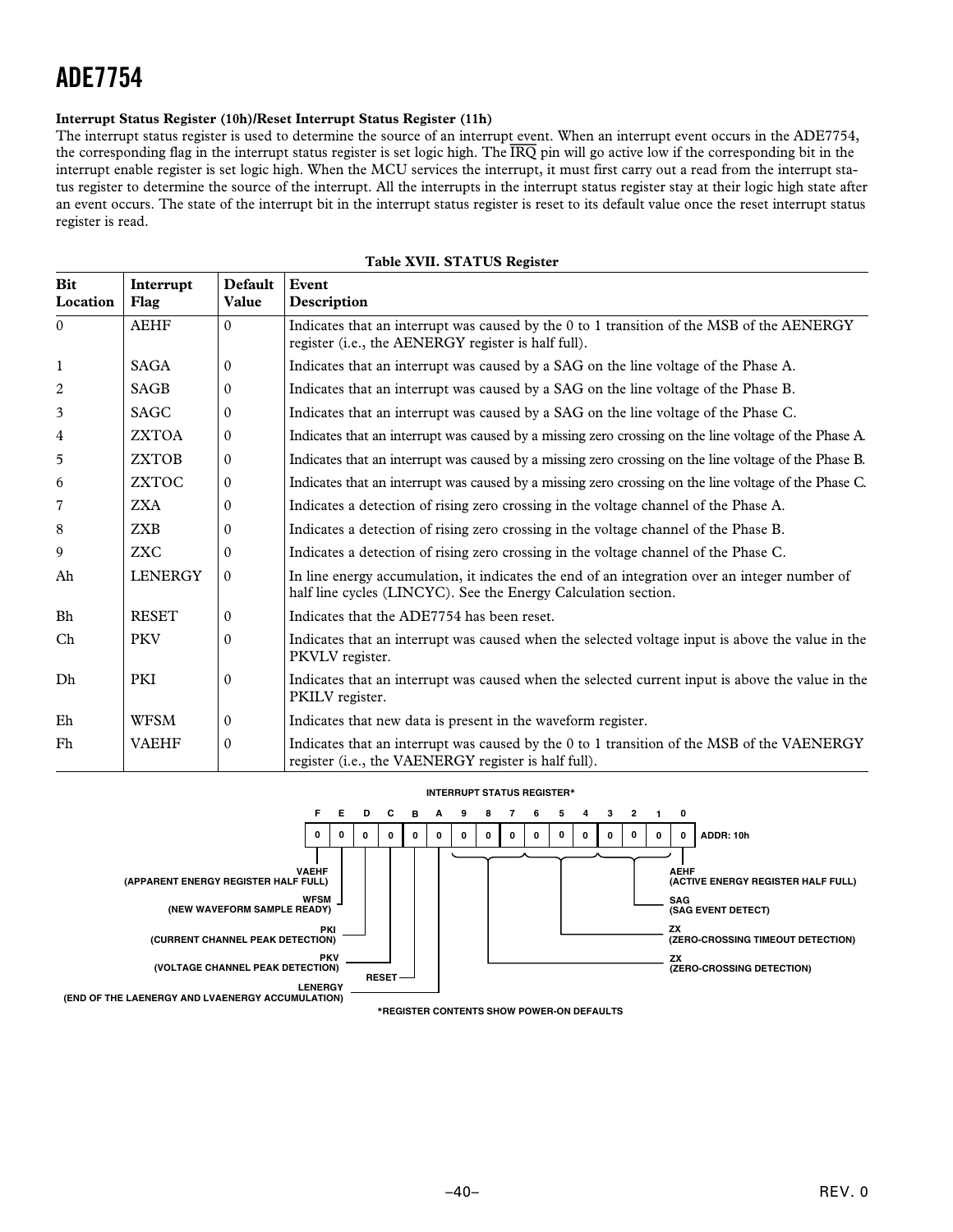#### **OUTLINE DIMENSIONS**

### **24-Lead Standard Small Outline Package [SOIC] Wide Body**

**(RW-24)**

Dimensions shown in millimeters and (inches)

<span id="page-40-0"></span>

**CONTROLLING DIMENSIONS ARE IN MILLIMETERS; INCH DIMENSIONS (IN PARENTHESES) ARE ROUNDED-OFF MILLIMETER EQUIVALENTS FOR REFERENCE ONLY AND ARE NOT APPROPRIATE FOR USE IN DESIGN**